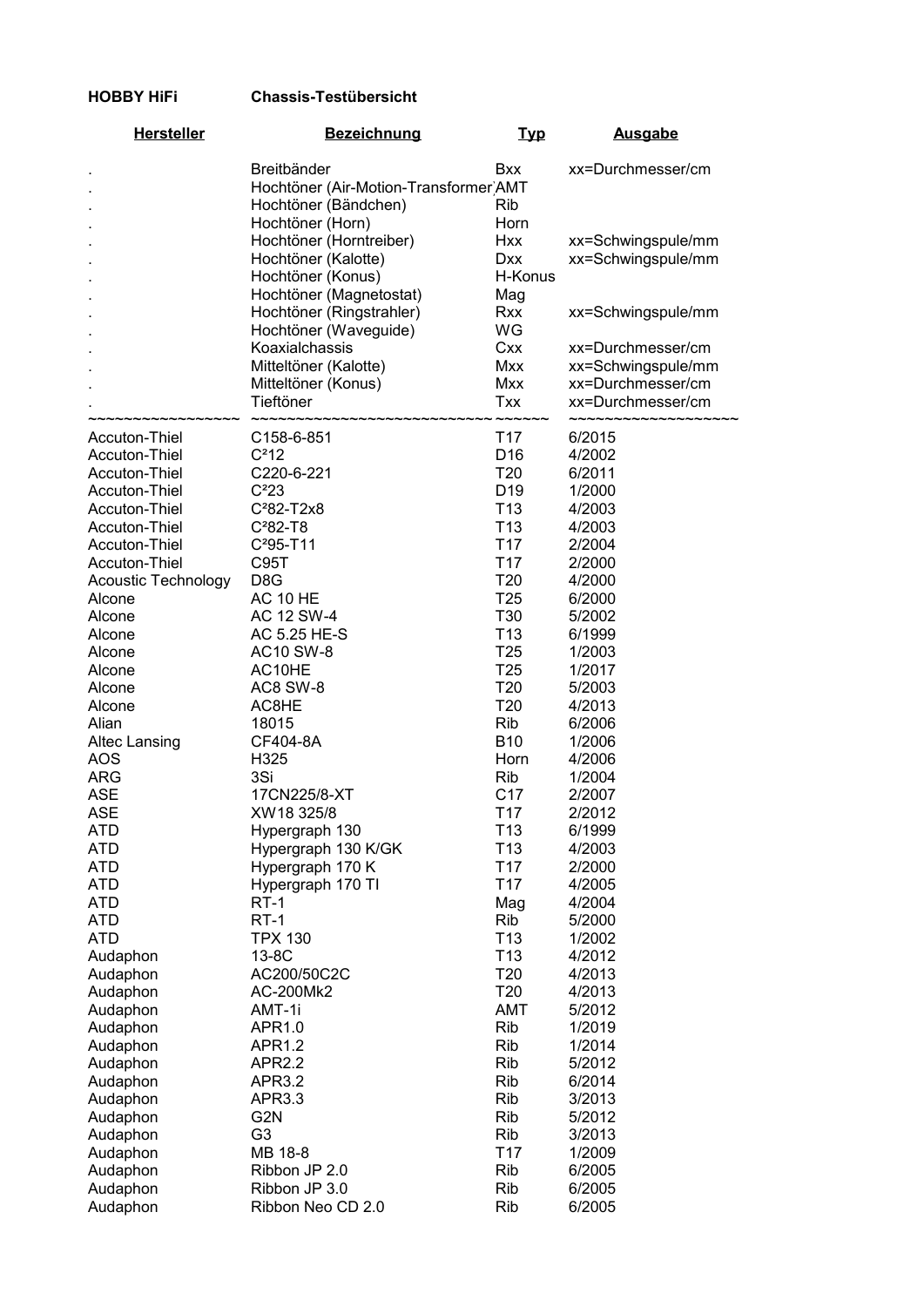| <b>Hersteller</b>         | <b>Bezeichnung</b> | <u>Typ</u>                    | <b>Ausgabe</b>   |
|---------------------------|--------------------|-------------------------------|------------------|
| Audaphon                  | Ribbon Neo CD 3.0  | Rib                           | 6/2005           |
| Audaphon                  | Ribbon Neo Pro 5i  | <b>Rib</b>                    | 5/2007           |
| Audaphon                  | Ribbon Neo Pro 5i  | <b>Rib</b>                    | 6/2005           |
| Audaphon                  | <b>TWS 30/4</b>    | D30                           | 1/2011           |
| Audax                     | 17LB25AL BC        | <b>B17</b>                    | 1/2012           |
| Audax                     | AM130RL0           | T <sub>13</sub>               | 2/2008           |
| Audax                     | AM21LB25AL BC      | <b>B20</b>                    | 1/2012           |
| Audax                     | HM100Z2            | T <sub>10</sub>               | 1/2001           |
| Audax                     | <b>HM130C0</b>     | T <sub>13</sub>               | 2/2008           |
| Audax                     | <b>HM130C0</b>     | T <sub>13</sub>               | 6/1999           |
| Audax                     | <b>HM130G0</b>     | T <sub>13</sub>               | 6/1999           |
| Audax                     | HM130Z10           | T <sub>13</sub>               | 2/2022           |
| Audax                     | HM130Z12           | T <sub>13</sub>               | 1/2002           |
| Audax                     | <b>HM170C0</b>     | T <sub>17</sub>               | 2/2004           |
| Audax                     | HM170FCR16         | T <sub>17</sub>               | 6/2015           |
| Audax                     | HM170FCR8          | T <sub>17</sub>               | 6/2015           |
| Audax                     | <b>HM170G8</b>     | T <sub>17</sub>               | 3/2002           |
| Audax                     | <b>HM170ZG</b>     | T <sub>17</sub>               | 2/2000           |
| Audax                     | <b>HM210C0</b>     | T <sub>20</sub>               | 4/2000           |
| Audax                     | <b>HM210C0</b>     | T <sub>20</sub>               | 5/2008           |
| Audax                     | <b>HT170A2</b>     | <b>B17</b>                    | 4/2007           |
| Audax                     | HT240G4            | T <sub>25</sub>               | 6/2000           |
| Audax                     | HT300Z4            | T30                           | 2/2001           |
| Audax                     | PR170Z0            | M17                           | 2/2003           |
| Audax                     | PR330M0            | T30                           | 5/2002           |
| Audax                     | PR380M2            | T38                           | 4/2001           |
| Audax                     | <b>TM020J7</b>     | D <sub>19</sub>               | 3/2001           |
| Audax                     | <b>TM025F1</b>     | D <sub>25</sub>               | 3/2000           |
| Audax                     | TM025F17           | D <sub>20</sub>               | 1/2008           |
| Audax                     | <b>TM025F7</b>     | D <sub>25</sub>               | 3/2000           |
| Audax                     | TW025A16           | D <sub>25</sub>               | 1/2000           |
| Audax                     | TW025A20           | D <sub>25</sub>               | 3/2008           |
| Audax                     | TW034XP            | D34                           | 3/2008           |
| Audio Nirvana<br>Audiopur | 8<br>W254          | <b>B20</b><br>T <sub>25</sub> | 5/2006           |
| Audiovirus                | MW6.5 HC 1-4       | T <sub>17</sub>               | 1/2017<br>4/2005 |
| Audiovirus                | MW6.5 UPC 1-8      | T <sub>17</sub>               | 4/2005           |
| Audiovirus                | <b>W8 UPC 1-8</b>  | T20                           | 5/2005           |
| Aurasound                 | <b>NRT 18-8</b>    | T46                           | 1/2007           |
| Aurasound                 | NS 18-992-4A       | T46                           | 1/2007           |
| Aurasound                 | NS10-513-4A        | T <sub>25</sub>               | 3/2007           |
| Aurasound                 | NS10-794-4A        | T <sub>25</sub>               | 3/2007           |
| Aurasound                 | NS3-193-8A         | <b>B08</b>                    | 1/2006           |
| Aurasound                 | NS3-193-8A1        | <b>B08</b>                    | 4/2008           |
| Aurasound                 | NSF8-495-4A        | T <sub>20</sub>               | 4/2007           |
| Aurasound                 | NSF8-495-8B        | T20                           | 4/2007           |
| Aurasound                 | NSW1-205-8A        | <b>B03</b>                    | 2/2006           |
| Aurasound                 | NSW2-326-8A        | <b>B05</b>                    | 2/2006           |
| B&C                       | 12TBX32-8          | T30                           | 6/2004           |
| B&C                       | 15 PZ40-8          | T38                           | 4/2001           |
| B&C                       | 18TBX100/T         | T46                           | 1/2007           |
| B&C                       | 6PEV13             | M17                           | 6/2001           |
| Beyma                     | 12G40              | T30                           | 6/2004           |
| Beyma                     | 12LX60             | T30                           | 2/2001           |
| Beyma                     | 15G40              | T38                           | 6/2003           |
| Beyma                     | 15LW30             | T38                           | 2/2018           |
| Beyma                     | 15LX60             | T38                           | 4/2001           |
| Beyma                     | 15MBC700           | T38                           | 3/2022           |
| Beyma                     | 15WR400            | T38                           | 2/2018           |
| Beyma                     | 18P1200Nd          | T46                           | 1/2007           |
| Beyma                     | 605ND              | M17                           | 2/2003           |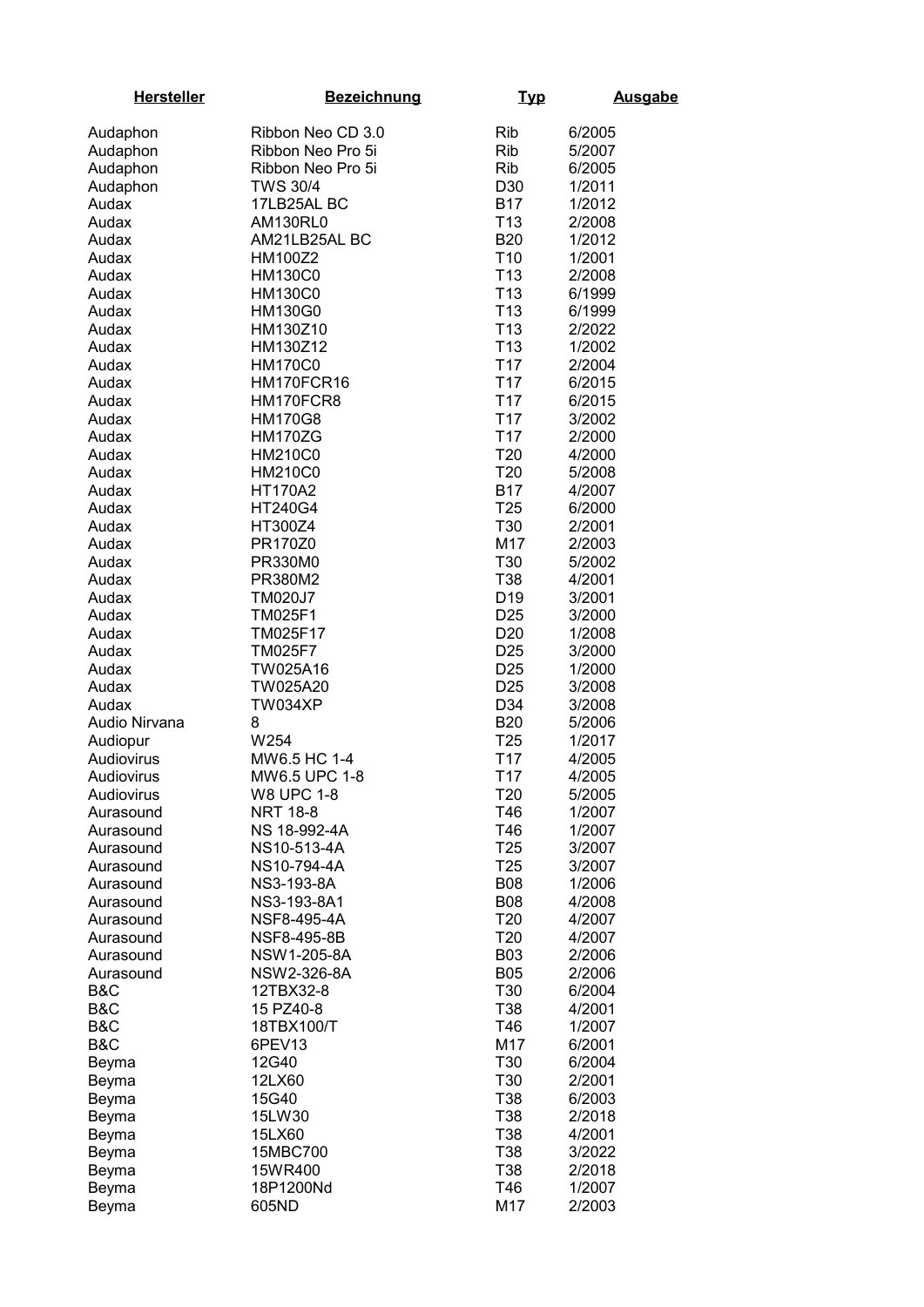| <b>Hersteller</b>            | <b>Bezeichnung</b>     | <u>Typ</u>                         | <b>Ausgabe</b>   |
|------------------------------|------------------------|------------------------------------|------------------|
| Beyma                        | 6MI90                  | M17                                | 6/2001           |
| Beyma                        | 8"AG/N/X               | <b>B20</b>                         | 5/2006           |
| Beyma                        | 8BX                    | C20                                | 2/2002           |
| Beyma                        | 8BX/N                  | C20                                | 6/2012           |
| Beyma                        | 8CX300/ND              | C20                                | 6/2012           |
| Beyma                        | <b>AST-05</b>          | H <sub>25</sub>                    | 5/2001           |
| Beyma                        | CP <sub>12N</sub>      | H <sub>25</sub>                    | 5/2001           |
| Beyma                        | Power 12               | T30                                | 5/2002           |
| Beyma                        | <b>TOL-200S</b>        | AMT                                | 6/2014           |
| Beyma                        | <b>TPL-150H</b>        | <b>AMT</b>                         | 6/2014           |
| <b>BMS</b>                   | 4552ND                 | H44                                | 4/2006           |
| Bohlaender-Graebener Neo3PDR |                        | Mag                                | 6/2002           |
| Bohlaender-Graebener Neo8    |                        | Mag                                | 6/2002           |
| <b>Bold North Audio</b>      | <b>BDT-2901</b>        | D <sub>08</sub>                    | 6/2021           |
| Cabasse                      | 13M15                  | T <sub>13</sub>                    | 6/1999           |
| Cabasse                      | 21M18                  | T20                                | 4/2000           |
| Cabasse                      | DOM <sub>20</sub>      | D <sub>19</sub>                    | 3/2001           |
| Cabasse                      | DOM40                  | D35                                | 1/2000           |
| Cantare                      | 5FR                    | <b>B13</b>                         | 5/2004           |
| Celestion                    | AN-2075                | <b>B05</b>                         | 5/2017           |
| Celestion                    | AN-2775                | <b>B06</b>                         | 5/2017           |
| Celestion                    | AN-3510                | <b>B10</b>                         | 3/2017           |
| Celestion                    | CF-0617M               | M17                                | 4/2018           |
| Celestion                    | FR15-3070C             | T38                                | 3/2022           |
| Celestion                    | FTR15-3070C            | T38                                | 2/2018           |
| Celestion                    | NTR10-2520E            | T <sub>25</sub>                    | 4/2019           |
| Celestion                    | TF-0615                | T <sub>17</sub>                    | 6/2015           |
| Celestion                    | TF-0818                | M20                                | 4/2018           |
| Celestion                    | <b>TF1225</b>          | T30                                | 5/2013           |
| Celestion                    | <b>TF-1225CX</b>       | C30                                | 2/2020           |
| Celestion                    | <b>TF1525E</b>         | T38                                | 2/2018           |
| Celestion                    | Truvox 1020<br>1.26 TW | T <sub>25</sub>                    | 3/2005           |
| Ciare<br>Ciare               | 10.64MB                | H <sub>25</sub><br>T <sub>25</sub> | 5/2001<br>3/2007 |
| Ciare                        | 10.64NdMR              | T <sub>25</sub>                    | 3/2005           |
| Ciare                        | 12.00NdW               | T30                                | 5/2002           |
| Ciare                        | 12.00SW-DC             | T <sub>30</sub>                    | 2/2001           |
| Ciare                        | 15.75W                 | T38                                | 4/2001           |
| Ciare                        | 6.38MR                 | M17                                | 6/2001           |
| Ciare                        | 8.64NdW                | T <sub>20</sub>                    | 5/2005           |
| Ciare                        | CH250                  | <b>B25</b>                         | 5/2004           |
| Ciare                        | CH252                  | <b>B25</b>                         | 3/2011           |
| Ciare                        | CM205ND A              | T <sub>20</sub>                    | 2/2010           |
| Ciare                        | HT264                  | D <sub>26</sub>                    | 5/2011           |
| Ciare                        | <b>HT265</b>           | D <sub>25</sub>                    | 3/2010           |
| Ciare                        | <b>HW133</b>           | T <sub>13</sub>                    | 4/2012           |
| Ciare                        | HW135                  | T <sub>13</sub>                    | 2/2008           |
| Ciare                        | <b>HW161N</b>          | T <sub>17</sub>                    | 2/2012           |
| Ciare                        | HW169                  | T <sub>17</sub>                    | 2/2012           |
| Ciare                        | <b>HW172</b>           | T <sub>17</sub>                    | 1/2009           |
| Ciare                        | <b>HW175</b>           | T <sub>17</sub>                    | 6/2007           |
| Ciare                        | <b>HW204</b>           | T <sub>20</sub>                    | 2/2010           |
| Ciare                        | <b>HW210</b>           | T <sub>20</sub>                    | 6/2011           |
| Ciare                        | HW321                  | T30                                | 4/2011           |
| Ciare                        | <b>HX101</b>           | <b>B10</b>                         | 3/2012           |
| Ciare                        | HX135                  | <b>B13</b>                         | 5/2014           |
| Ciare                        | HX160                  | <b>B17</b>                         | 4/2007           |
| Ciare                        | <b>HX201</b>           | <b>B20</b>                         | 5/2006           |
| Ciare                        | MT320                  | D32                                | 1/2010           |
| Ciare                        | PT383                  | D38                                | 3/2010           |
| Ciare                        | <b>PW337</b>           | T <sub>30</sub>                    | 6/2004           |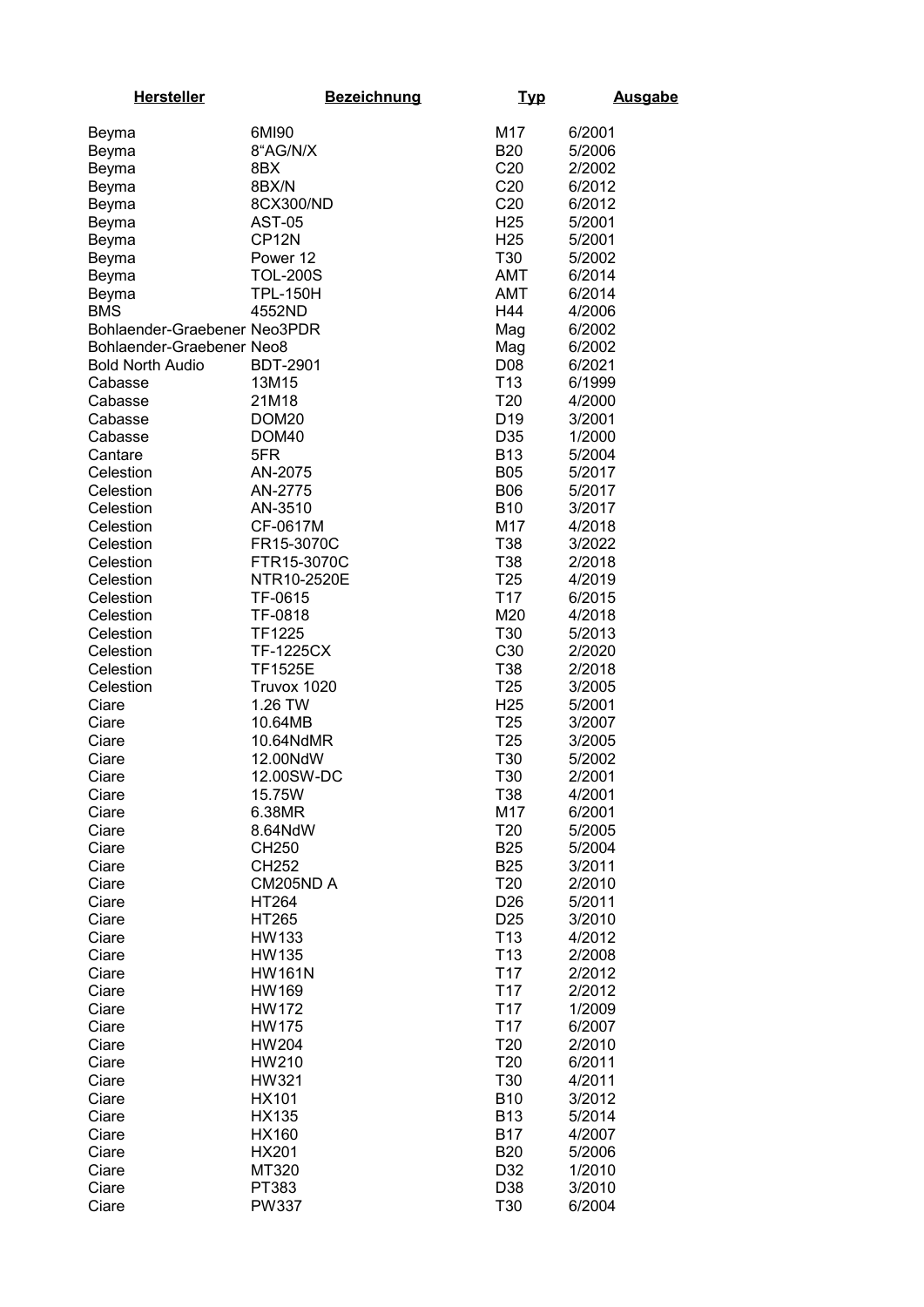| <b>Hersteller</b>            | <b>Bezeichnung</b>         | <u>Typ</u>                         | <b>Ausgabe</b>   |
|------------------------------|----------------------------|------------------------------------|------------------|
| Conrad                       | DTC110 4/8 Ohm             | D <sub>25</sub>                    | 1/2008           |
| Conrad                       | DTC80 4/8 Ohm              | D <sub>19</sub>                    | 1/2008           |
| Conrad                       | DTC80SC 4/8 Ohm            | D <sub>19</sub>                    | 1/2008           |
| Craaft                       | 15/XR600 II                | T38                                | 6/2003           |
| Craaft                       | 15-400+400                 | T38                                | 4/2001           |
| Craaft                       | 6/100PCD                   | M17                                | 6/2001           |
| Craaft                       | F <sub>1</sub>             | H <sub>25</sub>                    | 5/2001           |
| <b>CSS</b>                   | <b>FR125S</b>              | <b>B10</b>                         | 1/2006           |
| <b>CSS</b>                   | LD <sub>22</sub>           | D <sub>22</sub>                    | 1/2020           |
| <b>CSS</b>                   | SDX12                      | T30                                | 1/2022           |
| <b>CSS</b>                   | SDX7                       | T <sub>17</sub>                    | 1/2009           |
| Davis                        | 13KLV5MA                   | T <sub>13</sub>                    | 6/1999           |
| Davis                        | 13MC5R                     | T <sub>13</sub>                    | 4/2012           |
| Davis                        | 13MP5GR                    | T <sub>13</sub>                    | 4/2012           |
| Davis                        | 16GKLV6M                   | M17                                | 6/2001           |
| Davis                        | 17KLV6A                    | T <sub>17</sub>                    | 2/2000           |
| Davis                        | 21MRP                      | <b>B20</b>                         | 1/2012           |
| Davis                        | TW 26 K                    | H-Konus                            | 4/2002           |
| Davis                        | TW26KR                     | H-Konus                            | 1/2010           |
| Dayton Audio                 | 275-085 PT2                | Mag                                | 4/2004           |
|                              | 295-010                    | <b>B13</b>                         | 5/2004           |
| Dayton Audio<br>Dayton Audio | 295-330                    | T <sub>13</sub>                    | 4/2004           |
| Dayton Audio                 |                            | AMT                                | 6/2014           |
|                              | AMT3-4                     | AMT                                |                  |
| Dayton Audio                 | AMTPRO-4                   |                                    | 1/2020           |
| Dayton Audio                 | AMTPRO-4                   | AMT                                | 6/2014           |
| Dayton Audio                 | DA115-8                    | T <sub>10</sub><br>T <sub>10</sub> | 6/2019           |
| Dayton Audio                 | DA115-8                    | T <sub>13</sub>                    | 6/2019           |
| Dayton Audio                 | DA135-8                    | T <sub>13</sub>                    | 2/2009           |
| Dayton Audio                 | DC130B-4                   | T <sub>13</sub>                    | 4/2020           |
| Dayton Audio                 | DC130B-8<br><b>DC28F-8</b> | D08                                | 4/2020<br>1/2021 |
| Dayton Audio<br>Dayton Audio | <b>DC28F-8</b>             | D <sub>28</sub>                    | 5/2012           |
| Dayton Audio                 | DC380-8                    | T38                                | 3/2022           |
| Dayton Audio                 | <b>DC50F-8</b>             | M50                                | 5/2009           |
| Dayton Audio                 | DCS165-4                   | T <sub>17</sub>                    | 2/2021           |
| Dayton Audio                 | DCS305-4                   | T30                                | 1/2022           |
| Dayton Audio                 | <b>DCS385-4</b>            | T38                                | 3/2022           |
| Dayton Audio                 | DMA105-8                   | <b>B10</b>                         | 3/2020           |
| Dayton Audio                 | DMA105-8                   | <b>B10</b>                         | 4/2021           |
| Dayton Audio                 | DMA70-8                    | <b>B06</b>                         | 3/2020           |
| Dayton Audio                 | DS135-8                    | T <sub>13</sub>                    | 2/2022           |
| Dayton Audio                 | DSA115-8                   | <b>B10</b>                         | 4/2021           |
| Dayton Audio                 | DSA135-8                   | T <sub>13</sub>                    | 4/2020           |
| Dayton Audio                 | DSA215-8                   | T <sub>20</sub>                    | 3/2021           |
| Dayton Audio                 | DSN25Ti-4                  | D <sub>06</sub>                    | 1/2021           |
| Dayton Audio                 | LS12-44                    | T <sub>30</sub>                    | 1/2022           |
| Dayton Audio                 | ND105-4                    | T <sub>10</sub>                    | 1/2013           |
| Dayton Audio                 | ND105-8                    | T <sub>10</sub>                    | 1/2015           |
| Dayton Audio                 | ND13FA-4                   | D <sub>0</sub> 3                   | 1/2021           |
| Dayton Audio                 | ND140-4                    | T <sub>13</sub>                    | 5/2010           |
| Dayton Audio                 | ND140-8                    | T <sub>13</sub>                    | 5/2010           |
| Dayton Audio                 | ND16FA-4                   | D <sub>05</sub>                    | 6/2021           |
| Dayton Audio                 | ND20FA-6                   | D <sub>06</sub>                    | 1/2021           |
| Dayton Audio                 | ND25FW-4                   | D06                                | 1/2021           |
| Dayton Audio                 | ND28F-6                    | D08                                | 1/2021           |
| Dayton Audio                 | ND65-4                     | <b>B06</b>                         | 5/2014           |
| Dayton Audio                 | ND65-8                     | <b>B06</b>                         | 5/2014           |
| Dayton Audio                 | ND90-4                     | T08                                | 6/2010           |
| Dayton Audio                 | ND90-8                     | T08                                | 6/2010           |
| Dayton Audio                 | ND91-4                     | T08                                | 6/2013           |
| Dayton Audio                 | ND91-8                     | T08                                | 6/2013           |
|                              |                            |                                    |                  |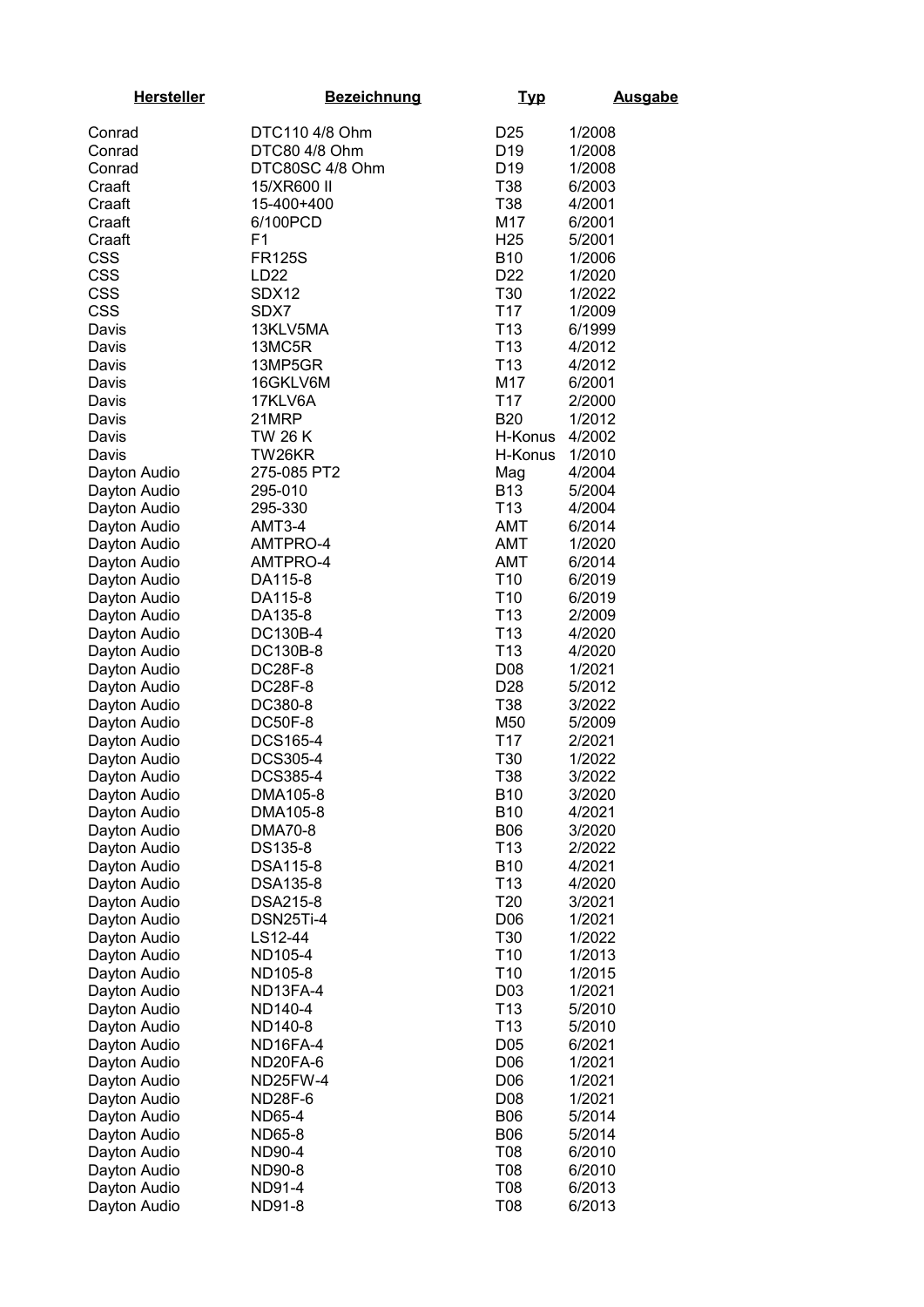| <b>Hersteller</b> | <b>Bezeichnung</b>             | <u>Typ</u>      | <b>Ausgabe</b> |
|-------------------|--------------------------------|-----------------|----------------|
| Dayton Audio      | NHP25Ti-4                      | D25             | 1/2020         |
| Dayton Audio      | NS210-44                       | T <sub>20</sub> | 4/2013         |
| Dayton Audio      | PRT-8                          | H-Konus         | 5/2011         |
| Dayton Audio      | PS180-8                        | B17             | 1/2012         |
| Dayton Audio      | PS220-8                        | <b>B20</b>      | 1/2012         |
| Dayton Audio      | PT2B-8                         | Mag             | 6/2006         |
| Dayton Audio      | PT <sub>2</sub> C-8            | Mag             | 1/2010         |
| Dayton Audio      | RS100-4                        | <b>B08</b>      | 3/2012         |
| Dayton Audio      | RS125-4                        | <b>B10</b>      | 4/2021         |
| Dayton Audio      | RS125-4                        | <b>B10</b>      | 5/2021         |
| Dayton Audio      | RS125-4                        | T <sub>10</sub> | 6/2019         |
| Dayton Audio      | RS125P-4                       | <b>B10</b>      | 4/2021         |
| Dayton Audio      | RS125P-4                       | <b>B10</b>      | 5/2021         |
| Dayton Audio      | RS150-4                        | T <sub>13</sub> | 4/2020         |
| Dayton Audio      | <b>RS150P-4A</b>               | T <sub>13</sub> | 2/2022         |
| Dayton Audio      | <b>RS150P-4A</b>               | T <sub>13</sub> | 4/2020         |
| Dayton Audio      | <b>RS150P-8A</b>               | T <sub>13</sub> | 2/2022         |
| Dayton Audio      | RS150S-8                       | T <sub>13</sub> | 2/2009         |
| Dayton Audio      | RS180-4                        | T <sub>17</sub> | 2/2021         |
| Dayton Audio      | RS180P-8                       | T <sub>17</sub> | 2/2021         |
| Dayton Audio      | RS180S-8                       | T <sub>17</sub> | 4/2005         |
| Dayton Audio      | RS225-8                        | T <sub>20</sub> | 3/2021         |
| Dayton Audio      | RS225S-8                       | T <sub>20</sub> | 5/2005         |
| Dayton Audio      | <b>RS28A-4</b>                 | D <sub>28</sub> | 1/2010         |
| Dayton Audio      | <b>RS28A-4</b>                 | D <sub>28</sub> | 3/2006         |
| Dayton Audio      | <b>RS28AS-4</b>                | D <sub>28</sub> | 3/2006         |
| Dayton Audio      | <b>RS52AN-4</b>                | M50             | 5/2009         |
| Dayton Audio      | <b>RS75-4</b>                  | <b>B06</b>      | 2/2013         |
| Dayton Audio      | <b>RS75T-8</b>                 | <b>B06</b>      | 3/2012         |
| Dayton Audio      | <b>RSS210HF-4</b>              | T <sub>20</sub> | 2/2010         |
| Dayton Audio      | <b>RSS210HO-4</b>              | T <sub>20</sub> | 3/2021         |
| Dayton Audio      | <b>RSS315HF-8</b>              | T30             | 4/2011         |
| Dayton Audio      | <b>RSS390HF-4</b>              | T38             | 3/2022         |
| Dayton Audio      | SD215-88                       | T <sub>20</sub> | 2/2010         |
| Dayton Audio      | SD315-88                       | T <sub>30</sub> | 5/2013         |
| Dayton Audio      | TCP115-4                       | <b>B10</b>      | 4/2021         |
| Dayton Audio      | TCP115-8                       | T <sub>10</sub> | 6/2019         |
| Dayton Audio      | <b>TD20F-4</b>                 | D <sub>06</sub> | 6/2021         |
| Dayton Audio      | <b>TIT280C-4</b>               | T <sub>25</sub> | 2/2011         |
| Dayton Audio      | TIT320-4                       | T30             | 4/2011         |
| Dynavox           | D2801XL                        | D <sub>28</sub> | 1/2000         |
| Dynavox           | <b>FE87</b>                    | <b>B08</b>      | 3/2011         |
| Dynavox           | FR88                           | <b>B08</b>      | 3/2011         |
| Dynavox           | FR88EX                         | <b>B08</b>      | 3/2011         |
| Dynavox           | Neo CD1.0                      | Rib             | 1/2011         |
| Dynavox           | Neo CD3.5H                     | <b>Rib</b>      | 1/2011         |
| E.B. Acoustic     | Technology LS plan             | Mag             | 2/2005         |
| E.B. Acoustic     | <b>Technology Surface SLIM</b> | Mag             | 2/2005         |
| E.J.Jordan        | Eikona <sub>2</sub>            | <b>B13</b>      | 5/2014         |
| E.J.Jordan        | <b>JX125NG</b>                 | T <sub>17</sub> | 4/2010         |
| E.J.Jordan        | <b>JX150NT</b>                 | T <sub>20</sub> | 6/2011         |
| E.J.Jordan        | <b>JX53</b>                    | <b>B08</b>      | 5/2004         |
| E.J.Jordan        | JXr6HD                         | <b>B08</b>      | 4/2009         |
| EAD               | E100HD                         | <b>B13</b>      | 5/2014         |
| EAD               | E100HD MkII                    | <b>B13</b>      | 5/2017         |
| EAD               | E130                           | T <sub>17</sub> | 3/2014         |
| EAD               | E170                           | T <sub>20</sub> | 4/2013         |
| EAD               | E60                            | <b>B08</b>      | 3/2018         |
| EAD               | E60                            | <b>B08</b>      | 6/2013         |
| <b>EAD</b>        | E60HD MkII                     | <b>B08</b>      | 3/2018         |
| Eighteen Sound    | 15NTLW3500                     | T38             | 3/2022         |
|                   |                                |                 |                |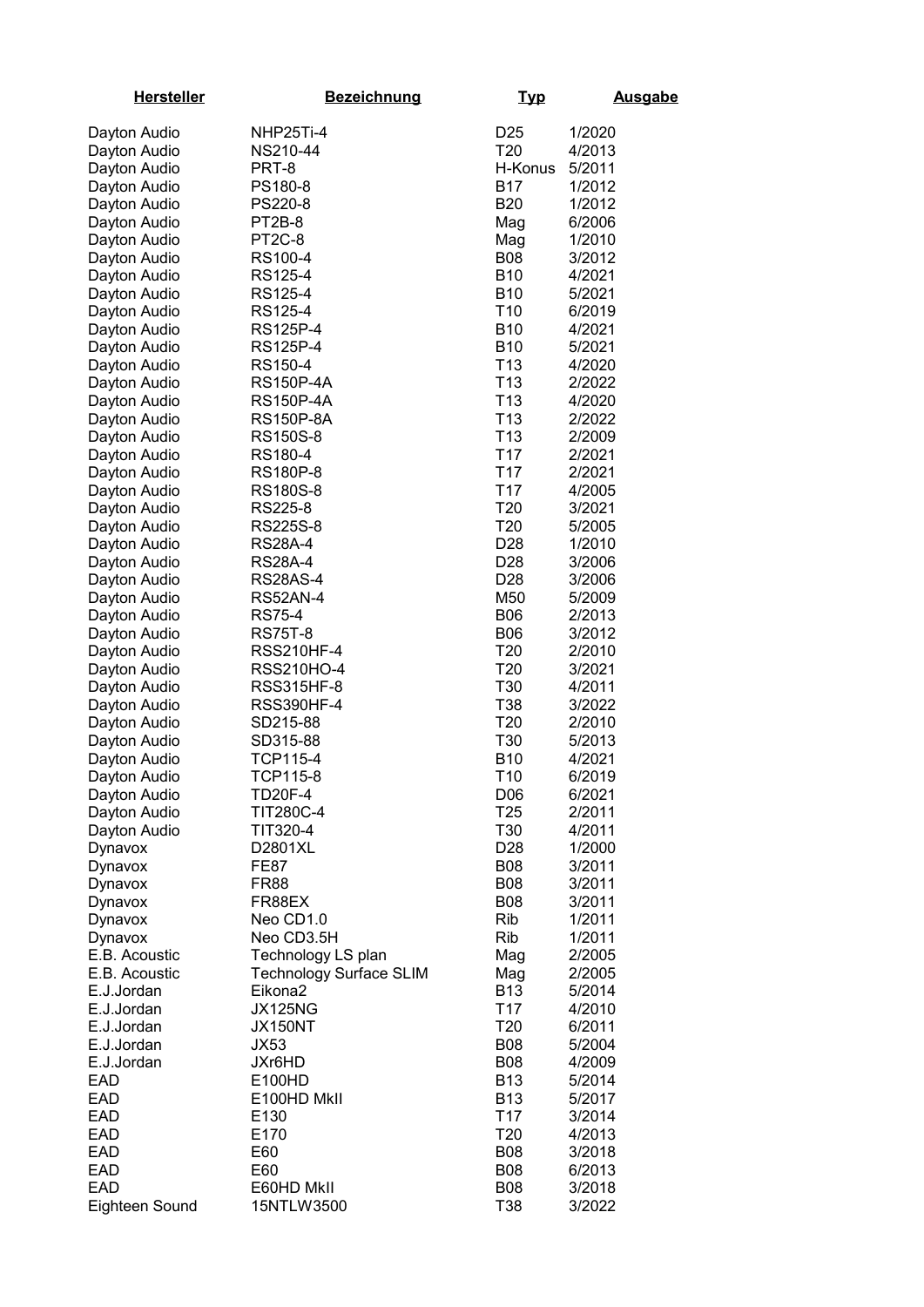| <b>Hersteller</b>        | <b>Bezeichnung</b>      | <u>Typ</u>                         | <b>Ausgabe</b>   |
|--------------------------|-------------------------|------------------------------------|------------------|
| Eighteensound            | 10NDA520                | T <sub>25</sub>                    | 3/2005           |
| Eighteensound            | 12LW801                 | T30                                | 6/2004           |
| Eighteensound            | 15MB1000                | T38                                | 2/2018           |
| Eighteensound            | 15ND930                 | T38                                | 6/2003           |
| Eighteensound            | 18LW1400                | T46                                | 1/2007           |
| Eighteensound            | 6ND430                  | T <sub>17</sub>                    | 4/2005           |
| Eighteensound            | ND1090                  | H44                                | 4/2006           |
| Elac                     | CL 4 Pi Plus            | <b>Rib</b>                         | 5/2000           |
| Eminence                 | <b>EMD 2002L</b>        | H <sub>51</sub>                    | 4/2006           |
| Eminence                 | Kappa Pro-12            | T30                                | 2/2001           |
| Eminence                 | Magnum 15LF             | T38                                | 6/2003           |
| <b>ESS</b>               | <b>AMT</b>              | AMT                                | 5/2007           |
| <b>ESS</b>               | AMT-1                   | AMT                                | 6/2017           |
| <b>ESS</b>               | kleiner AMT             | AMT                                | 5/2000           |
| Eton                     | 11-581/50 HEX           | T <sub>25</sub>                    | 6/2000           |
| Eton                     | 12-680-Hex b            | T30                                | 2/2001           |
| Eton                     | 19SD-1                  | D <sub>19</sub>                    | 3/2001           |
| Eton                     | 25SD1                   | D <sub>25</sub>                    | 1/2004           |
| Eton                     | 26HD1                   | D <sub>25</sub>                    | 3/2008           |
| Eton                     | 26HD1/A8                | D <sub>26</sub>                    | 1/2010           |
| Eton                     | 28HD1                   | D <sub>28</sub>                    | 5/2012           |
| Eton                     | 4-200/A8/25 HEX         | T <sub>10</sub>                    | 6/2009           |
| Eton                     | 4-202/C8/25 HEX         | T <sub>10</sub>                    | 6/2009           |
| Eton                     | 4-300 Hex b             | T <sub>10</sub>                    | 1/2005           |
| Eton                     | 4-300/25 S HEX          | T <sub>10</sub>                    | 1/2001           |
| Eton                     | 5/880-25HEXb            | T <sub>13</sub>                    | 6/1999           |
| Eton                     | 5-200/A8/25 Hex         | T <sub>13</sub>                    | 3/2009           |
| Eton                     | 5-202/C8/25 Hex         | T <sub>13</sub>                    | 3/2009           |
| Eton                     | 5-300/A8/25 Hex         | T <sub>13</sub>                    | 3/2009           |
| Eton                     | 5-302/C8/25 Hex         | T <sub>13</sub>                    | 3/2009           |
| Eton                     | 7-200/A8/32HEX          | T <sub>17</sub>                    | 4/2010           |
| Eton                     | 7-202/C8/32HEX          | T <sub>17</sub>                    | 4/2010           |
| Eton                     | 7-300/A8/32HEX          | T <sub>17</sub>                    | 4/2010           |
| Eton                     | 7-302/C8/25HEX          | T <sub>17</sub>                    | 4/2010           |
| Eton                     | 7-372/32 HEX            | T <sub>17</sub>                    | 2/2000           |
| Eton                     | 7-375 HEXb              | T <sub>17</sub>                    | 3/2002           |
| Eton                     | 8-200/A8/37HEX          | T <sub>20</sub>                    | 2/2010           |
| Eton                     | 8-202/C8/37HEX          | T <sub>20</sub>                    | 2/2010           |
| Eton                     | ER-4                    | <b>AMT</b>                         | 5/2007           |
| Eton                     | ER-4                    | AMT                                | 5/2000           |
| Expolinear               | ARL90TWIN               | Rib                                | 6/2005           |
| Expolinear               | Hypergraph130K/GK       | T <sub>13</sub><br>T <sub>13</sub> | 2/2008           |
| Expolinear               | Hypergraph140K          | Rib                                | 1/2016           |
| Expolinear<br>Expolinear | NDB-84                  | Rib                                | 1/2004<br>4/2004 |
| Expolinear               | <b>NDB-85</b><br>NDRL81 | Rib                                | 4/2002           |
| Expolinear               | NDRL81                  | Rib                                | 5/2000           |
| Expolinear               | NDRL81Mk II             | Rib                                | 6/2005           |
| Expolinear               | <b>OHT-25</b>           | <b>AMT</b>                         | 1/2011           |
| Expolinear               | RT-0.5                  | Mag                                | 3/2010           |
| Expolinear               | RT-1.5pro               | Mag                                | 2/2005           |
| Expolinear               | RT-1F                   | Mag                                | 5/2011           |
| Expolinear               | RT-1N                   | Mag                                | 5/2011           |
| Expolinear               | RT-3Pro                 | Mag                                | 2/2005           |
| Expolinear               | RT-5Pro                 | Mag                                | 1/2004           |
| Expolinear               | RT-6Pro                 | Mag                                | 1/2011           |
| Expolinear               | RT-7Pro                 | Mag                                | 5/2007           |
| Expolinear               | RT-7Pro                 | Mag                                | 6/2002           |
| Expolinear               | RT-8Pro                 | Rib                                | 1/2019           |
| Expolinear               | RT-9Pro                 | Rib                                | 1/2019           |
| Expolinear               | RT-9Pro                 | <b>Rib</b>                         | 1/2014           |
|                          |                         |                                    |                  |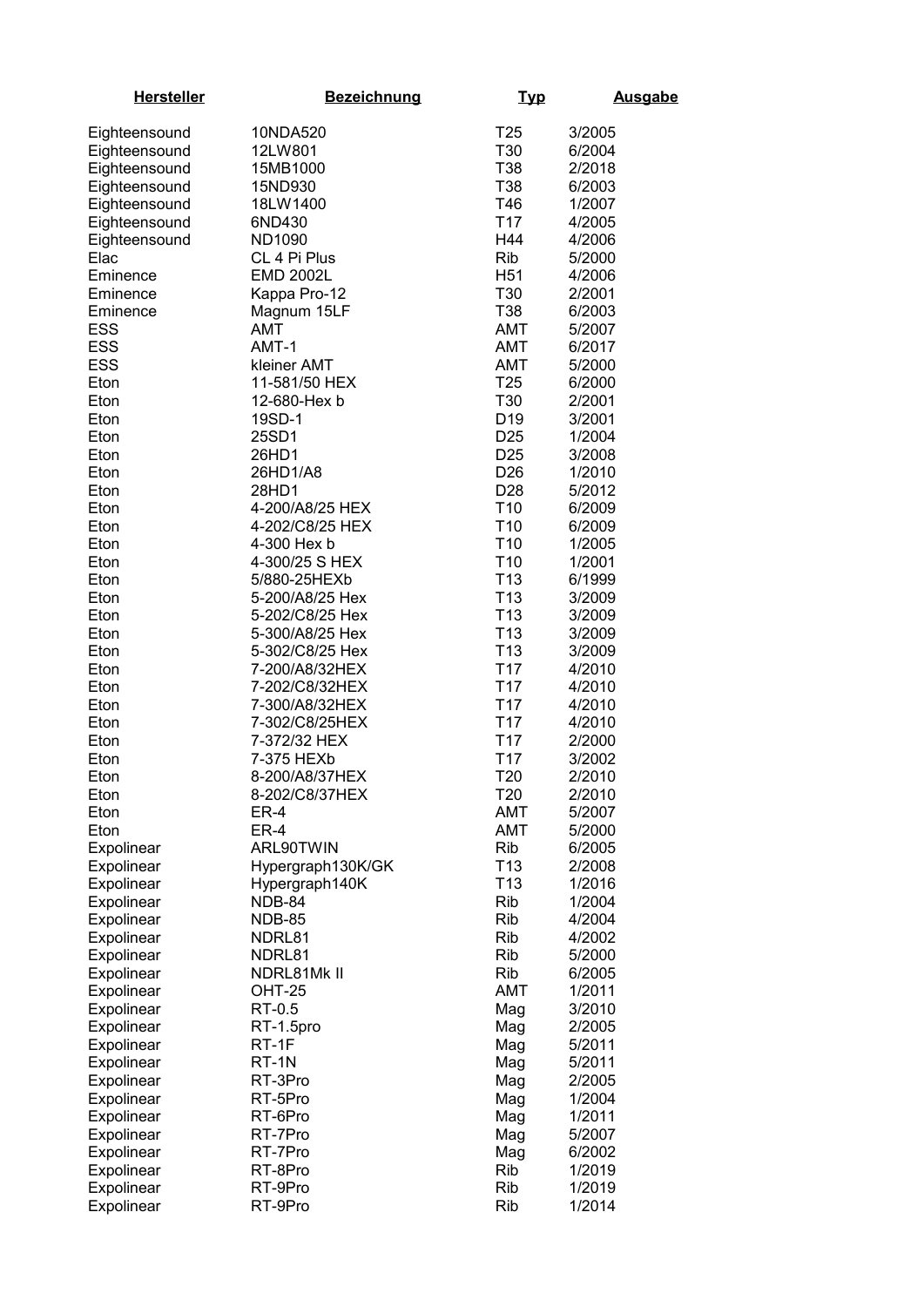| <b>Hersteller</b> | <b>Bezeichnung</b> | <u>Typ</u>      | <b>Ausgabe</b> |
|-------------------|--------------------|-----------------|----------------|
| Expolinear        | Swans M8N          | T <sub>20</sub> | 5/2008         |
| Expolinear        | Swans S1           | C <sub>13</sub> | 6/2008         |
| Expolinear        | <b>TMT130K</b>     | T <sub>13</sub> | 1/2016         |
| Expolinear        | Trinity 6          | C <sub>13</sub> | 2/2007         |
|                   | 3FE20              | <b>B08</b>      |                |
| Faital            |                    |                 | 6/2010         |
| Faital            | 5FE100             | T <sub>13</sub> | 5/2010         |
| Faital            | 6FE100             | T <sub>17</sub> | 4/2010         |
| Faital            | W8N-150            | T <sub>20</sub> | 2/2010         |
| Faital            | W8N8-200           | T <sub>20</sub> | 2/2010         |
| Fane              | Colossus 12 MB     | T30             | 2/2001         |
| Fane              | ST5022             | H44             | 5/2001         |
| Focal             | 10V6412            | T <sub>25</sub> | 1/2003         |
| Focal             | 10W6411            | T <sub>25</sub> | 1/2003         |
| Focal             | 11K7512            | T <sub>25</sub> | 1/2003         |
| Focal             | 11V5552            | T <sub>25</sub> | 2/2011         |
| Focal             | 11W7670            | T <sub>25</sub> | 2/2011         |
| Focal             | 13V7511            | T30             | 2/2001         |
| Focal             | 13W7653            | T30             | 4/2011         |
| Focal             | 13W8711            | T30             | 5/2002         |
| Focal             | 3W0251             | M08             | 6/2010         |
| Focal             | 5V3251             | T <sub>13</sub> | 5/2010         |
| Focal             | 5V4411             | T <sub>13</sub> | 6/1999         |
| Focal             | 5W3211 B           | T <sub>13</sub> | 5/2010         |
| Focal             | 5W4211             | T <sub>13</sub> | 4/2003         |
| Focal             | 6K4311             | T <sub>17</sub> | 2/2004         |
| Focal             | 6K4311B            | T <sub>17</sub> | 3/2002         |
| Focal             | 6K4411             | T <sub>17</sub> | 2/2000         |
| Focal             | 6V3254             | T <sub>17</sub> | 4/2010         |
| Focal             | 6V3255             | T <sub>17</sub> | 4/2010         |
| Focal             | 6W4311B            | T <sub>17</sub> | 3/2002         |
| Focal             | 6W4359             | T <sub>17</sub> | 4/2010         |
| Focal             | 6W4361             | T <sub>17</sub> | 4/2010         |
| Focal             | 7K6411             | M17             | 2/2003         |
| Focal             | 7V4255             | T <sub>17</sub> | 4/2010         |
| Focal             | 7W4411             | T <sub>17</sub> | 3/2003         |
| Focal             | 8V5411             | T <sub>20</sub> | 5/2003         |
| Focal             | 8W5411             | T <sub>20</sub> | 5/2003         |
| Focal             | 8W5456B            | T <sub>20</sub> | 6/2011         |
| Focal             | Audiom 6 WM        | M17             | 2/2003         |
| Focal             | <b>Audiom TD5</b>  | D <sub>20</sub> | 4/2002         |
| Focal             | <b>TC120TD5</b>    | D <sub>20</sub> | 3/2010         |
| Focal             | TC90TD5B           | D <sub>20</sub> | 3/2010         |
| Focal             | TC90TD5B           | D <sub>20</sub> | 4/2002         |
| Focal             | Utopia TBe         | D <sub>20</sub> | 5/2007         |
|                   | <b>FE103E</b>      | <b>B10</b>      | 1/2006         |
| Fostex            | FE103-SOL 16 Ohm   | <b>B10</b>      |                |
| Fostex            | FE103-SOL 8 Ohm    | <b>B10</b>      | 5/2014         |
| Fostex            |                    |                 | 5/2014         |
| Fostex            | FE108E Sigma       | <b>B10</b>      | 1/2006         |
| Fostex            | FE108E Sigma       | <b>B08</b>      | 3/2018         |
| Fostex            | <b>FE108NS</b>     | <b>B10</b>      | 4/2021         |
| Fostex            | FE126En            | <b>B10</b>      | 3/2011         |
| Fostex            | FE126En            | <b>B10</b>      | 5/2015         |
| Fostex            | FE166En            | <b>B17</b>      | 3/2011         |
| Fostex            | FE168E Sigma       | <b>B17</b>      | 5/2004         |
| Fostex            | <b>FE168NS</b>     | <b>B17</b>      | 3/2020         |
| Fostex            | <b>FE203En-S</b>   | <b>B20</b>      | 1/2012         |
| Fostex            | FE206En            | <b>B20</b>      | 3/2011         |
| Fostex            | FE208-Sol          | <b>B20</b>      | 3/2020         |
| Fostex            | FE83E              | <b>B08</b>      | 2/2006         |
| Fostex            | FE83En             | <b>B08</b>      | 5/2017         |
| Fostex            | FE83En             | <b>B08</b>      | 6/2010         |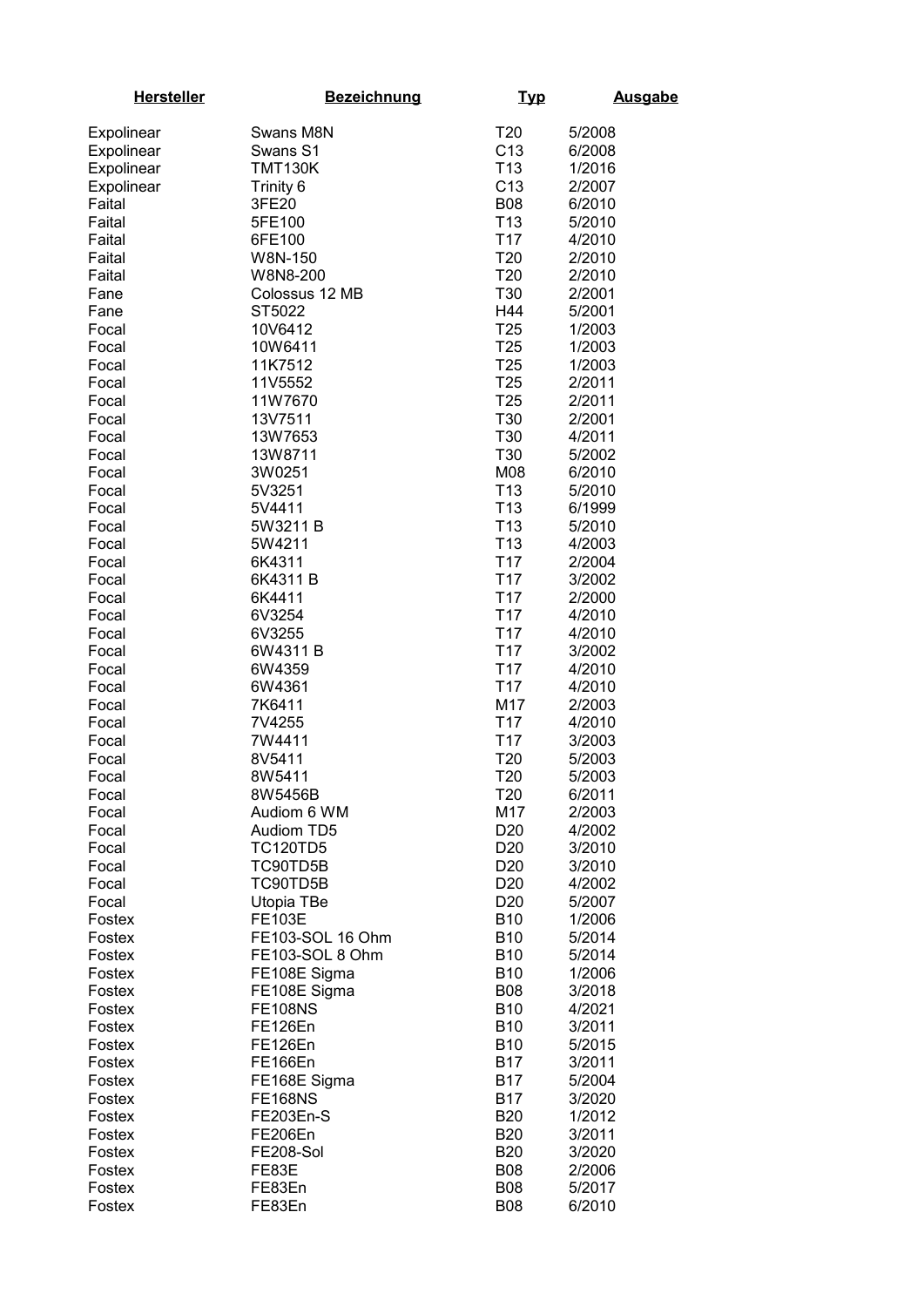| <b>Hersteller</b>                                    | <b>Bezeichnung</b>        | <u>Typ</u>                         | <b>Ausgabe</b>   |
|------------------------------------------------------|---------------------------|------------------------------------|------------------|
| Fostex                                               | FE83Sol                   | <b>B08</b>                         | 5/2017           |
| Fostex                                               | FE85WK                    | <b>B08</b>                         | 5/2017           |
| Fostex                                               | FE87E                     | <b>B08</b>                         | 5/2004           |
| Fostex                                               | FE88-Sol                  | <b>B08</b>                         | 3/2018           |
| Fostex                                               | <b>FF105WK</b>            | <b>B10</b>                         | 3/2012           |
| Fostex                                               | <b>FF125K</b>             | <b>B10</b>                         | 1/2006           |
| Fostex                                               | <b>FF125WK</b>            | <b>B10</b>                         | 2/2013           |
| Fostex                                               | <b>FF165WK</b>            | <b>B17</b>                         | 1/2012           |
| Fostex                                               | FF225WK                   | <b>B20</b>                         | 1/2012           |
| Fostex                                               | FF85K                     | <b>B08</b>                         | 2/2006           |
| Fostex                                               | FF85K                     | <b>B08</b>                         | 4/2008           |
| Fostex                                               | FF85WK                    | <b>B08</b>                         | 3/2012           |
| Fostex                                               | <b>FW108HS</b>            | T <sub>10</sub>                    | 3/2017           |
| Fostex                                               | <b>FW168HR</b>            | T <sub>17</sub>                    | 4/2010           |
| Fostex                                               | <b>FW168HS</b>            | T <sub>17</sub>                    | 4/2017           |
| Fostex                                               | <b>FW208HS</b>            | T20                                | 2/2019           |
| Fostex                                               | FW305                     | T30                                | 4/2015           |
| Fostex                                               | MG130HR                   | <b>B13</b>                         | 2/2013           |
| Fostex                                               | T250D                     | D <sub>25</sub>                    | 5/2007           |
| Fostex                                               | <b>T96A-EX2</b>           | Horn                               | 5/2012           |
| Fountek                                              | <b>FE85</b>               | <b>B08</b>                         | 6/2013           |
| Fountek                                              | <b>FR135EX</b>            | <b>B13</b>                         | 2/2013           |
| Fountek<br>Fountek                                   | FR59E-XE<br>FR89EX        | <b>B05</b><br><b>B08</b>           | 3/2020<br>2/2013 |
| Fountek                                              | FW146                     | T <sub>13</sub>                    | 4/2012           |
| Fountek                                              | <b>FW168K</b>             | T <sub>17</sub>                    | 2/2021           |
| Fountek                                              | <b>FW200</b>              | T20                                | 4/2013           |
| Fountek                                              | FW222-8                   | T20                                | 3/2021           |
| Fountek                                              | Neo CD1.0 (eckig)         | <b>Rib</b>                         | 5/2011           |
| Fountek                                              | Neo CD1.0 (rund)          | <b>Rib</b>                         | 3/2013           |
| Fountek                                              | Neo Pro 5i                | <b>Rib</b>                         | 1/2014           |
| Fountek                                              | Neo X1.0                  | <b>Rib</b>                         | 5/2012           |
| Fountek                                              | Neo X2.0                  | <b>Rib</b>                         | 1/2014           |
| Fountek                                              | Neo X3.0                  | <b>Rib</b>                         | 6/2014           |
| Görlich                                              | <b>TT130G</b>             | T <sub>13</sub>                    | 3/2009           |
| Görlich                                              | <b>TT170G</b>             | T <sub>17</sub>                    | 1/2009           |
| Görlich                                              | <b>TT245G</b>             | T <sub>25</sub>                    | 2/2011           |
| Gradient                                             | GCP-226<br><b>GDS 182</b> | T20<br>T <sub>17</sub>             | 2/2010<br>4/2010 |
| Gradient<br>Gradient                                 | <b>GRT116</b>             | Mag                                | 6/2006           |
| Gradient                                             | GRT175A                   | Mag                                | 3/2010           |
| Gradient                                             | <b>GRT195</b>             | Mag                                | 6/2006           |
| Gradient                                             | <b>GRT195/MK2</b>         | Mag                                | 3/2010           |
| Gradient                                             | GRT85                     | <b>AMT</b>                         | 6/2006           |
| Gradient                                             | MDS06                     | T <sub>17</sub>                    | 6/2015           |
| Gradient                                             | TPC80NV                   | <b>B08</b>                         | 4/2008           |
| Gradient                                             | TPC80RW-4                 | <b>B08</b>                         | 5/2004           |
| Gradient                                             | W130AL8                   | T <sub>13</sub>                    | 5/2010           |
| Gradient                                             | <b>W160AL8</b>            | T <sub>17</sub>                    | 2/2004           |
| Ground Zero                                          | GZHW12                    | T30                                | 2/2001           |
| Ground Zero                                          | GZPW15                    | T38                                | 4/2001           |
| <b>GRS</b>                                           | PT2522C-4                 | Mag                                | 6/2021           |
| <b>Harwood Acoustics</b><br><b>Harwood Acoustics</b> | 13WXP-MG<br>17WXP-MG      | T <sub>13</sub><br>T <sub>17</sub> | 4/2004<br>2/2004 |
| <b>Harwood Acoustics</b>                             | 18WXP KEGEL               | T <sub>17</sub>                    | 4/2007           |
| <b>Harwood Acoustics</b>                             | 18WXP Kegel               | T <sub>17</sub>                    | 6/2007           |
| <b>Harwood Acoustics</b>                             | AM20                      | AMT                                | 3/2013           |
| <b>Harwood Acoustics</b>                             | <b>AM22</b>               | AMT                                | 6/2014           |
| <b>Harwood Acoustics</b>                             | AM24                      | AMT                                | 1/2020           |
| <b>Harwood Acoustics</b>                             | AM25                      | <b>AMT</b>                         | 1/2010           |
| <b>Harwood Acoustics</b>                             | AM25.2                    | <b>AMT</b>                         | 3/2013           |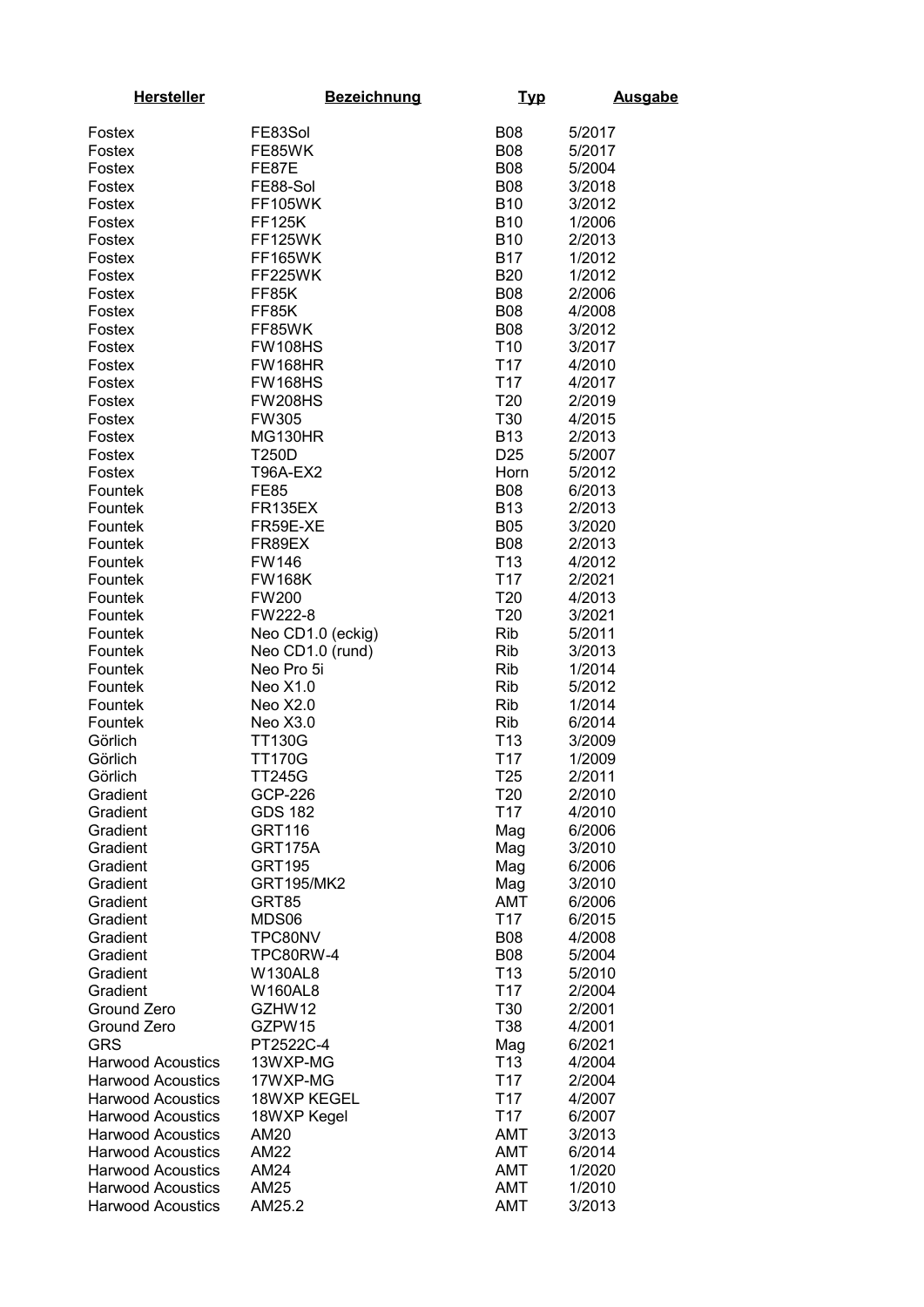| <b>Hersteller</b>             | <b>Bezeichnung</b>                                   | <u>Typ</u>                    | <b>Ausgabe</b>   |
|-------------------------------|------------------------------------------------------|-------------------------------|------------------|
| <b>Harwood Acoustics</b>      | AM30                                                 | AMT                           | 3/2010           |
| <b>Harwood Acoustics</b>      | AM35                                                 | <b>AMT</b>                    | 3/2010           |
| <b>Harwood Acoustics</b>      | <b>B110A</b>                                         | T <sub>13</sub>               | 2/2022           |
| <b>Harwood Acoustics</b>      | D2908FD Graphit                                      | D <sub>28</sub>               | 2/2005           |
| <b>Harwood Acoustics</b>      | KEF B110A                                            | T <sub>13</sub>               | 2/2022           |
| <b>Harwood Acoustics</b>      | LF5XP                                                | T <sub>13</sub>               | 1/2002           |
| <b>Harwood Acoustics</b>      | RT-2H                                                | Mag                           | 4/2004           |
| <b>Harwood Acoustics</b>      | RT <sub>2s</sub>                                     | <b>Rib</b>                    | 4/2002           |
| <b>Harwood Acoustics</b>      | RT-4ALU                                              | Mag                           | 6/2006           |
| <b>Harwood Acoustics</b>      | RT-5ALU                                              | Mag                           | 6/2006           |
| <b>Harwood Acoustics</b>      | RT-7ALU                                              | Mag                           | 6/2006           |
| <b>Harwood Acoustics</b>      | TM130/25F1 (2014)                                    | T <sub>13</sub>               | 2/2022           |
| <b>Harwood Acoustics</b>      | TM130/25F1 (2022)                                    | T <sub>13</sub>               | 2/2022           |
| <b>Harwood Acoustics</b>      | TM130/50 CK                                          | T <sub>13</sub>               | 5/2010           |
| <b>Harwood Acoustics</b>      | UR2.0                                                | Rib                           | 3/2013           |
| <b>Harwood Acoustics</b>      | <b>UR2.0</b>                                         | <b>Rib</b>                    | 4/2004           |
| <b>Harwood Acoustics</b>      | <b>UR3.0</b>                                         | Rib                           | 6/2006           |
| <b>Hemp Acoustics</b>         | FR81.0HQ                                             | <b>B20</b>                    | 5/2006           |
| <b>HiFiSound</b><br>Hi-Level  | R <sub>1</sub><br><b>RX 200</b>                      | <b>Rib</b><br>C <sub>20</sub> | 4/2002<br>2/2002 |
|                               | <b>OWI</b>                                           | D <sub>19</sub>               | 1/2004           |
| Hiquphon<br><b>HOBBY HiFi</b> | Edition 100 18MW12T                                  | T <sub>17</sub>               | 4/2018           |
| <b>HOBBY HIFI</b>             | Edition 100 18MW12T                                  | T <sub>17</sub>               | 5/2019           |
| img Stage Line                | MHD-220N/RD                                          | Horn                          | 5/2012           |
| img Stage Line                | SP-10/250PRO                                         | T <sub>25</sub>               | 2/2014           |
| img Stage Line                | SP-12/500FH                                          | T30                           | 5/2013           |
| img Stage Line                | SP-12A/302PA                                         | T30                           | 5/2013           |
| img Stage Line                | SP4/60Pro                                            | M10                           | 3/2015           |
| img Stage Line                | SP-4/60PRO                                           | T <sub>10</sub>               | 1/2013           |
| img Stage Line                | SP-6/100PRO                                          | T <sub>17</sub>               | 3/2014           |
| img Stage Line                | SPA-110PA                                            | T <sub>25</sub>               | 2/2014           |
| img Stage Line                | SPA-112PA                                            | T30                           | 4/2015           |
| Infinity                      | Emit                                                 | <b>Rib</b>                    | 4/2002           |
| Infinity                      | Semit Kappa                                          | <b>Rib</b>                    | 5/2000           |
| Inosic                        | TTI 100 R8                                           | T <sub>10</sub>               | 1/2001           |
| Inosic                        | TTI 300 Sub 4                                        | T30                           | 2/2001           |
| Intertechnik<br>Intertechnik  | MDS12DVC<br>XTR08                                    | T30<br>T <sub>20</sub>        | 2/2001<br>5/2003 |
| Intertechnik                  | MDS10                                                | T <sub>25</sub>               | 6/2000           |
| Intertechnik                  | <b>TN30</b>                                          | D30                           | 3/2000           |
| Jantzen Audio                 | JA-2806                                              | D <sub>28</sub>               | 1/2010           |
| Jantzen Audio                 | JA-6006                                              | T <sub>17</sub>               | 4/2010           |
| Jantzen Audio                 | <b>JA-8008 HES</b>                                   | T <sub>20</sub>               | 2/2010           |
| JL Audio                      | 6W0-12                                               | T <sub>17</sub>               | 3/2003           |
| JL Audio                      | 6W0-4                                                | T <sub>17</sub>               | 3/2003           |
| JL Audio                      | 6W0-8                                                | T <sub>17</sub>               | 3/2003           |
| JL Audio                      | 8W7-3                                                | T <sub>20</sub>               | 5/2005           |
| Lavoce                        | TN100.70                                             | D <sub>06</sub>               | 1/2021           |
| Lyeco                         | <b>LY802F</b>                                        | <b>B20</b>                    | 5/2006           |
| Markaudio<br>Markaudio        | Alpair 10 Bass Wide                                  | T <sub>13</sub><br><b>B13</b> | 5/2010           |
| Markaudio                     | Alpair 10 Fullrange Gold<br>Alpair 10 Fullrange Grey | <b>B13</b>                    | 4/2009<br>4/2009 |
| Markaudio                     | Alpair 10 Gen. 2                                     | <b>B13</b>                    | 3/2011           |
| Markaudio                     | Alpair 12                                            | <b>B17</b>                    | 3/2011           |
| Markaudio                     | Alpair 5 Gold                                        | <b>B08</b>                    | 4/2009           |
| Markaudio                     | Alpair 5 Grey                                        | <b>B08</b>                    | 4/2009           |
| Markaudio                     | Alpair 6 Gold                                        | <b>B08</b>                    | 4/2009           |
| Markaudio                     | Alpair 6 Grey                                        | <b>B08</b>                    | 4/2009           |
| Markaudio                     | Alpair 6M Gen. 2                                     | <b>B08</b>                    | 3/2011           |
| Markaudio                     | Alpair 6P Gen. 2                                     | <b>B08</b>                    | 3/2011           |
| Markaudio                     | Alpair Alpair 7 Gen. 3                               | <b>B10</b>                    | 3/2012           |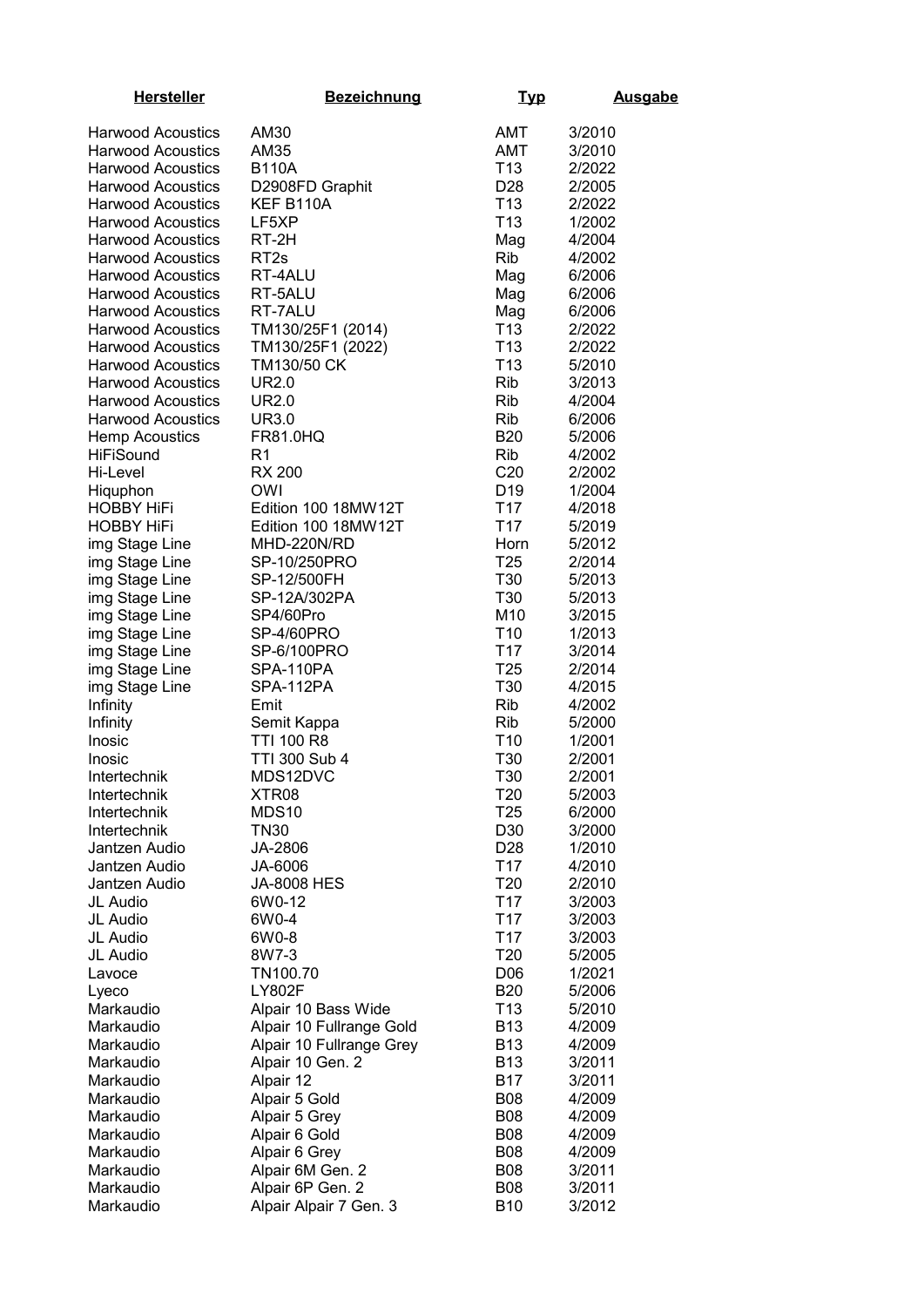| <b>Hersteller</b> | <b>Bezeichnung</b>         | <u>Typ</u>                         | <b>Ausgabe</b>   |
|-------------------|----------------------------|------------------------------------|------------------|
| Markaudio         | CHR-70 Gen. 3              | <b>B10</b>                         | 3/2012           |
| <b>MBHO</b>       | <b>RD 5.5</b>              | <b>AMT</b>                         | 1/2004           |
| Mission           | <b>CP-10X</b>              | C10                                | 6/2008           |
| Mission           | CP134                      | T <sub>13</sub>                    | 2/2008           |
| Mission           | CP138                      | T <sub>13</sub>                    | 2/2008           |
| Mission           | CP164                      | T <sub>17</sub>                    | 6/2007           |
| Mission           | CP168                      | T <sub>17</sub>                    | 1/2009           |
| Mission           | CP168                      | T <sub>17</sub>                    | 6/2007           |
| Mivoc             | AW 2000                    | <b>T20</b>                         | 5/2008           |
| Mivoc             | AW3000                     | T30                                | 4/2011           |
| Mivoc             | AW3000                     | T30                                | 5/2016           |
| Mivoc             | <b>AWM 104</b>             | T <sub>25</sub>                    | 3/2007           |
| Mivoc             | <b>AWM124</b>              | T30                                | 4/2011           |
| Mivoc             | <b>AWM124</b>              | T30                                | 5/2016           |
| Mivoc             | <b>AWX184</b>              | T46                                | 1/2007           |
| Mivoc             | AWX184 MKII                | T46                                | 5/2016           |
| Mivoc             | <b>FR358N</b>              | <b>B08</b>                         | 4/2016           |
| Mivoc             | <b>HGH 258 FN</b>          | D <sub>25</sub>                    | 3/2000           |
| Mivoc             | HGH258FN-II                | D <sub>25</sub>                    | 1/2008           |
| Mivoc             | KFT130M mit ebener Front   | Mag                                | 6/2017           |
| Mivoc             | <b>LAW 3064 XM</b>         | T30                                | 2/2001           |
| Mivoc             | SWM68                      | T <sub>17</sub>                    | 4/2017           |
| Mivoc             | SWM68                      | T <sub>17</sub>                    | 6/2015           |
| Mivoc             | <b>WAL416</b>              | T <sub>10</sub>                    | 6/2009           |
| Mivoc             | <b>WPT138</b>              | T <sub>13</sub>                    | 2/2008           |
| Mivoc             | XAW110HC                   | T <sub>10</sub>                    | 6/2009           |
| Mivoc             | XAW110HC-II                | T <sub>10</sub>                    | 1/2013           |
| Mivoc             | XAW180HC                   | T <sub>17</sub><br>T <sub>17</sub> | 4/2005           |
| Mivoc             | XAW180HC<br>XAW180HC Black | T <sub>17</sub>                    | 6/2007           |
| Mivoc<br>Mivoc    | XAW208HC                   | T <sub>20</sub>                    | 6/2018<br>2/2019 |
| Mivoc             | XAW208HC                   | T <sub>20</sub>                    | 4/2013           |
| Mivoc             | XAW208HC Black             | T <sub>20</sub>                    | 2/2019           |
| Mivoc             | XAW320HC                   | <b>T30</b>                         | 5/2013           |
| Mivoc             | XGH258Alu                  | D <sub>25</sub>                    | 1/2008           |
| Monacor           | AIRMT-130                  | <b>AMT</b>                         | 6/2017           |
| Monacor           | AIRMT-85                   | <b>AMT</b>                         | 6/2017           |
| Monacor           | <b>DM-75 TB</b>            | M75                                | 5/2009           |
| Monacor           | DT-107                     | D <sub>25</sub>                    | 2/2016           |
| Monacor           | DT-140                     | D <sub>25</sub>                    | 1/2014           |
| Monacor           | <b>DT-19SU</b>             | D06                                | 6/2021           |
| Monacor           | DT-254                     | D <sub>25</sub>                    | 2/2016           |
| Monacor           | DT-284                     | D08                                | 6/2021           |
| Monacor           | DT-300                     | D30                                | 5/2011           |
| Monacor           | DT-300 mit WG-300          | WG                                 | 6/2016           |
| Monacor           | <b>DT-350NF</b>            | D <sub>25</sub>                    | 1/2014           |
| Monacor           | <b>DT-352NF</b>            | D <sub>25</sub>                    | 1/2019           |
| Monacor           | DTM-104/8                  | D <sub>06</sub>                    | 1/2021           |
| Monacor           | <b>MSH-115HQ</b>           | T <sub>10</sub>                    | 1/2013           |
| Monacor           | <b>MSH-115HQ4</b>          | <b>B10</b>                         | 3/2017           |
| Monacor           | MSH-116/4                  | M10                                | 3/2015           |
| Monacor           | Raptor-6                   | T <sub>17</sub>                    | 6/2015           |
| Monacor           | <b>RBT-10</b>              | Rib                                | 1/2020           |
| Monacor           | <b>RBT-1000</b>            | Mag                                | 5/2012           |
| Monacor           | <b>RBT-20</b>              | <b>Rib</b>                         | 6/2014           |
| Monacor           | RBT-35SR                   | Rib                                | 6/2014           |
| Monacor           | <b>RBT-56</b>              | Mag                                | 6/2017           |
| Monacor           | RBT-95SR                   | Mag                                | 3/2013           |
| Monacor           | <b>SHP-130</b>             | T <sub>13</sub>                    | 1/2018           |
| Monacor           | SP-10/4S                   | <b>B10</b>                         | 4/2021           |
| Monacor           | SP-100/8                   | <b>B10</b>                         | 4/2021           |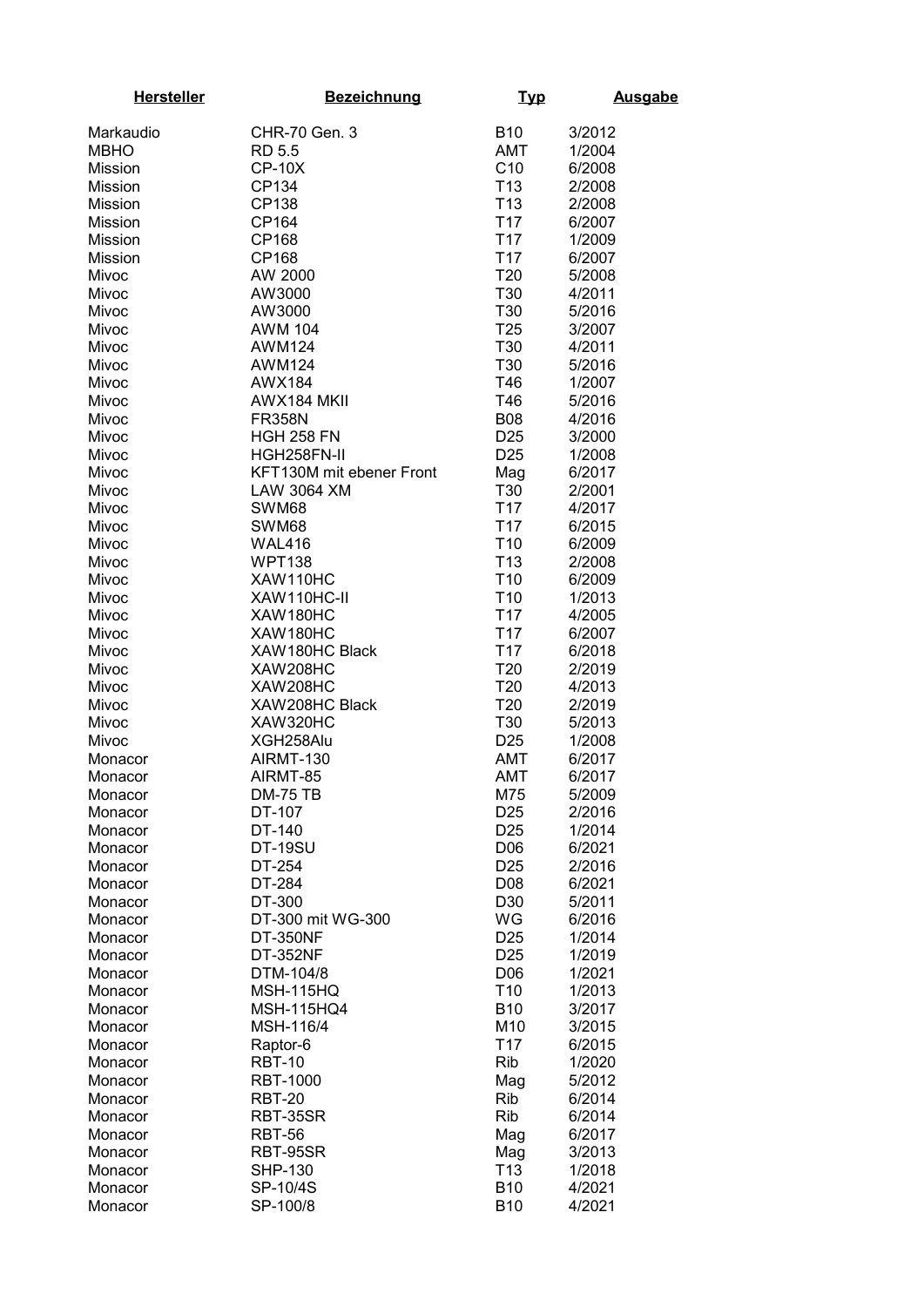| <b>Hersteller</b>            | <b>Bezeichnung</b> | <u>Typ</u>               | <b>Ausgabe</b>   |
|------------------------------|--------------------|--------------------------|------------------|
| Monacor                      | SP-100/8           | T <sub>10</sub>          | 6/2019           |
| Monacor                      | SP-10A/302PA       | T <sub>25</sub>          | 1/2017           |
| Monacor                      | SP13/4             | T <sub>13</sub>          | 2/2022           |
| Monacor                      | SP-15A/402PA       | T38                      | 3/2022           |
| Monacor                      | <b>SP-200X</b>     | <b>B20</b>               | 1/2012           |
| Monacor                      | <b>SP-202E</b>     | T20                      | 4/2013           |
| Monacor                      | SP30/200NEO        | T30                      | 1/2022           |
| Monacor                      | SP-38/300NEO       | T38                      | 2/2018           |
| Monacor                      | SP-60/4            | T <sub>10</sub>          | 6/2019           |
| Monacor                      | SP-60/8            | <b>B10</b>               | 4/2021           |
| Monacor                      | SP-8/150PRO        | T <sub>20</sub>          | 2/2019           |
| Monacor                      | SPA-115PA          | T38                      | 2/2018           |
| Monacor                      | SPH-100AL          | T <sub>10</sub>          | 6/2019           |
| Monacor                      | <b>SPH-100C</b>    | T <sub>10</sub>          | 1/2015           |
| Monacor                      | SPH-102KEP         | T <sub>10</sub>          | 1/2015           |
| Monacor                      | <b>SPH-115</b>     | T <sub>10</sub>          | 3/2016           |
| Monacor                      | <b>SPH-135/AD</b>  | T <sub>13</sub>          | 4/2020           |
| Monacor                      | <b>SPH-135C</b>    | T <sub>13</sub>          | 1/2016           |
| Monacor                      | <b>SPH-135C</b>    | <b>B13</b>               | 5/2021           |
| Monacor                      | SPH-135KEP         | T <sub>13</sub>          | 1/2016           |
| Monacor                      | SPH-135KEP         | <b>B13</b>               | 5/2021           |
| Monacor                      | <b>SPH-135TC</b>   | T <sub>13</sub>          | 1/2018           |
| Monacor                      | SPH-165CP          | T <sub>17</sub>          | 4/2017           |
| Monacor                      | SPH-165KEP         | T <sub>17</sub>          | 4/2017           |
| Monacor                      | <b>SPH-170</b>     | T <sub>17</sub>          | 4/2017           |
| Monacor                      | <b>SPH-170C</b>    | T <sub>17</sub>          | 2/2012           |
| Monacor                      | SPH-174KE          | T <sub>17</sub>          | 6/2018           |
| Monacor                      | SPH-175HQ          | T <sub>17</sub>          | 2/2021           |
| Monacor                      | SPH-175HQ          | T <sub>17</sub>          | 3/2014           |
| Monacor                      | <b>SPH-176</b>     | T <sub>17</sub>          | 2/2021           |
| Monacor                      | SPH-200CTC         | T20                      | 5/2016           |
| Monacor                      | SPH-200KE          | T <sub>20</sub>          | 2/2017           |
| Monacor                      | SPH-200TC          | T <sub>20</sub>          | 2/2019           |
| Monacor                      | SPH-220HQ          | T <sub>20</sub>          | 3/2021           |
| Monacor                      | SPH-220HQ          | T <sub>20</sub>          | 4/2013           |
| Monacor                      | <b>SPH-225C</b>    | T20                      | 2/2017           |
| Monacor                      | SPH-250CTC         | T25                      | 1/2017           |
| Monacor                      | SPH-250KE          | T <sub>25</sub>          | 1/2017           |
| Monacor                      | SPH-300CTC         | T30                      | 4/2015           |
| Monacor                      | SPH-300KE          | T30                      | 4/2015           |
| Monacor                      | SPH-30X/8SW        | <b>B08</b>               | 4/2016           |
| Monacor                      | SPH-5M             | T <sub>13</sub>          | 4/2012           |
| Monacor                      | SPH-6M             | T <sub>17</sub>          | 2/2012           |
| Monacor                      | SPH-8M             | T20                      | 6/2011           |
| Monacor                      | SPM-116/8          | T <sub>10</sub>          | 6/2019           |
| Monacor                      | SPM-200X/4         | <b>B20</b>               | 1/2012           |
| Monacor                      | SPP-110/4          | T <sub>10</sub>          | 3/2016           |
| Monacor                      | SPP-110/8          | T <sub>10</sub>          | 3/2017           |
| Monacor                      | SPX-200WP          | <b>B20</b>               | 2/2013           |
| Monacor                      | SPX-21M            | <b>B06</b>               | 4/2016           |
| Monacor                      | SPX-30M            | <b>B08</b><br><b>B08</b> | 3/2012           |
| Monacor                      | SPX-31M<br>SPX-31M | <b>B08</b>               | 2/2013<br>5/2015 |
| Monacor                      | SPX-31M            | <b>B08</b>               | 5/2019           |
| Monacor<br>Monacor           | SPX-32M            | <b>B08</b>               | 3/2012           |
| Monacor-Number One DT-25 S   |                    | D <sub>25</sub>          | 3/2000           |
| Monacor-Number One DT-25 TI  |                    | D <sub>25</sub>          | 3/2000           |
| Monacor-Number One DT-25N    |                    | D <sub>25</sub>          | 1/2008           |
| Monacor-Number One DT-99     |                    | D <sub>25</sub>          | 1/2008           |
| Monacor-Number One SPH-100 C |                    | T <sub>10</sub>          | 1/2001           |
| Monacor-Number One SPH-130AL |                    | T <sub>13</sub>          | 4/2012           |
|                              |                    |                          |                  |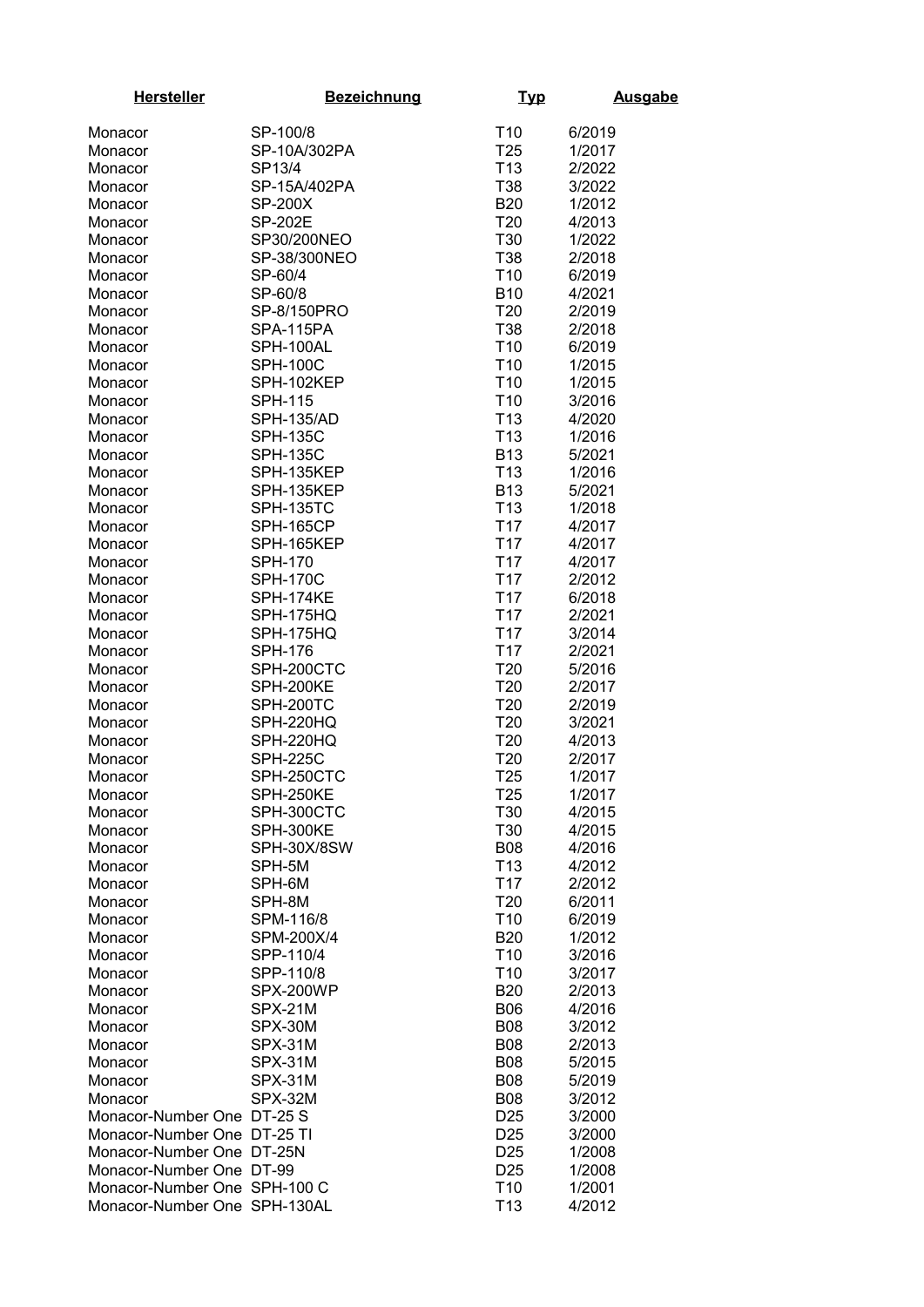| <b>Hersteller</b>                   | <b>Bezeichnung</b>             | <u>Typ</u>                         | <b>Ausgabe</b>   |
|-------------------------------------|--------------------------------|------------------------------------|------------------|
| Monacor-Number One SPH-135 PI Front |                                | T <sub>13</sub>                    | 6/1999           |
| Monacor-Number One SPH-200 KE       |                                | T <sub>20</sub>                    | 4/2000           |
| Monacor-Number One SPH-250 KE       |                                | T <sub>25</sub>                    | 6/2000           |
| Monacor-Number One SPH-250 PI       |                                | T <sub>25</sub>                    | 6/2000           |
| Morel                               | <b>CAT298</b>                  | D <sub>28</sub>                    | 5/2011           |
| Morel                               | <b>CAT308</b>                  | D <sub>28</sub>                    | 1/2011<br>5/2012 |
| Morel<br>Morel                      | CAT328-110<br><b>CAT408</b>    | D <sub>28</sub><br>D <sub>28</sub> | 5/2011           |
| Morel                               | <b>CAW428</b>                  | T <sub>10</sub>                    | 6/2009           |
| Morel                               | <b>CAW538</b>                  | T <sub>13</sub>                    | 3/2009           |
| Morel                               | <b>CAW638</b>                  | T <sub>17</sub>                    | 1/2009           |
| Morel                               | <b>CAW938</b>                  | T <sub>20</sub>                    | 2/2010           |
| Morel                               | DMS30S                         | D <sub>28</sub>                    | 1/2004           |
| Morel                               | <b>ECW536</b>                  | T <sub>13</sub><br>T <sub>17</sub> | 1/2018           |
| Morel<br>Morel                      | <b>ECW638</b><br>EM1308        | M50                                | 1/2009<br>5/2009 |
| Morel                               | ET338                          | D <sub>28</sub>                    | 3/2010           |
| Morel                               | ET338-110                      | D <sub>28</sub>                    | 5/2012           |
| Morel                               | ET448                          | D <sub>28</sub>                    | 1/2014           |
| Morel                               | EW428                          | T <sub>10</sub>                    | 6/2009           |
| Morel                               | EW638                          | T <sub>17</sub>                    | 4/2010           |
| Morel                               | H 6.1                          | T <sub>17</sub>                    | 2/2000           |
| Morel<br>Morel                      | H5.1<br>HU 9.1                 | T <sub>13</sub><br>T <sub>20</sub> | 6/1999<br>5/2008 |
| Morel                               | <b>HU521</b>                   | T <sub>13</sub>                    | 2/2008           |
| Morel                               | <b>HU531</b>                   | T <sub>13</sub>                    | 2/2008           |
| Morel                               | <b>HU621</b>                   | T <sub>17</sub>                    | 6/2007           |
| Morel                               | <b>HU631</b>                   | T <sub>17</sub>                    | 6/2007           |
| Morel                               | MDT <sub>20</sub>              | D <sub>28</sub>                    | 1/2011           |
| Morel                               | MDT29                          | D28                                | 1/2008           |
| Morel                               | MDT <sub>29</sub>              | D <sub>28</sub>                    | 2/2005           |
| Morel<br>Morel                      | MDT33<br>MDT40                 | D <sub>28</sub><br>D <sub>28</sub> | 1/2000<br>3/2000 |
| Morel                               | MW113                          | T <sub>10</sub>                    | 1/2005           |
| Morel                               | MW265                          | T <sub>20</sub>                    | 4/2000           |
| Morel                               | <b>SCM634</b>                  | <b>B17</b>                         | 1/2012           |
| Morel                               | <b>SCW636</b>                  | T <sub>17</sub>                    | 2/2012           |
| Morel                               | ST1048                         | D <sub>28</sub>                    | 3/2013           |
| Morel                               | ST1308                         | D28                                | 1/2010           |
| Morel<br>Morel                      | TiCW1258Ft<br>TiCW634Nd        | T30<br>T <sub>17</sub>             | 4/2015<br>6/2015 |
| Morel                               | <b>TSCM634</b>                 | <b>B17</b>                         | 5/2014           |
| Morel                               | <b>TSCW636</b>                 | T <sub>17</sub>                    | 6/2015           |
| Morel                               | <b>UW1058</b>                  | T <sub>25</sub>                    | 2/2011           |
| Morel                               | <b>UW1258</b>                  | T30                                | 5/2013           |
| Morel                               | <b>UW958</b>                   | T <sub>20</sub>                    | 2/2010           |
| Mundorf                             | <b>AMT U80W1.1</b>             | <b>AMT</b>                         | 6/2021           |
| Mundorf<br>Mundorf                  | AMT19CM2.1<br>AMT2109c         | <b>AMT</b><br><b>AMT</b>           | 3/2013<br>5/2012 |
| Mundorf                             | AMT2310-CLASSIC-SW             | <b>AMT</b>                         | 1/2010           |
| Mundorf                             | AMT23CM1.1                     | <b>AMT</b>                         | 1/2014           |
| Mundorf                             | <b>AMT2510C Finale Edition</b> | <b>AMT</b>                         | 1/2011           |
| Mundorf                             | AMT2510-CLASSIC-SW             | <b>AMT</b>                         | 1/2010           |
| Mundorf                             | AMT25CM1.1                     | <b>AMT</b>                         | 3/2013           |
| Mundorf                             | <b>AMT25CS2.1-R</b>            | <b>AMT</b>                         | 6/2014           |
| Mundorf                             | AMT25D6.1-R<br>AMT29CM1.1-R    | <b>AMT</b><br><b>AMT</b>           | 6/2014<br>6/2014 |
| Mundorf<br>Mundorf                  | MAG <sub>S1</sub>              | Mag                                | 6/2005           |
| Mundorf                             | proAMT164UM2.1                 | <b>AMT</b>                         | 5/2012           |
| Newform                             | Rib 8                          | Mag                                | 5/2000           |
| Newtronics                          | HT26                           | D <sub>26</sub>                    | 1/2008           |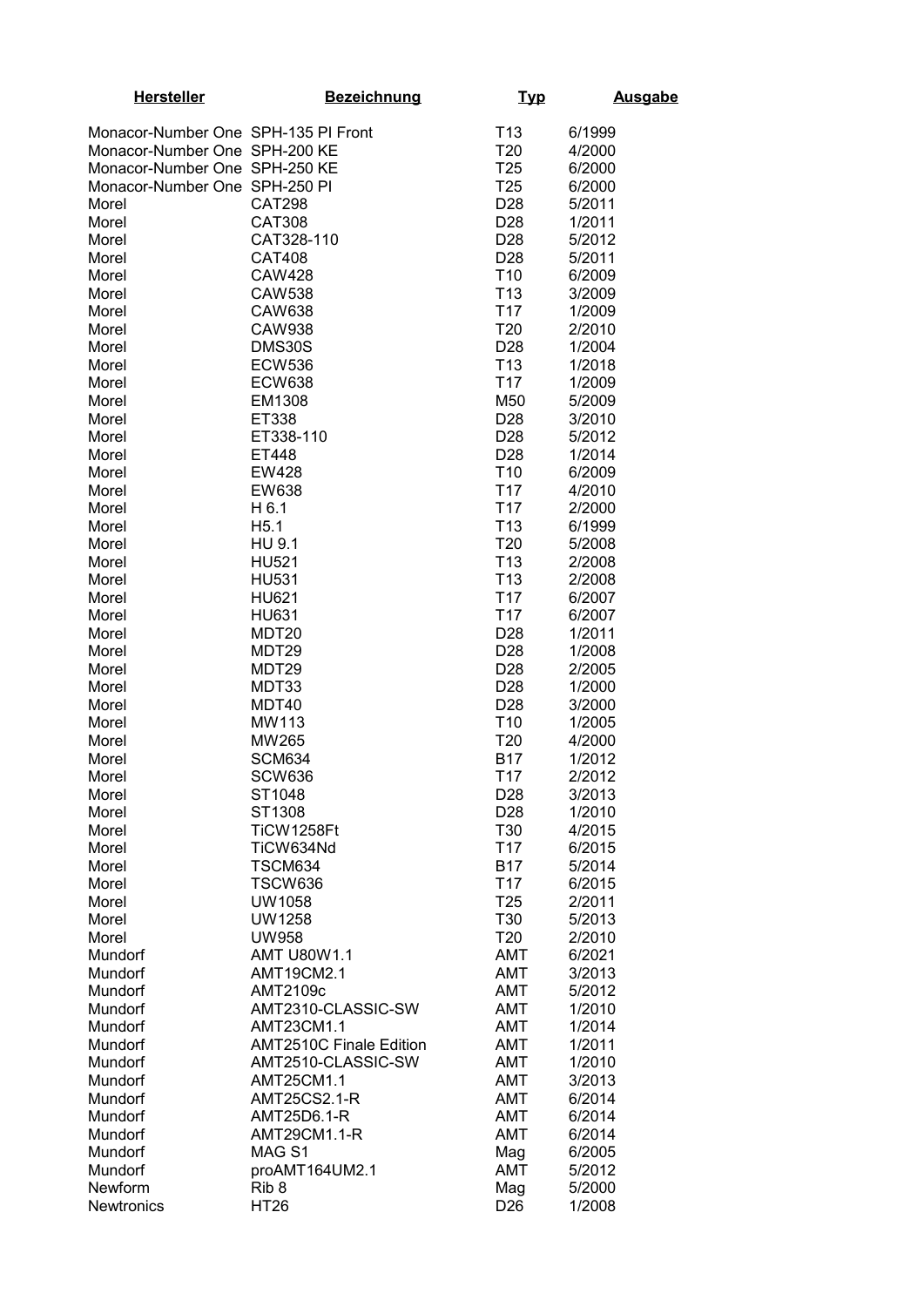| <b>Hersteller</b>                        | <b>Bezeichnung</b>           | <u>Тур</u>                         | <b>Ausgabe</b>   |
|------------------------------------------|------------------------------|------------------------------------|------------------|
| <b>Newtronics</b>                        | <b>HT25</b>                  | D <sub>25</sub>                    | 3/2008           |
| Nova                                     | MD9550                       | M50                                | 5/2009           |
| Nova                                     | MDS05                        | T <sub>13</sub>                    | 2/2009           |
| Nova                                     | MDS08                        | T <sub>20</sub>                    | 5/2008           |
| Oberton                                  | 8MB/201                      | T <sub>20</sub>                    | 5/2008           |
| <b>Omnes Audio</b>                       | AMT50                        | AMT                                | 6/2017           |
| Omnes Audio                              | AMT60                        | AMT                                | 6/2017           |
| Omnes Audio                              | BB2.5AL                      | <b>B05</b>                         | 3/2020           |
| <b>Omnes Audio</b>                       | BB3.01                       | <b>B08</b>                         | 1/2006           |
| <b>Omnes Audio</b>                       | BB3.01                       | <b>B08</b>                         | 4/2008           |
| <b>Omnes Audio</b>                       | <b>BB3.5</b>                 | <b>B08</b>                         | 4/2016           |
| <b>Omnes Audio</b>                       | <b>BB3.5</b>                 | <b>B08</b>                         | 5/2021           |
| <b>Omnes Audio</b>                       | BB3.AL                       | <b>B08</b>                         | 5/2015           |
| Omnes Audio                              | BB3.AL                       | <b>B08</b>                         | 5/2019           |
| Omnes Audio                              | BB3.AL                       | <b>B08</b>                         | 5/2021           |
| Omnes Audio                              | BB3.AI (alt)                 | <b>B08</b>                         | 3/2018           |
| Omnes Audio                              | BB3.AI rund                  | <b>B08</b>                         | 3/2018           |
| Omnes Audio                              | <b>BB4 Black</b>             | <b>B10</b>                         | 3/2018           |
| Omnes Audio                              | <b>BB4 Black</b>             | <b>B08</b>                         | 5/2021           |
| Omnes Audio                              | BB4.01                       | <b>B10</b>                         | 3/2015           |
| <b>Omnes Audio</b><br><b>Omnes Audio</b> | BB8.01<br>CX10               | <b>B20</b><br>C <sub>25</sub>      | 5/2017           |
| Omnes Audio                              | CX10                         | C <sub>25</sub>                    | 2/2020<br>4/2019 |
| Omnes Audio                              | CX3.0                        | CO8                                | 6/2012           |
| <b>Omnes Audio</b>                       | CX3.1                        | CO8                                | 2/2020           |
| Omnes Audio                              | Exclusive 6                  | T <sub>17</sub>                    | 4/2017           |
| Omnes Audio                              | <b>Exclusive 6M</b>          | T <sub>17</sub>                    | 4/2017           |
| <b>Omnes Audio</b>                       | Exclusive 8                  | T <sub>20</sub>                    | 2/2017           |
| <b>Omnes Audio</b>                       | L <sub>8</sub>               | <b>B20</b>                         | 5/2006           |
| <b>Omnes Audio</b>                       | LoCo6.1                      | T <sub>17</sub>                    | 4/2017           |
| <b>Omnes Audio</b>                       | LPG13HC                      | T <sub>13</sub>                    | 1/2016           |
| <b>Omnes Audio</b>                       | MT2.01                       | Mag                                | 2/2005           |
| <b>Omnes Audio</b>                       | MT2.02                       | Mag                                | 6/2006           |
| <b>Omnes Audio</b>                       | MW 5W                        | T <sub>13</sub>                    | 5/2010           |
| <b>Omnes Audio</b>                       | MW 6W                        | T <sub>17</sub>                    | 4/2010           |
| <b>Omnes Audio</b>                       | MW 7.01 PC-S                 | T <sub>17</sub>                    | 4/2005           |
| <b>Omnes Audio</b>                       | MW 8.01 PC-S                 | T20                                | 5/2005           |
| <b>Omnes Audio</b><br><b>Omnes Audio</b> | MW146                        | T <sub>13</sub>                    | 4/2014           |
| Omnes Audio                              | MW5.0Alu<br>MW6G LS Copper   | T <sub>13</sub><br>T <sub>13</sub> | 4/2020<br>1/2018 |
| Omnes Audio                              | MW8W                         | T <sub>20</sub>                    | 2/2010           |
| Omnes Audio                              | OBW15PA                      | T38                                | 2/2018           |
| Omnes Audio                              | RT2.0                        | Rib                                | 6/2014           |
| Omnes Audio                              | SW 6.01                      | T <sub>17</sub>                    | 4/2017           |
| Omnes Audio                              | SW10.01                      | T <sub>25</sub>                    | 1/2017           |
| Omnes Audio                              | SW5.01                       | T <sub>13</sub>                    | 4/2020           |
| Omnes Audio                              | T25H                         | D <sub>25</sub>                    | 2/2016           |
| <b>Omnes Audio</b>                       | T27                          | D <sub>26</sub>                    | 1/2014           |
| Omnes Audio                              | W8 Alu (Black oder Silver)   | T <sub>20</sub>                    | 2/2017           |
| Omnes Audio                              | W8 Alu Silver                | T <sub>20</sub>                    | 3/2021           |
| <b>Omnes Audio</b>                       | W8-670Z                      | T <sub>20</sub>                    | 2/2017           |
| <b>Omnes Audio</b>                       | W8-670Z                      | T <sub>20</sub>                    | 5/2016           |
| <b>Omnes Audio</b>                       | W8-670Z                      | <b>B20</b>                         | 5/2021           |
| P. Audio                                 | <b>WN-12R</b>                | T30                                | 4/2007           |
| P.Audio<br>P.Audio                       | BM-10CXA<br><b>BM-12CX38</b> | C <sub>25</sub><br>C30             | 2/2007           |
| P.Audio                                  | <b>BM-15CX38</b>             | C38                                | 6/2008<br>2/2007 |
| P.Audio                                  | C12-500 MB                   | T30                                | 6/2004           |
| P.Audio                                  | C18-650 EL                   | T46                                | 1/2007           |
| P.Audio                                  | HP12W                        | T30                                | 4/2011           |
| P.Audio                                  | P180-2241                    | T46                                | 1/2007           |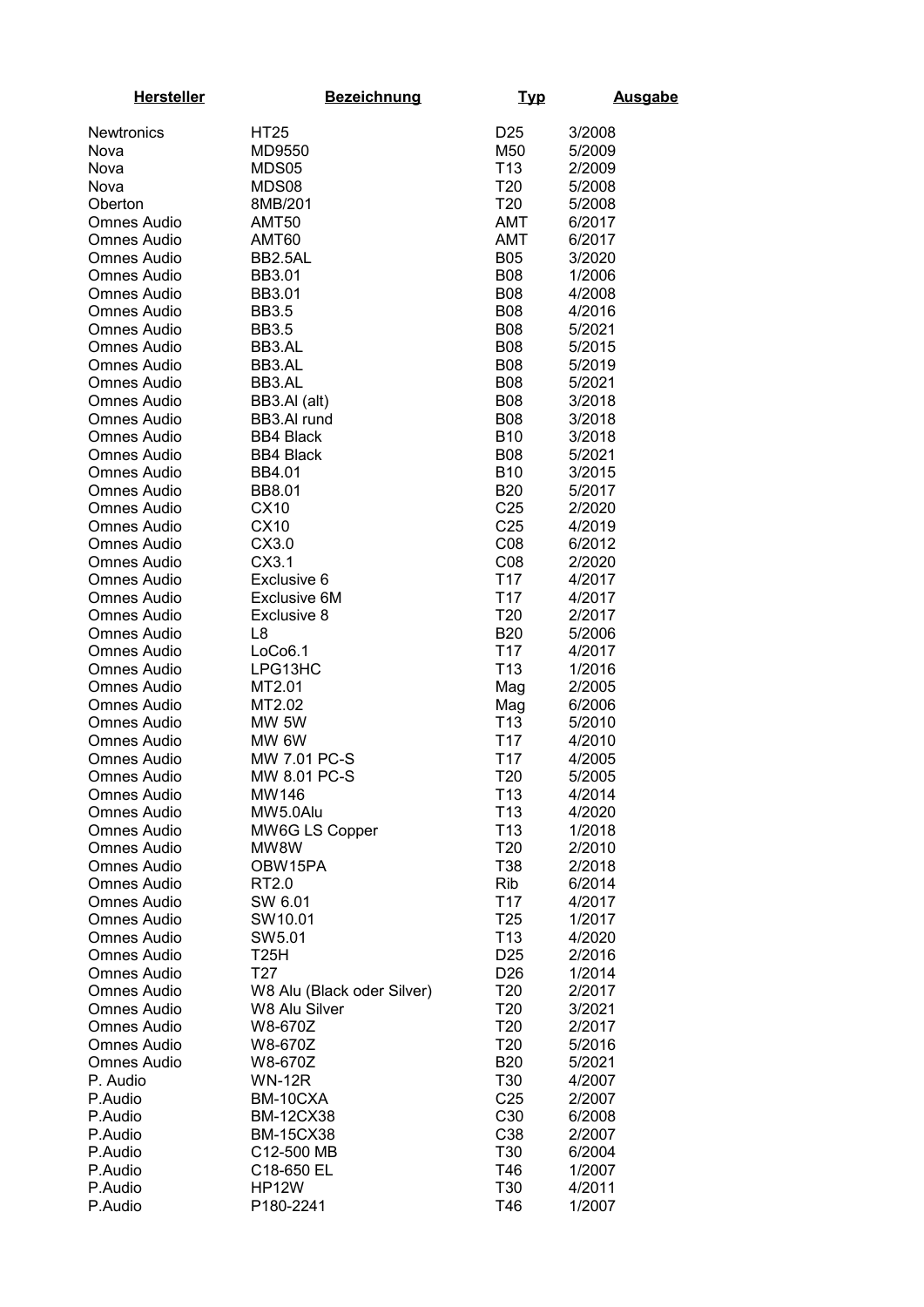| <b>Hersteller</b>    | <b>Bezeichnung</b>             | <u>Typ</u>             | <b>Ausgabe</b>   |
|----------------------|--------------------------------|------------------------|------------------|
| P.Audio              | <b>PA-20K</b>                  | <b>B08</b>             | 4/2009           |
| P.Audio              | <b>PH-220</b>                  | Horn                   | 4/2006           |
| P.Audio              | PHT-416                        | Horn                   | 5/2012           |
| P.Audio              | SD-12                          | T30                    | 6/2004           |
| P.Audio              | <b>SN-D44</b>                  | H44                    | 4/2006           |
| P.Audio              | <b>WN-10R</b>                  | T <sub>25</sub>        | 2/2011           |
| P.Audio              | <b>WN-15R</b>                  | T38                    | 4/2007           |
| P.Audio              | <b>WN-18R</b>                  | T46                    | 1/2007           |
| Peerless             | <b>CSC-116 G</b>               | T <sub>10</sub>        | 1/2005           |
| Peerless             | <b>CSX176 T</b>                | T <sub>17</sub>        | 3/2003           |
| Peerless             | <b>FLS PA 15/8</b>             | T38                    | 6/2003           |
| Peerless             | HDS AL 6-33/8                  | T <sub>17</sub>        | 2/2012           |
| Peerless             | HDS E 5-25/08                  | T <sub>13</sub>        | 3/2009           |
| Peerless             | HDS E 6-33/08                  | T <sub>17</sub>        | 1/2009           |
| Peerless             | HDS N 5-25/08                  | T <sub>13</sub>        | 3/2009           |
| Peerless             | HDS N 6-33/08                  | T <sub>17</sub>        | 1/2009           |
| Peerless             | HDS N 8-33/08                  | T <sub>20</sub>        | 2/2010           |
| Peerless             | <b>HDS PPB 4-25/08</b>         | T <sub>10</sub>        | 6/2009           |
| <b>Peerless</b>      | HDS PPB 6-33/08                | T <sub>17</sub>        | 1/2009           |
| Peerless             | <b>HDS-134</b>                 | T <sub>13</sub>        | 1/2002           |
| Peerless             | HDS-182 Phase Plug             | T <sub>17</sub>        | 3/2002           |
| Peerless             | <b>HDS205</b>                  | T <sub>20</sub>        | 5/2003           |
| Peerless             | <b>NDT-53</b>                  | D <sub>25</sub>        | 3/2000           |
| Peerless             | Nomex 116 Classic              | T <sub>10</sub>        | 1/2001           |
| Peerless             | Nomex 176 Classic              | T <sub>17</sub>        | 2/2000           |
| Peerless             | SDS 5-25/08                    | T <sub>13</sub>        | 2/2009           |
| Peerless             | SLS <sub>8</sub>               | T <sub>20</sub>        | 3/2004           |
| Peerless             | SLS-P830669                    | T30                    | 5/2013           |
| Peerless             | <b>Sub 220 HP</b>              | T <sub>20</sub>        | 4/2000           |
| Peerless             | WA10TV                         | D <sub>26</sub>        | 1/2004           |
| Peerless             | WB 2,00" FR/4                  | <b>B05</b>             | 4/2009           |
| Peerless             | WB 2,50" FR/4                  | <b>B06</b>             | 4/2009           |
| Peerless             | WB 3,00" FR/8                  | <b>B08</b>             | 4/2009           |
| Peerless             | <b>XLS 12</b>                  | T30                    | 2/2001           |
| Peerless             | <b>XLS-10</b>                  | T <sub>25</sub>        | 6/2000           |
| Peerless             | XXLS 10 CW                     | T <sub>25</sub>        | 3/2007           |
| Peerless             | XXLS 10/4/Home                 | T <sub>25</sub>        | 3/2007           |
| Peerless             | XXLS 10/8/DVC                  | T <sub>25</sub>        | 3/2007           |
| Peerless             | XXLS 10/8/Home<br>XXLS AL 10/4 | T <sub>25</sub>        | 3/2007           |
| Peerless<br>Peerless | XXLSAL12/4                     | T <sub>25</sub><br>T30 | 2/2014<br>4/2015 |
| <b>Philips</b>       | 9710M/01                       | <b>B20</b>             | 5/2006           |
| Philips              | Isophase RSQ 8P                | Rib                    | 5/2000           |
| Philips              | Pollin 6513 8362 6899          | T <sub>13</sub>        | 1/2018           |
| Phio Audio           | TR 26-170                      | Horn                   | 4/2006           |
| <b>PHL</b>           | B17-1220                       | T <sub>17</sub>        | 2/2004           |
| <b>PHL</b>           | B2525-6 SP3420                 | T <sub>25</sub>        | 3/2005           |
| <b>PHL</b>           | B38-5010                       | T38                    | 6/2003           |
| <b>PHL</b>           | E202-8 SP 2460                 | T <sub>20</sub>        | 3/2004           |
| <b>PHL</b>           | R131-900                       | T <sub>13</sub>        | 2/2022           |
| <b>PHL</b>           | R131-900ND                     | T <sub>13</sub>        | 2/2022           |
| PHL                  | X17-1430                       | C <sub>17</sub>        | 2/2007           |
| PHL                  | X20-2600                       | C <sub>20</sub>        | 6/2008           |
| <b>PHL</b>           | X30-4590                       | C30                    | 6/2012           |
| Purify               | PTT6.5W04                      | T <sub>17</sub>        | 2/2021           |
| Radical Audio        | <b>RAX100</b>                  | <b>B10</b>             | 4/2009           |
| Radical Audio        | <b>RAX85</b>                   | <b>B08</b>             | 4/2009           |
| Raveland             | AXX1212                        | T30                    | 5/2002           |
| Raveland             | SQX3500                        | T30                    | 5/2002           |
| Ravemaster           | <b>BSW104 II</b>               | T <sub>25</sub>        | 1/2003           |
| Ravemaster           | <b>BSW124 II</b>               | T30                    | 5/2002           |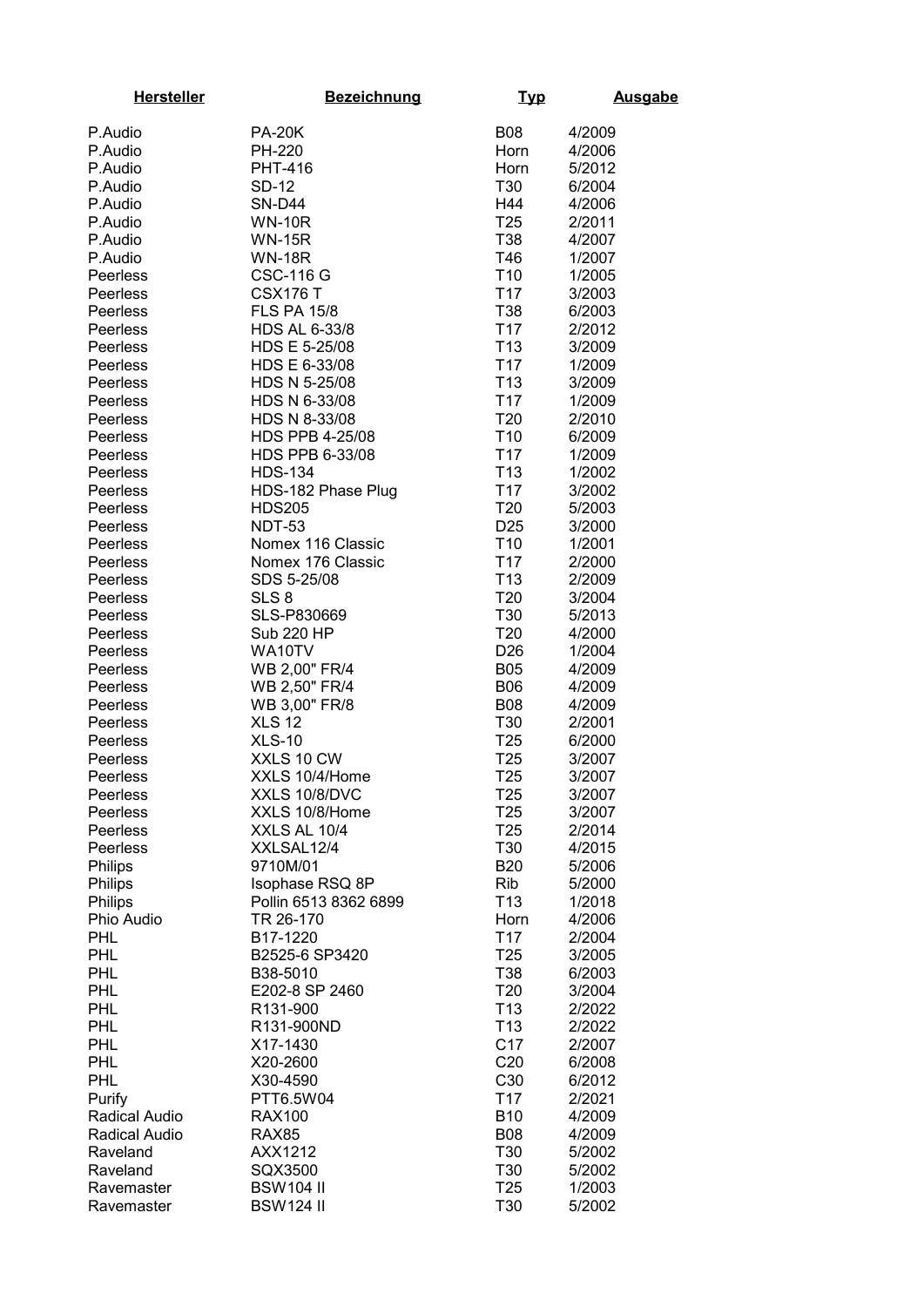| <b>Hersteller</b>                          | <b>Bezeichnung</b>          | <u>Typ</u>                         | <b>Ausgabe</b>   |
|--------------------------------------------|-----------------------------|------------------------------------|------------------|
| Raven                                      | R <sub>1.0</sub>            | <b>Rib</b>                         | 6/2002           |
| Raven                                      | R <sub>2.0</sub>            | Rib                                | 6/2002           |
| <b>RCF</b>                                 | L12P300                     | T30                                | 2/2001           |
| <b>RCF</b>                                 | L15P200/AK                  | T38                                | 4/2001           |
| <b>RCF</b>                                 | L15P300                     | T38                                | 4/2001           |
| <b>RCF</b>                                 | L6L380                      | M17                                | 6/2001           |
| <b>RCF</b>                                 | L8CX200                     | C20                                | 2/2002           |
| <b>RCF</b>                                 | L8S800                      | T <sub>20</sub>                    | 3/2004           |
| <b>RCF</b>                                 | LF12G300                    | T30                                | 5/2002           |
| <b>RCF</b>                                 | LF12-HRS120                 | T30                                | 6/2004           |
| <b>RCF</b>                                 | LF15X400                    | T38                                | 6/2003           |
| <b>RCF</b>                                 | PAC81CX                     | C <sub>20</sub>                    | 2/2002           |
| <b>RCF</b>                                 | <b>TW105</b>                | H <sub>25</sub>                    | 5/2001           |
| Reckhorn                                   | $C-130$                     | C <sub>13</sub>                    | 6/2008           |
| Reckhorn                                   | D-165                       | T <sub>17</sub>                    | 6/2015           |
| Reckhorn                                   | H-100W                      | T30                                | 5/2013           |
| Reckhorn                                   | W130                        | T <sub>13</sub>                    | 2/2009           |
| Reckhorn                                   | W <sub>132</sub>            | T <sub>13</sub>                    | 4/2020           |
| Reckhorn                                   | W-132+T-1.0C                | C <sub>13</sub>                    | 2/2020           |
| <b>Red Audio</b>                           | BT842                       | Mag                                | 3/2010           |
| <b>Red Audio</b>                           | LF8/65ND                    | T <sub>20</sub><br>T <sub>25</sub> | 5/2005           |
| <b>Red Audio</b><br>Red Audio              | MB10/65ND<br>P1533CX        | C38                                | 3/2005<br>2/2007 |
| <b>RedCatt</b>                             | 121FIND-233                 | T30                                | 1/2022           |
| <b>RedCatt</b>                             | 121FIND-234                 | T30                                | 1/2022           |
| Saba                                       | Permadyn 19-200 1672 CU40   | <b>B20</b>                         | 5/2006           |
| <b>SB Acoustics</b>                        | Satori MR16PNW-4            | M17                                | 4/2018           |
| <b>SB Acoustics</b>                        | Satori MW13P-NW-4           | T <sub>13</sub>                    | 1/2018           |
| <b>SB Acoustics</b>                        | Satori MW13PNW-8            | T <sub>13</sub>                    | 4/2020           |
| <b>SB Acoustics</b>                        | Satori MW16P-8              | T <sub>17</sub>                    | 4/2018           |
| <b>SB Acoustics</b>                        | Satori TW29B                | D <sub>29</sub>                    | 1/2020           |
| <b>SB Acoustics</b>                        | Satori TW29B (-B)           | D <sub>29</sub>                    | 1/2019           |
| <b>SB Acoustics</b>                        | Satori TW29BN               | D <sub>29</sub>                    | 6/2017           |
| <b>SB Acoustics</b>                        | Satori TW29BN (-B)          | D <sub>29</sub>                    | 1/2019           |
| <b>SB Acoustics</b>                        | Satori TW29D (-B)           | D <sub>29</sub>                    | 1/2019           |
| <b>SB Acoustics</b>                        | Satori TW29R                | D <sub>29</sub>                    | 3/2013           |
| <b>SB Acoustics</b>                        | Satori TW29RN               | D <sub>29</sub>                    | 2/2016           |
| <b>SB Acoustics</b>                        | Satori TW29RN (-B)          | R <sub>29</sub>                    | 1/2019           |
| <b>SB Acoustics</b>                        | Satori WO24P-4              | T <sub>20</sub>                    | 3/2019           |
| <b>SB Acoustics</b>                        | Satori/MW16P                | T <sub>17</sub>                    | 3/2014           |
| <b>SB Acoustics</b>                        | <b>SB 17NRXC35-8</b>        | T <sub>17</sub>                    | 1/2009           |
| <b>SB Acoustics</b>                        | SB12CACS25-4                | T <sub>10</sub>                    | 6/2019           |
| <b>SB Acoustics</b>                        | SB12MNRX25-4                | M10                                | 4/2018           |
| <b>SB Acoustics</b><br><b>SB Acoustics</b> | SB12NRX25-4<br>SB12NRXF25-4 | T <sub>10</sub><br>T <sub>10</sub> | 3/2016<br>1/2013 |
| <b>SB Acoustics</b>                        | SB12PAC25-4                 | T <sub>10</sub>                    | 3/2016           |
| <b>SB Acoustics</b>                        | SB12PFC25-4                 | T <sub>10</sub>                    | 3/2016           |
| <b>SB Acoustics</b>                        | SB13PFC25-04                | T <sub>13</sub>                    | 1/2018           |
| <b>SB Acoustics</b>                        | SB15CAC30-8                 | T <sub>13</sub>                    | 4/2020           |
| <b>SB Acoustics</b>                        | SB15CRC30-8                 | T <sub>13</sub>                    | 4/2020           |
| <b>SB Acoustics</b>                        | SB15MFC30-4                 | T <sub>13</sub>                    | 1/2018           |
| <b>SB Acoustics</b>                        | SB15NAC30-4                 | T <sub>13</sub>                    | 1/2018           |
| <b>SB Acoustics</b>                        | SB15NRX2C30-8               | T <sub>13</sub>                    | 4/2020           |
| <b>SB Acoustics</b>                        | SB15NRXC30-4                | T <sub>13</sub>                    | 5/2010           |
| <b>SB Acoustics</b>                        | SB15NRXC30-8                | T <sub>13</sub>                    | 3/2009           |
| <b>SB Acoustics</b>                        | SB15NRXC30-8                | T <sub>13</sub>                    | 4/2020           |
| <b>SB Acoustics</b>                        | SB16PFC25-04                | T <sub>17</sub>                    | 4/2017           |
| <b>SB Acoustics</b>                        | SB17CAC35-4                 | T <sub>17</sub>                    | 2/2021           |
| <b>SB Acoustics</b>                        | SB17CAC35-8                 | T17                                | 6/2018           |
| <b>SB Acoustics</b>                        | SB17CRC35-4                 | T <sub>17</sub>                    | 4/2017           |
| <b>SB Acoustics</b>                        | SB17MFC35-4                 | T <sub>17</sub>                    | 4/2017           |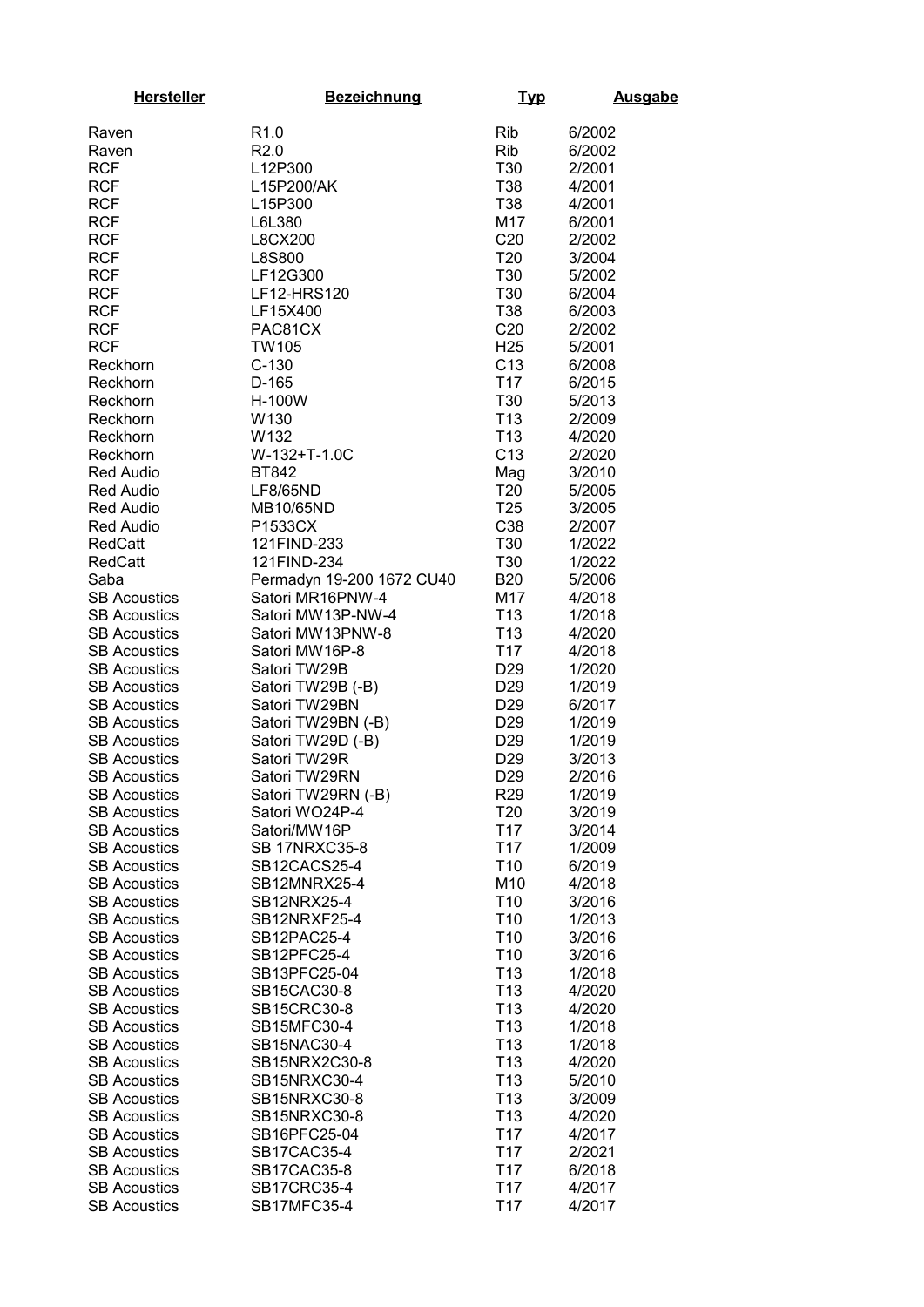| <b>Hersteller</b>                          | <b>Bezeichnung</b>            | <u>Typ</u>                         | <b>Ausgabe</b>   |
|--------------------------------------------|-------------------------------|------------------------------------|------------------|
| <b>SB Acoustics</b>                        | SB17NAC35-4                   | T <sub>17</sub>                    | 4/2017           |
| <b>SB Acoustics</b>                        | SB17NBAC35-4                  | T <sub>17</sub>                    | 2/2021           |
| <b>SB Acoustics</b>                        | SB17NBAC35-8                  | T <sub>17</sub>                    | 6/2018           |
| <b>SB Acoustics</b>                        | SB17NRX2C35-4                 | T <sub>17</sub>                    | 2/2021           |
| <b>SB Acoustics</b>                        | SB17NRX2C35-8                 | T <sub>17</sub>                    | 6/2018           |
| <b>SB Acoustics</b>                        | SB17NRXC35-4                  | T <sub>17</sub>                    | 4/2010           |
| <b>SB Acoustics</b>                        | SB20PFC30-4                   | T <sub>20</sub>                    | 2/2017           |
| <b>SB Acoustics</b>                        | SB21RDC-C000-4                | R <sub>21</sub>                    | 6/2017           |
| <b>SB Acoustics</b>                        | SB21SDC-C000-4                | D <sub>20</sub>                    | 1/2020           |
| <b>SB Acoustics</b>                        | SB23CAC45-4                   | T <sub>20</sub>                    | 2/2019           |
| <b>SB Acoustics</b>                        | SB23MFCL45-4                  | T <sub>20</sub>                    | 2/2019           |
| <b>SB Acoustics</b>                        | SB23NACS45-8                  | T <sub>20</sub>                    | 2/2017           |
| <b>SB Acoustics</b>                        | SB23NBACS45-4                 | T <sub>20</sub>                    | 2/2019           |
| <b>SB Acoustics</b>                        | SB23NRXS45-8                  | T <sub>20</sub>                    | 2/2017           |
| <b>SB Acoustics</b>                        | SB23NRXS-8                    | T <sub>20</sub>                    | 2/2010           |
| <b>SB Acoustics</b>                        | SB26ADC-C000-4                | D <sub>25</sub>                    | 1/2019           |
| <b>SB Acoustics</b>                        | SB26ADC-C000-4                | D <sub>26</sub>                    | 2/2016           |
| <b>SB Acoustics</b>                        | SB26CDC-C000-4                | D <sub>25</sub>                    | 1/2019           |
|                                            | SB29BAC-C000-4                | D <sub>29</sub>                    |                  |
| <b>SB Acoustics</b>                        | SB29BAC-C000-4                |                                    | 1/2020           |
| <b>SB Acoustics</b>                        |                               | D <sub>08</sub>                    | 1/2021           |
| <b>SB Acoustics</b>                        | SB29BNC-C000-4                | D <sub>08</sub>                    | 1/2021           |
| <b>SB Acoustics</b>                        | SB29NRX75-6<br>SB29RDC-C000-4 | T <sub>25</sub>                    | 2/2011           |
| <b>SB Acoustics</b>                        |                               | R <sub>29</sub>                    | 3/2010           |
| <b>SB Acoustics</b>                        | SB29RDCN-C000-4               | <b>R29</b>                         | 1/2010           |
| <b>SB Acoustics</b>                        | SB29SDAC-C000-4               | D <sub>29</sub>                    | 6/2017           |
| <b>SB Acoustics</b>                        | SB29SWNRX-S75-6               | T <sub>25</sub>                    | 1/2017           |
| <b>SB Acoustics</b>                        | SB29SWNRX-S75-6               | T <sub>25</sub><br>T30             | 3/2019           |
| <b>SB Acoustics</b>                        | SB34NRX75-6                   |                                    | 4/2011           |
| <b>SB Acoustics</b>                        | SB65WBAC25-4                  | <b>B06</b>                         | 4/2016           |
| <b>SB Acoustics</b><br><b>SB Acoustics</b> | SW26DAC76-4                   | T <sub>25</sub><br>T <sub>25</sub> | 1/2017           |
| <b>SB Acoustics</b>                        | SW26DAC76-8<br>SW26DAC76-8    | T <sub>25</sub>                    | 2/2014<br>5/2016 |
| <b>SB Acoustics</b>                        | SW26DBAC76-4                  | T <sub>25</sub>                    | 4/2019           |
| <b>SB Audience</b>                         | BIANCO-15MW350                | T38                                | 3/2022           |
| Scan Speak                                 | 10F/4424G00                   | <b>B08</b>                         | 3/2012           |
| Scan Speak                                 | 10F/8414G10                   | <b>B08</b>                         | 3/2015           |
| Scan Speak                                 | 10F/8414G10                   | <b>B08</b>                         | 5/2015           |
| Scan Speak                                 | 10F/8414G10                   | <b>B10</b>                         | 5/2018           |
| Scan Speak                                 | 10F/8414G10                   | <b>B08</b>                         | 6/2013           |
| Scan Speak                                 | 10F/8424G00                   | <b>B08</b>                         | 6/2010           |
| Scan Speak                                 | 12M/4631G00                   | M10                                | 1/2005           |
| Scan Speak                                 | 12M4631G00                    | M10                                | 2/2003           |
| Scan Speak                                 | 12MU/4731T00                  | M10                                | 3/2015           |
| Scan Speak                                 | 12MU/4731T00                  | M10                                | 6/2009           |
| Scan Speak                                 | 12MU/4731T00                  | M10                                | 1/2013           |
| Scan Speak                                 | 12MU/8731T00                  | M10                                | 1/2013           |
| Scan Speak                                 | 12W/4524G00                   | T <sub>10</sub>                    | 1/2015           |
| Scan Speak                                 | 12W/4524G00                   | T <sub>10</sub>                    | 1/2013           |
| Scan Speak                                 | 12W/8524G00                   | T <sub>10</sub>                    | 1/2013           |
| Scan Speak                                 | 13M/8640                      | M10                                | 1/2001           |
| Scan Speak                                 | 15M/4531K00                   | M13                                | 2/2003           |
| Scan Speak                                 | 15W/8424G00                   | T <sub>13</sub>                    | 4/2014           |
| Scan Speak                                 | 15W/8434G00                   | T <sub>13</sub>                    | 4/2012           |
| Scan Speak                                 | 15W/8531K00                   | T <sub>13</sub>                    | 4/2014           |
| Scan Speak                                 | 15W4531G00                    | T <sub>13</sub>                    | 4/2003           |
| Scan Speak                                 | 15W8530K00                    | T <sub>13</sub>                    | 4/2003           |
| Scan Speak                                 | 15WU/4741T00                  | T <sub>13</sub>                    | 5/2010           |
| Scan Speak                                 | 15WU/8741T00                  | T <sub>13</sub>                    | 4/2012           |
| Scan Speak                                 | 15WU/8741T00                  | T <sub>13</sub>                    | 5/2020           |
| Scan Speak                                 | 18M/4631T00                   | T <sub>17</sub>                    | 4/2017           |
| Scan Speak                                 | 18S/8535-00                   | T <sub>17</sub>                    | 2/2000           |
|                                            |                               |                                    |                  |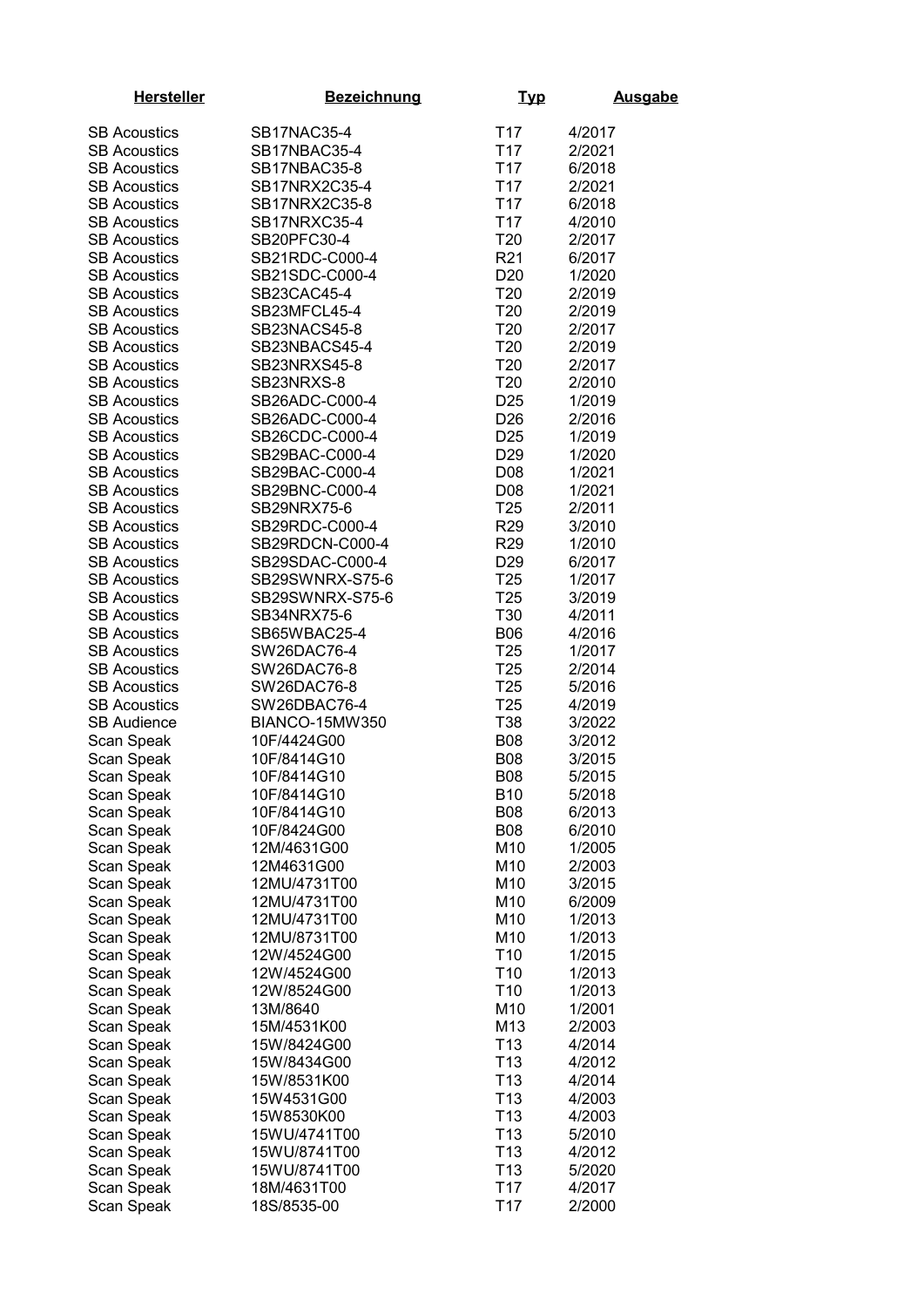| <b>Hersteller</b> | <b>Bezeichnung</b>                 | <u>Typ</u>      | <b>Ausgabe</b> |
|-------------------|------------------------------------|-----------------|----------------|
| Scan Speak        | 18W/8434G00                        | T <sub>17</sub> | 2/2012         |
| Scan Speak        | 18W/8531G00                        | T <sub>17</sub> | 3/2002         |
|                   | 18W/8545-01                        | T <sub>17</sub> | 3/2014         |
| Scan Speak        |                                    | T <sub>17</sub> |                |
| Scan Speak        | 18W4531G00                         |                 | 3/2003         |
| Scan Speak        | 18WU/4741T00                       | T <sub>17</sub> | 4/2010         |
| Scan Speak        | 18WU/8741T00                       | T <sub>17</sub> | 2/2012         |
| Scan Speak        | 18WU/8747T00                       | T <sub>17</sub> | 3/2014         |
| Scan Speak        | 21W/8555-00                        | T20             | 4/2000         |
| Scan Speak        | 21W/8555-00                        | T <sub>20</sub> | 4/2013         |
| Scan Speak        | 21WE/4542T00                       | T <sub>20</sub> | 2/2019         |
| Scan Speak        | 21WE/4542T00                       | T <sub>20</sub> | 5/2019         |
| Scan Speak        | 22W/4851T00                        | T <sub>20</sub> | 2/2015         |
| Scan Speak        | 22W/8534G00                        | T <sub>20</sub> | 4/2013         |
| Scan Speak        | 22W/8851T00                        | T <sub>20</sub> | 3/2004         |
| Scan Speak        | 22W/8857T00                        | T <sub>20</sub> | 3/2021         |
| Scan Speak        | 22W/8857T00                        | T <sub>20</sub> | 5/2016         |
| Scan Speak        | 22W/8857T00                        | T <sub>20</sub> | 6/2011         |
|                   |                                    |                 |                |
| Scan Speak        | 25 W 8565-01                       | T <sub>25</sub> | 6/2000         |
| Scan Speak        | 26W/4534G00                        | T <sub>25</sub> | 1/2017         |
| Scan Speak        | 26W/4558T00                        | T <sub>25</sub> | 2/2011         |
| Scan Speak        | 26W/4867T00                        | T <sub>25</sub> | 2/2011         |
| Scan Speak        | 26W/8534G00                        | T <sub>25</sub> | 2/2014         |
| Scan Speak        | 26W8861T00                         | T <sub>25</sub> | 3/2007         |
| Scan Speak        | 26W8867T00                         | T <sub>25</sub> | 3/2007         |
| Scan Speak        | 28W/4878T01                        | T <sub>25</sub> | 3/2019         |
| Scan Speak        | 30W/4558T00                        | T30             | 4/2011         |
| Scan Speak        | 32W/4878T00                        | T30             | 5/2013         |
| Scan Speak        | 5F/8422T01                         | <b>B05</b>      | 5/2014         |
| Scan Speak        | 5F/8422T01                         | <b>B05</b>      | 5/2018         |
| Scan Speak        | D2004/602000                       | D <sub>19</sub> | 1/2011         |
|                   | D2008/851100                       | D <sub>20</sub> |                |
| Scan Speak        |                                    |                 | 3/2001         |
| Scan Speak        | D2010/851100                       | D <sub>20</sub> | 3/2001         |
| Scan Speak        | D2604/830000                       | D <sub>26</sub> | 1/2020         |
| Scan Speak        | D2606/920000                       | D <sub>26</sub> | 5/2011         |
| Scan Speak        | D2608/913000                       | D <sub>26</sub> | 6/2017         |
| Scan Speak        | D2904/600001                       | D28             | 3/2000         |
| Scan Speak        | D2904/710003                       | D <sub>26</sub> | 2/2016         |
| Scan Speak        | D2904/950000 mit P.Audio PH-220 WG |                 | 6/2016         |
| Scan Speak        | D2904/980000                       | D <sub>28</sub> | 1/2000         |
| Scan Speak        | D2905/930000                       | D <sub>28</sub> | 5/2012         |
| Scan Speak        | D2905/950000                       | D <sub>28</sub> | 1/2014         |
| Scan Speak        | D2905/970000                       | D <sub>28</sub> | 1/2020         |
| Scan Speak        | D2905/990000                       | D <sub>28</sub> | 1/2000         |
| Scan Speak        | D2908/714000                       | D <sub>26</sub> | 3/2013         |
| Scan Speak        | D3004/602010                       | D <sub>26</sub> | 5/2011         |
| Scan Speak        | D3004/604010                       | D <sub>26</sub> | 6/2017         |
| Scan Speak        | D3004/660000                       | D <sub>26</sub> | 5/2007         |
|                   | D3004/662000                       | D <sub>26</sub> |                |
| Scan Speak        |                                    |                 | 1/2011         |
| Scan Speak        | D3004/662000                       | D <sub>26</sub> | 1/2019         |
| Scan Speak        | D3004/664000                       | D <sub>26</sub> | 3/2010         |
| Scan Speak        | D3404/552000                       | D28x39          | 1/2019         |
| Scan Speak        | D7608/920010                       | M75             | 3/2015         |
| Scan Speak        | D7608/920010                       | M75             | 4/2018         |
| Scan Speak        | H2606/920000                       | WG              | 6/2016         |
| Scan Speak        | R2004/602000                       | R <sub>19</sub> | 3/2010         |
| Scan Speak        | R2604/832000                       | D <sub>26</sub> | 5/2012         |
| Scan Speak        | R2604/833000                       | D <sub>26</sub> | 2/2016         |
| Scan Speak        | R2904/700000                       | R <sub>26</sub> | 5/2007         |
| Scan Speak        | R2904/700000                       | R <sub>26</sub> | 6/2002         |
| Scan Speak        | R2904/7000-12x9                    | D <sub>26</sub> | 1/2004         |
| Scan Speak        | R3004/602010                       | R <sub>26</sub> | 1/2010         |
|                   |                                    |                 |                |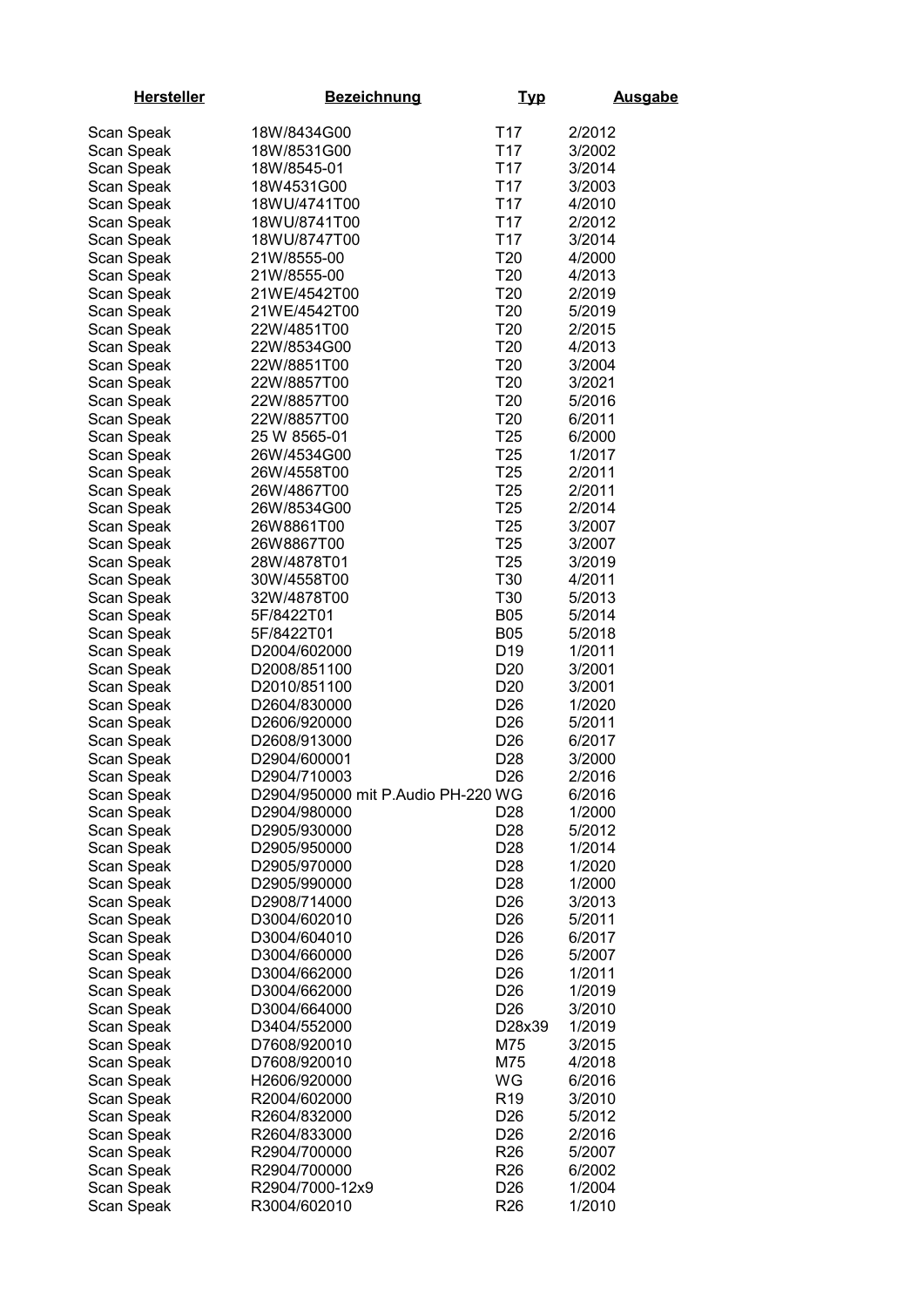| <b>Hersteller</b>              | <b>Bezeichnung</b>             | <u>Typ</u>            | <b>Ausgabe</b>   |
|--------------------------------|--------------------------------|-----------------------|------------------|
| Scan Speak                     | R3004/662000                   | R <sub>26</sub>       | 1/2011           |
| Seas                           | 27TAC-GB                       | D08                   | 6/2021           |
| Seas                           | L19RNX1                        | T <sub>17</sub>       | 2/2021           |
| Seas                           | W18EX003                       | T <sub>17</sub>       | 2/2021           |
| Seas Design                    | L26ROY                         | T <sub>25</sub>       | 2/2011           |
| Seas Design                    | L26ROY                         | T <sub>25</sub>       | 5/2016           |
| Seas Excel                     | C16N001/F                      | C <sub>13</sub>       | 6/2012           |
| Seas Excel                     | M15CH001                       | M13                   | 2/2003           |
| Seas Excel                     | M15CH002                       | T <sub>13</sub>       | 4/2012           |
| Seas Excel                     | T25C001                        | D <sub>26</sub>       | 1/2004           |
| Seas Excel                     | T25CF001                       | D <sub>25</sub>       | 1/2000           |
| Seas Excel                     | T25CF002                       | D <sub>26</sub>       | 5/2007           |
| Seas Excel                     | T25CJ002                       | D <sub>25</sub>       | 1/2000           |
| Seas Excel                     | T29AF001                       | D <sub>26</sub>       | 3/2006           |
| Seas Excel                     | T29AF001                       | D <sub>26</sub>       | 5/2007           |
| Seas Excel                     | T29CF001                       | D <sub>26</sub>       | 3/2006           |
| Seas Excel                     | T29CF001                       | D <sub>26</sub>       | 5/2007           |
| Seas Excel                     | T29CF002                       | D <sub>26</sub>       | 5/2007           |
| Seas Excel                     | T29MF001 Magnum                | D <sub>26</sub>       | 3/2008           |
| Seas Excel                     | T35C002                        | D35                   | 3/2013           |
| Seas Excel                     | W11CY002                       | T <sub>10</sub>       | 1/2001           |
| Seas Excel                     | W12CY001                       | T <sub>10</sub>       | 1/2005           |
| Seas Excel                     | W12CY003                       | T <sub>10</sub>       | 6/2009           |
| Seas Excel                     | W14CY001                       | T <sub>13</sub>       | 6/1999           |
| Seas Excel                     | W15CH001                       | T <sub>13</sub>       | 3/2009           |
| Seas Excel                     | W15CY-001                      | T <sub>13</sub>       | 1/2002           |
| Seas Excel                     | W16NX001 4 Ohm                 | T <sub>13</sub>       | 2/2008           |
| Seas Excel                     | W16NX001 8 Ohm                 | T <sub>13</sub>       | 2/2008           |
| Seas Excel                     | W16NX001 E0049-04              | T <sub>13</sub>       | 1/2018           |
| Seas Excel                     | W17EX001                       | T17                   | 2/2000           |
| Seas Excel                     | W18E001/TV                     | T <sub>17</sub>       | 4/2005           |
| Seas Excel                     | W18EX001                       | T <sub>17</sub>       | 3/2002           |
| Seas Excel                     | W18EX001                       | T <sub>17</sub>       | 4/2018           |
| Seas Excel                     | W21E002                        | T <sub>20</sub>       | 4/2000           |
| Seas Excel                     | W22EX001                       | T <sub>20</sub>       | 5/2003           |
| Seas Excel                     | W22EX001                       | T20                   | 5/2008           |
| Seas Excel                     | W22NY001                       | T20                   | 5/2008           |
| Seas Excel                     | W26FX001                       | T <sub>25</sub>       | 1/2003           |
| Seas Excel                     | W26FX001 E0026                 | T <sub>25</sub>       | 1/2017           |
| Seas Exotic                    | T35                            | D35                   | 5/2011           |
| Seas Exotic                    | W8                             | T <sub>20</sub>       | 6/2011           |
| Seas Prestige                  | 22TAF/G                        | D <sub>19</sub>       | 3/2006           |
| Seas Prestige                  | 22TAF/G                        | D <sub>19</sub>       | 3/2010           |
| Seas Prestige                  | 22TFF<br>27TBCD/GB-DXT (H1499) | D <sub>19</sub><br>WG | 5/2012<br>6/2016 |
| Seas Prestige                  | 27TBCD/GB-DXT H1499            | D <sub>26</sub>       | 1/2010           |
| Seas Prestige<br>Seas Prestige | 27TDFNC/GW                     | D <sub>26</sub>       | 3/2008           |
| Seas Prestige                  | 27TTFNC/GW                     | D <sub>26</sub>       | 3/2008           |
| Seas Prestige                  | 29TAF/W                        | D <sub>26</sub>       | 3/2006           |
| Seas Prestige                  | 29TFF/W                        | D <sub>26</sub>       | 3/2006           |
| Seas Prestige                  | A26RE4 H1411-08                | T <sub>25</sub>       | 1/2017           |
| Seas Prestige                  | C18EN002/A                     | C17                   | 2/2020           |
| Seas Prestige                  | <b>CA12RCY H1152</b>           | T <sub>10</sub>       | 6/2009           |
| Seas Prestige                  | CA22RNX                        | T <sub>20</sub>       | 5/2008           |
| Seas Prestige                  | CA22RNY                        | T <sub>20</sub>       | 5/2008           |
| Seas Prestige                  | CD22RN4X                       | T <sub>20</sub>       | 5/2008           |
| Seas Prestige                  | ER15RLY                        | T <sub>13</sub>       | 2/2008           |
| Seas Prestige                  | ER18RNX                        | T <sub>17</sub>       | 6/2007           |
| Seas Prestige                  | FA22RCZ                        | <b>B20</b>            | 1/2012           |
| Seas Prestige                  | FEA18RCZ H1794                 | <b>B17</b>            | 5/2017           |
| Seas Prestige                  | FU10RB                         | <b>B10</b>            | 3/2012           |
|                                |                                |                       |                  |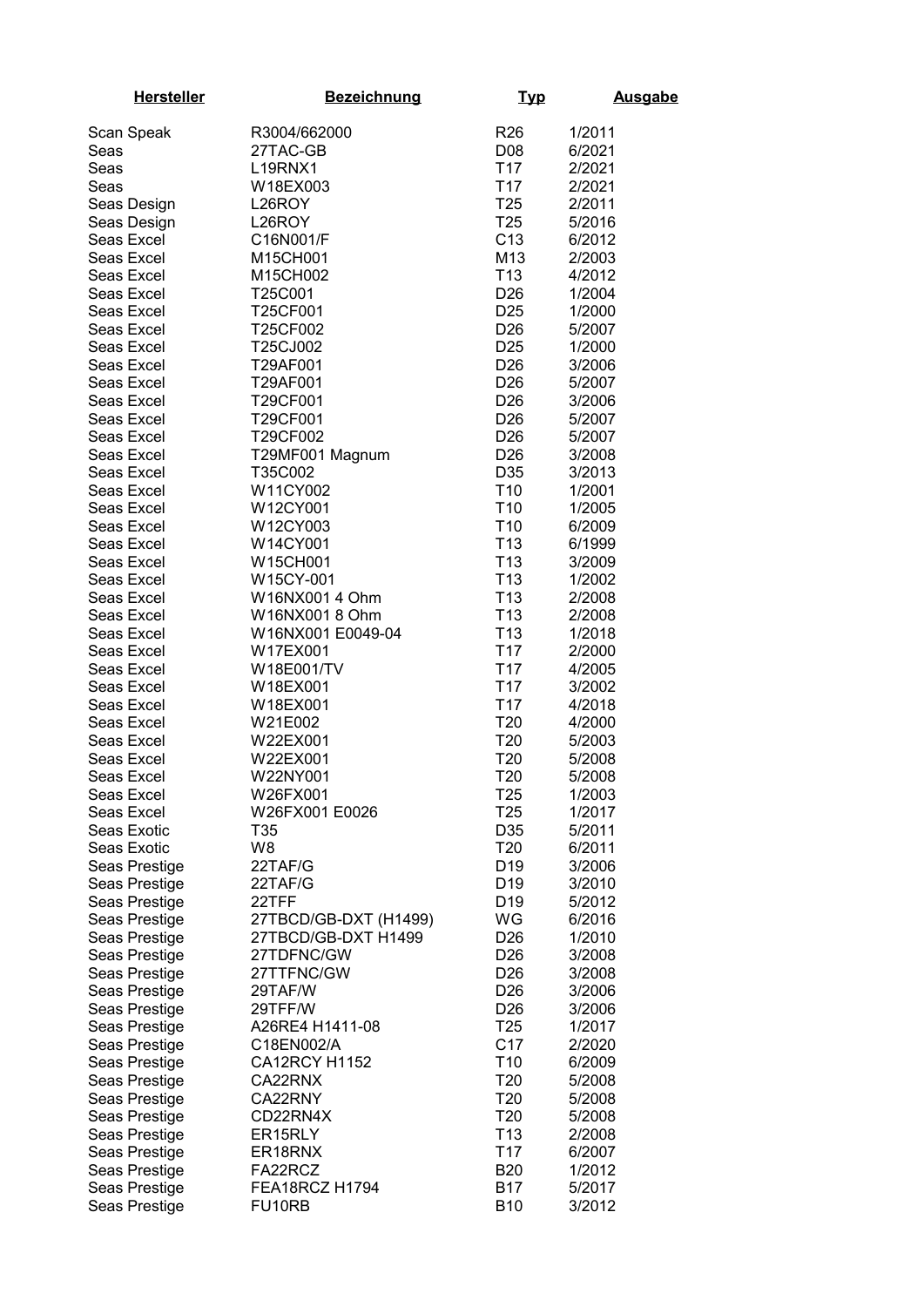| <b>Hersteller</b> | <b>Bezeichnung</b>       | <b>Typ</b>      | <b>Ausgabe</b> |
|-------------------|--------------------------|-----------------|----------------|
| Seas Prestige     | K <sub>21</sub> FD       | D <sub>19</sub> | 3/2001         |
| Seas Prestige     | KT27 800 TV              | D <sub>26</sub> | 2/2005         |
| Seas Prestige     | KTN25F                   | D <sub>25</sub> | 3/2000         |
| Seas Prestige     | L12RE/XFC                | C10             | 2/2020         |
| Seas Prestige     | L16RN-SL                 | T <sub>13</sub> | 3/2009         |
|                   | L16RNX 8 Ohm             | T <sub>13</sub> | 3/2009         |
| Seas Prestige     |                          |                 |                |
| Seas Prestige     | L26ROY                   | T <sub>25</sub> | 3/2019         |
| Seas Prestige     | MCA15RCYH1262            | M13             | 3/2015         |
| Seas Prestige     | MU10RB-SL                | M10             | 3/2015         |
| Seas Prestige     | NoFerro 12               | D <sub>19</sub> | 3/2001         |
| Seas Prestige     | NoFerro 800 TV           | D <sub>26</sub> | 1/2004         |
| Seas Prestige     | Noferro 900G/TV          | D <sub>26</sub> | 2/2005         |
| Seas Prestige     | P18RNX/PH1350            | T <sub>17</sub> | 6/2015         |
| Seas Prestige     | T18RE/XFCTV2             | C17             | 2/2007         |
| Seas Prestige     | <b>U22REX/P-SL H1659</b> | T <sub>20</sub> | 4/2013         |
| Seas Prestige     | <b>W121AL</b>            | T <sub>10</sub> | 1/2005         |
| Seas Prestige     | W14AL                    | T <sub>13</sub> | 6/1999         |
| Seas Prestige     | <b>W151AL</b>            | T <sub>13</sub> | 4/2003         |
| Seas Prestige     | W16GP                    | T <sub>13</sub> | 3/2009         |
| Seas Prestige     | W171EX/GF                | T <sub>17</sub> | 2/2000         |
| Seas Prestige     | W171EX-XP                | T <sub>17</sub> | 3/2002         |
| Seas Prestige     | W180NAL                  | T <sub>17</sub> | 2/2012         |
| Seas Prestige     | W181AL                   | T <sub>17</sub> | 3/2003         |
| Seas Prestige     | W18GP                    | T <sub>17</sub> | 2/2012         |
| Seas Prestige     | <b>W220AL</b>            | T20             | 3/2004         |
| Seas Prestige     | <b>W221AL</b>            | T20             | 3/2004         |
| Seas Prestige     | <b>W260AL</b>            | T <sub>25</sub> | 2/2011         |
| Seas Prestige     | <b>WA150</b>             | T <sub>13</sub> | 3/2009         |
| Seas Prestige     | <b>WA180</b>             | T <sub>17</sub> | 2/2004         |
| Seas Prestige     | <b>WA180L</b>            | T <sub>17</sub> | 2/2012         |
| Seas Prestige     | WP172NP-coax             | C17             | 2/2002         |
| Seas Prestige     | WP172XP-coax             | C <sub>17</sub> | 2/2002         |
| Selenium          | <b>WPU1205</b>           | T30             | 6/2004         |
| Selenium          | <b>WPU1208</b>           | T30             | 6/2004         |
| Selenium          | 12MB1P                   | T30             | 5/2002         |
| Selenium          | <b>12SW5</b>             | T30             | 5/2002         |
| Selenium          | <b>WPU1205</b>           | T30             | 5/2002         |
| Selenium          | <b>WPU1207</b>           | T30             | 5/2002         |
| Sequerra          | SE Mk II                 | H-Konus         | 4/2004         |
| Sica              | LP209.50/ND220T8         | T <sub>20</sub> | 5/2005         |
| Sica              | LP266.50/1100 RI8        | T <sub>25</sub> | 3/2005         |
| Sica              | LP266.50/1100CX8+8       | C <sub>25</sub> | 2/2007         |
| Sica              | LP90.28/N92 TW           | D <sub>28</sub> | 3/2010         |
| Sinus Live        | <b>SL-W365</b>           | T30             | 4/2011         |
| Speaker Hifi      | 12SP100Full              | <b>B20</b>      | 5/2006         |
| Speaker Hifi      | 1SP120                   | H44             | 4/2006         |
| Steinmusic        | FR252                    | <b>B25</b>      | 5/2004         |
| Swans             | DMB-A                    | M50             | 3/2015         |
| Swans             | F <sub>8</sub>           | T20             | 4/2013         |
| Swans             | $K-1$                    | D <sub>25</sub> | 3/2006         |
| Swans             | M4N                      | T <sub>10</sub> | 1/2005         |
| Swans             | M <sub>5</sub> N         | T <sub>13</sub> | 4/2004         |
| Swans             | M6N                      | T <sub>17</sub> | 4/2005         |
| Swans             | M8A-1                    | T <sub>20</sub> | 4/2013         |
| Swans             | MY8N                     | T <sub>20</sub> | 2/2015         |
| Swans             | X1                       | D <sub>25</sub> | 3/2006         |
| Swans             | F <sub>10</sub>          | T <sub>25</sub> | 6/2000         |
| Swans             | F <sub>12</sub>          | T30             | 2/2001         |
| Swans             | F <sub>5a</sub>          | T <sub>13</sub> | 1/2002         |
| Swans             | F6a                      | T <sub>17</sub> | 3/2002         |
| Swans             | RT-1 C                   | Rib             | 5/2000         |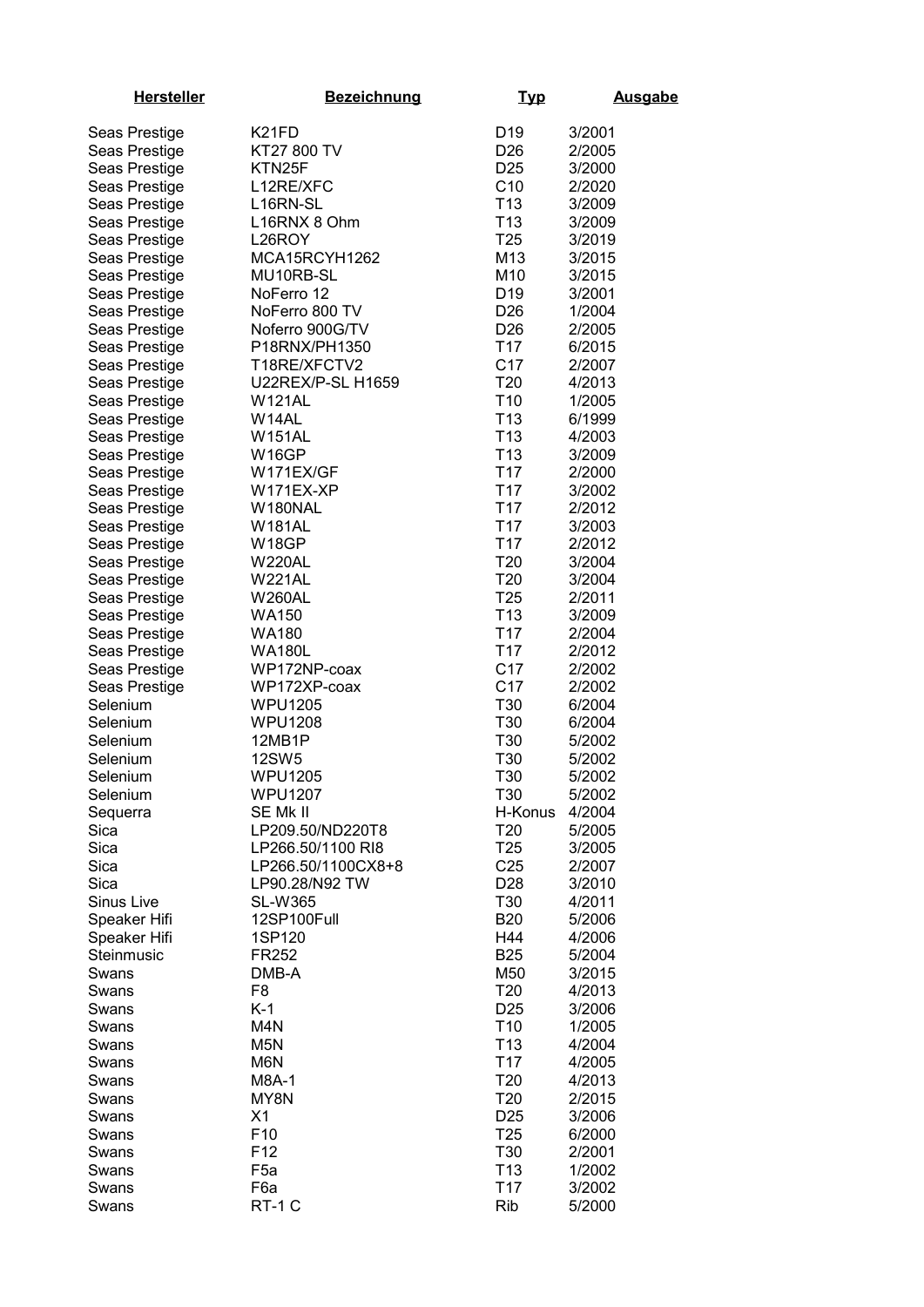| <b>Hersteller</b> | <b>Bezeichnung</b> | <u>Typ</u>      | <b>Ausgabe</b> |
|-------------------|--------------------|-----------------|----------------|
| Swans             | RT <sub>1</sub> E  | Rib             | 4/2002         |
| Swans             | RT <sub>2</sub> C  | Rib             | 4/2002         |
| Swans             | RT2H               | <b>Rib</b>      | 5/2000         |
| <b>Tang Band</b>  | 25-1414S           | D <sub>26</sub> | 1/2011         |
| <b>Tang Band</b>  | 25-1719S           | D <sub>25</sub> | 5/2011         |
| <b>Tang Band</b>  | 25-1743S           | D <sub>25</sub> | 1/2010         |
| <b>Tang Band</b>  | 25-1744S           | D <sub>25</sub> | 3/2013         |
| <b>Tang Band</b>  | 25-1933S           | D <sub>26</sub> | 1/2011         |
| <b>Tang Band</b>  | 25-1983            | D <sub>25</sub> | 3/2013         |
| Tang Band         | 25-2234S           | D <sub>25</sub> | 1/2019         |
| <b>Tang Band</b>  | 25-2234S           | D <sub>25</sub> | 6/2017         |
| <b>Tang Band</b>  | 25-2234SD/SE       | D <sub>25</sub> | 1/2019         |
| <b>Tang Band</b>  | 25-302SJ           | D <sub>26</sub> | 1/2011         |
| <b>Tang Band</b>  | 25-669C            | D <sub>26</sub> | 1/2014         |
| <b>Tang Band</b>  | 28-847S            | D <sub>28</sub> | 2/2005         |
| <b>Tang Band</b>  | 28-847SE           | D <sub>28</sub> | 1/2008         |
| <b>Tang Band</b>  | RT-2202S           | Rib             | 6/2017         |
| <b>Tang Band</b>  | W1-1070SE          | <b>B03</b>      | 3/2011         |
| <b>Tang Band</b>  | W1-2025SA          | D <sub>25</sub> | 2/2016         |
| <b>Tang Band</b>  | W2-1625            | T <sub>05</sub> | 6/2010         |
| Tang Band         | W2-748SG           | <b>B05</b>      | 3/2018         |
| <b>Tang Band</b>  | W2-800             | <b>B05</b>      | 3/2018         |
| <b>Tang Band</b>  | W2-803S            | <b>B05</b>      | 3/2011         |
| <b>Tang Band</b>  | W2-924 SI          | <b>B05</b>      | 2/2006         |
| <b>Tang Band</b>  | W3-1231SN          | <b>B08</b>      | 3/2015         |
| <b>Tang Band</b>  | W3-1285 SG         | <b>B08</b>      | 4/2008         |
| <b>Tang Band</b>  | W3-1364            | <b>B08</b>      | 3/2011         |
| <b>Tang Band</b>  | W3-1723 S          | CO8             | 6/2008         |
| Tang Band         | W3-1797S           | <b>B08</b>      | 6/2010         |
| <b>Tang Band</b>  | W3-1876S           | T08             | 6/2013         |
| <b>Tang Band</b>  | W3-1878            | <b>B08</b>      | 3/2012         |
| Tang Band         | W3-2088SOF         | T <sub>10</sub> | 1/2015         |
| <b>Tang Band</b>  | W3-2141            | <b>B08</b>      | 5/2017         |
| Tang Band         | W3-315             | <b>B08</b>      | 5/2021         |
| <b>Tang Band</b>  | W3-315E            | <b>B08</b>      | 6/2013         |
| Tang Band         | W3-316B            | <b>B08</b>      | 2/2013         |
| <b>Tang Band</b>  | W3-594A            | <b>B08</b>      | 3/2012         |
| <b>Tang Band</b>  | W3-871 A           | <b>B08</b>      | 4/2008         |
| <b>Tang Band</b>  | W3-871 S           | <b>B08</b>      | 5/2004         |
| <b>Tang Band</b>  | W3-871B            | <b>B08</b>      | 5/2015         |
| <b>Tang Band</b>  | W3-871B            | <b>B08</b>      | 6/2013         |
| <b>Tang Band</b>  | W3-881SJF          | <b>B08</b>      | 2/2013         |
| <b>Tang Band</b>  | W3-926SDF          | <b>B08</b>      | 2/2013         |
| <b>Tang Band</b>  | W4-1052            | T <sub>10</sub> | 1/2013         |
| <b>Tang Band</b>  | W4-1320            | <b>B10</b>      | 3/2011         |
| <b>Tang Band</b>  | W4-1320            | <b>B10</b>      | 3/2018         |
| <b>Tang Band</b>  | W4-1320SIF         | <b>B10</b>      | 3/2012         |
| Tang Band         | W4-1337SA          | <b>B10</b>      | 4/2009         |
| Tang Band         | W4-1337SDF         | <b>B10</b>      | 5/2019         |
| <b>Tang Band</b>  | W4-1658            | T <sub>13</sub> | 5/2010         |
| <b>Tang Band</b>  | W4-1720            | T <sub>10</sub> | 3/2016         |
| <b>Tang Band</b>  | W4-1720            | T <sub>10</sub> | 5/2016         |
| <b>Tang Band</b>  | W4-1879            | <b>B10</b>      | 4/2018         |
| <b>Tang Band</b>  | W4-1879            | <b>B10</b>      | 3/2012         |
| <b>Tang Band</b>  | W4-1996            | T <sub>10</sub> | 1/2013         |
| <b>Tang Band</b>  | W4-2089            | T <sub>13</sub> | 4/2014         |
| Tang Band         | W4-2142            | <b>B10</b>      | 3/2016         |
| <b>Tang Band</b>  | W4-2142            | <b>B10</b>      | 4/2018         |
| Tang Band         | W4-2142            | <b>B10</b>      | 5/2017         |
| <b>Tang Band</b>  | W4-655             | <b>B10</b>      | 3/2016         |
| <b>Tang Band</b>  | W4-655             | <b>B10</b>      | 1/2013         |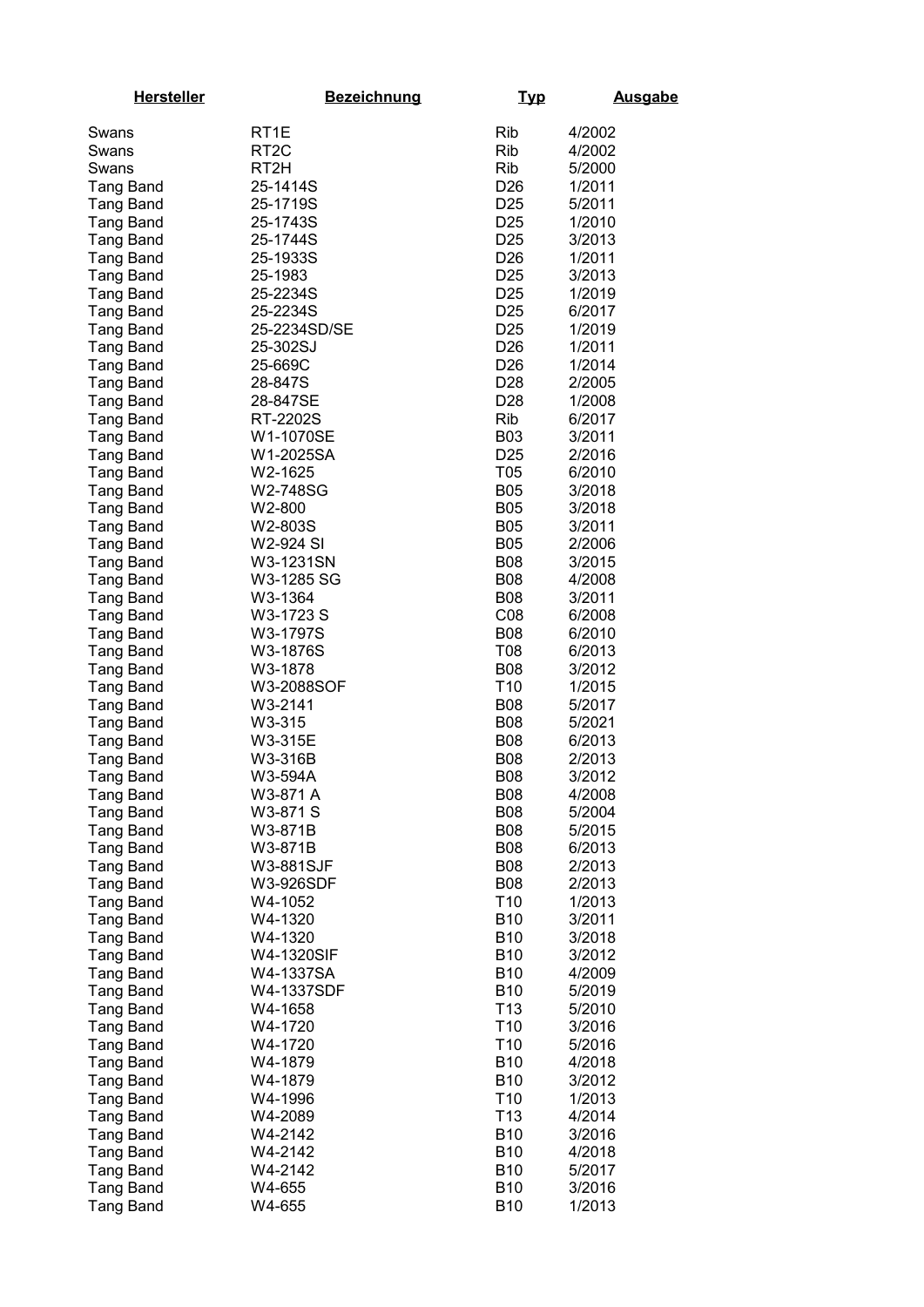| <b>Hersteller</b>                    | <b>Bezeichnung</b>  | <u>Typ</u>                         | <b>Ausgabe</b>   |
|--------------------------------------|---------------------|------------------------------------|------------------|
| <b>Tang Band</b>                     | W4-655 SA           | <b>B10</b>                         | 1/2006           |
| <b>Tang Band</b>                     | W4-657              | T <sub>10</sub>                    | 6/2009           |
| <b>Tang Band</b>                     | W4-657 SC           | T <sub>10</sub>                    | 5/2004           |
| <b>Tang Band</b>                     | W4-992 S            | T <sub>10</sub>                    | 1/2005           |
| <b>Tang Band</b>                     | W5-1138SM           | T <sub>13</sub>                    | 4/2012           |
| <b>Tang Band</b>                     | W5-1138SMF          | T <sub>13</sub>                    | 4/2012           |
| <b>Tang Band</b>                     | W5-1138SMF          | T <sub>13</sub>                    | 5/2018           |
| <b>Tang Band</b>                     | W5-1611             | <b>B13</b>                         | 3/2011           |
| <b>Tang Band</b>                     | W5-1611SAF          | <b>B13</b>                         | 3/2020           |
| <b>Tang Band</b>                     | W5-1685             | T <sub>13</sub>                    | 2/2009           |
| <b>Tang Band</b>                     | W5-1880             | <b>B13</b>                         | 3/2018           |
| <b>Tang Band</b>                     | W5-2053             | T <sub>13</sub>                    | 4/2014           |
| <b>Tang Band</b>                     | W5-2106             | <b>B13</b>                         | 3/2020           |
| <b>Tang Band</b>                     | W5-2106             | <b>B13</b>                         | 5/2014           |
| <b>Tang Band</b>                     | W5-2143             | <b>B13</b>                         | 5/2017           |
| <b>Tang Band</b>                     | W5-704              | T <sub>13</sub>                    | 5/2010           |
| <b>Tang Band</b>                     | W5-876SA            | T <sub>13</sub>                    | 2/2009           |
| <b>Tang Band</b>                     | W6-1108SA           | T17                                | 6/2007           |
| <b>Tang Band</b>                     | W6-1139 SG          | T <sub>17</sub>                    | 1/2009           |
| <b>Tang Band</b>                     | W6-1139 SH          | T <sub>17</sub>                    | 1/2009           |
| <b>Tang Band</b>                     | W6-1139SIF          | T <sub>17</sub>                    | 3/2014           |
| <b>Tang Band</b>                     | W6-1530             | C <sub>17</sub>                    | 6/2008           |
| <b>Tang Band</b>                     | W6-1721             | T <sub>17</sub>                    | 1/2009           |
| <b>Tang Band</b>                     | W6-1914SB           | T <sub>17</sub>                    | 6/2018           |
| <b>Tang Band</b>                     | W6-1916             | <b>B17</b>                         | 1/2012           |
| <b>Tang Band</b>                     | W6-1916             | <b>B17</b>                         | 3/2018           |
| <b>Tang Band</b>                     | W6-1936S            | T <sub>17</sub>                    | 3/2014           |
| <b>Tang Band</b>                     | W6-1974             | T <sub>17</sub>                    | 2/2012           |
| <b>Tang Band</b>                     | W6-2144             | B17                                | 5/2017           |
| <b>Tang Band</b>                     | W6-2253S            | T <sub>17</sub>                    | 6/2018           |
| <b>Tang Band</b>                     | W6-623C             | T <sub>17</sub>                    | 6/2007           |
| Tang Band                            | W6-789              | T <sub>17</sub>                    | 2/2012           |
| <b>Tang Band</b>                     | W69-1042            | T <sub>20</sub>                    | 5/2005           |
| <b>Tang Band</b>                     | W69-1042            | T <sub>20</sub>                    | 5/2019           |
| <b>Tang Band</b>                     | W8-1363SB           | T <sub>20</sub>                    | 6/2011           |
| <b>Tang Band</b>                     | W8-1363SBF          | T <sub>20</sub>                    | 4/2013           |
| Tang Band                            | W8-1747             | T <sub>20</sub>                    | 6/2011           |
| <b>Tang Band</b>                     | W8-1772             | <b>B20</b>                         | 1/2012           |
| <b>Tang Band</b>                     | W8-1808             | <b>B20</b>                         | 3/2011           |
| <b>Tang Band</b>                     | W8-2022             | T <sub>20</sub>                    | 2/2015           |
| <b>Tang Band</b>                     | W8-2145             | T <sub>20</sub>                    | 2/2017           |
| <b>Tang Band</b>                     | W8-2145             | <b>B20</b>                         | 5/2017           |
| <b>Tang Band</b>                     | W8-2282             | T <sub>20</sub>                    | 3/2021           |
| <b>Tang Band</b>                     | W8-2314             | C <sub>20</sub>                    | 2/2020           |
| <b>Tang Band</b>                     | W8-670C             | <b>B20</b>                         | 5/2021           |
| <b>Tang Band</b>                     | W8-740P             | T <sub>20</sub><br>T <sub>25</sub> | 5/2008<br>2/2011 |
| <b>Tang Band</b><br><b>Tang Band</b> | W8Q-1071            | T <sub>30</sub>                    | 4/2011           |
| Tang Band                            | WQ-1858<br>WT-1427G | T <sub>25</sub>                    | 2/2011           |
| Tectonic                             | TEBM35C10-4         | <b>B06</b>                         | 5/2021           |
| Tectonic                             | TEBM46C20N-4B       | <b>B06</b>                         | 5/2021           |
| Texcone                              | TX 180              | T <sub>17</sub>                    | 2/2000           |
| <b>Thiel Audio</b>                   | CS1.6               | T <sub>17</sub>                    | 4/2007           |
| <b>Thiel Audio</b>                   | <b>CS1.6-Mk II</b>  | T <sub>17</sub>                    | 1/2009           |
| Thiel Audio                          | CS2.4               | CO8                                | 2/2007           |
| <b>Thiel Audio</b>                   | CS2.4               | <b>B08</b>                         | 4/2009           |
| <b>Thiel Audio</b>                   | CS8.1               | T <sub>20</sub>                    | 5/2008           |
| Thiel Audio                          | <b>SCS-3N MkII</b>  | C <sub>17</sub>                    | 6/2012           |
| Thiel Audio                          | SCS4                | C <sub>17</sub>                    | 6/2008           |
| <b>Thiel Audio</b>                   | TSW10.1             | T <sub>25</sub>                    | 3/2007           |
| <b>Thiel Audio</b>                   | <b>TSW12.1</b>      | T <sub>30</sub>                    | 4/2007           |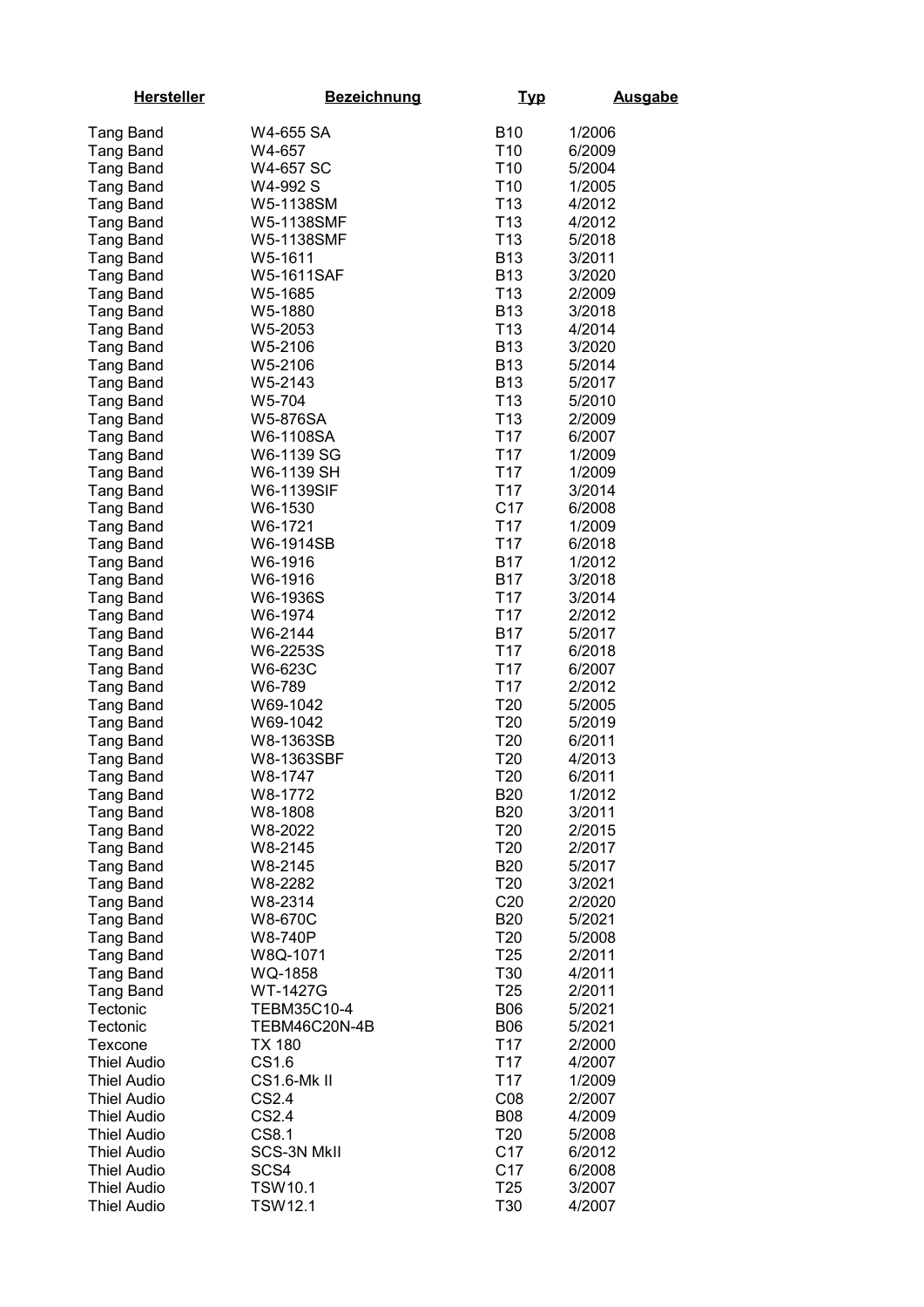| <b>Hersteller</b>     | <b>Bezeichnung</b>              | <u>Typ</u>                         | <b>Ausgabe</b>   |
|-----------------------|---------------------------------|------------------------------------|------------------|
| <b>Transducer Lab</b> | <b>N26C-A</b>                   | D <sub>24</sub>                    | 1/2014           |
| <b>Transducer Lab</b> | <b>N26C-G</b>                   | D <sub>24</sub>                    | 1/2014           |
| Usher                 | 15HM                            | T38                                | 6/2003           |
| Usher                 | 15PA                            | T38                                | 6/2003           |
| Usher                 | T9950                           | D <sub>28</sub>                    | 1/2004           |
| Usher                 | W8137K                          | T20                                | 3/2004           |
| Usher                 | W8836K                          | T <sub>17</sub>                    | 2/2004           |
| Usher                 | W8945K                          | T <sub>17</sub>                    | 2/2004           |
| Usher                 | <b>W8955K</b>                   | T20                                | 3/2004           |
| Veravox               | 3                               | <b>B08</b>                         | 5/2004           |
| Vifa                  | 10BG120/6                       | <b>B08</b>                         | 1/2006           |
| Vifa                  | 10BG120/6                       | <b>B08</b>                         | 4/2008           |
| Vifa                  | 10BGS119/8                      | <b>B08</b>                         | 1/2001           |
| Vifa                  | 11NE132/4                       | T <sub>10</sub>                    | 1/2013           |
| Vifa                  | 14NE240/4                       | T <sub>13</sub>                    | 5/2010           |
| Vifa                  | 17WN225-8                       | T <sub>17</sub>                    | 2/2000           |
| Vifa                  | 21WN340/8                       | T20                                | 4/2000           |
| Vifa                  | 22NE450/4                       | T20                                | 6/2011           |
| Vifa                  | 26NE450/4                       | <b>T25</b><br>T <sub>25</sub>      | 2/2011           |
| Vifa<br>Vifa          | 26WA550/4<br>30NE450/4          | T30                                | 3/2007<br>4/2011 |
| Vifa                  | 6NE125/4                        | <b>B05</b>                         | 6/2010           |
| Vifa                  | 8NE125/4                        | <b>B06</b>                         | 6/2010           |
| Vifa                  | 9BGS119/8                       | <b>B08</b>                         | 2/2006           |
| Vifa                  | 9BGS119/8                       | <b>B08</b>                         | 4/2008           |
| Vifa                  | 9BN119/8                        | <b>B08</b>                         | 4/2009           |
| Vifa                  | 9NE125/4                        | <b>B08</b>                         | 6/2010           |
| Vifa                  | HT200F/6                        | D <sub>19</sub>                    | 3/2001           |
| Vifa                  | HT250F/4                        | D <sub>26</sub>                    | 1/2008           |
| Vifa                  | HT250HNF/4                      | D <sub>26</sub>                    | 1/2008           |
| Vifa                  | <b>HT260NF/6</b>                | D <sub>26</sub>                    | 3/2000           |
| Vifa                  | <b>NE200VC/4</b>                | D <sub>19</sub>                    | 1/2011           |
| Vifa                  | <b>NE200VS/4</b>                | D <sub>19</sub>                    | 1/2011           |
| Vifa                  | <b>NE250VC/4</b>                | D <sub>25</sub>                    | 5/2011           |
| Vifa<br>Vifa          | <b>NE250VS/4</b><br>PLW11-125/8 | D <sub>25</sub><br>T <sub>10</sub> | 1/2011<br>1/2005 |
| Vifa                  | PLW11-125/8                     | T <sub>10</sub>                    | 1/2001           |
| Vifa                  | PLW14-232/8                     | T <sub>13</sub>                    | 3/2009           |
| Vifa                  | PLW18-225/8 SE                  | T <sub>17</sub>                    | 3/2002           |
| Vifa                  | PLW26-450/8                     | T <sub>25</sub>                    | 6/2000           |
| Vifa                  | XT200K/4                        | D <sub>20</sub>                    | 2/2005           |
| Visaton               | AL130                           | T <sub>13</sub>                    | 1/2016           |
| Visaton               | AL130                           | T <sub>13</sub>                    | 2/2008           |
| Visaton               | AL130                           | T <sub>13</sub>                    | 5/2019           |
| Visaton               | AL130                           | T <sub>13</sub>                    | 5/2020           |
| Visaton               | AL130                           | T <sub>13</sub>                    | 6/1999           |
| Visaton<br>Visaton    | <b>AL130M</b><br>AL170          | M13<br>T <sub>17</sub>             | 3/2015<br>2/2000 |
| Visaton               | AL170                           | T <sub>17</sub>                    | 6/2007           |
| Visaton               | AL170                           | T <sub>17</sub>                    | 6/2015           |
| Visaton               | AL200                           | T <sub>20</sub>                    | 2/2019           |
| Visaton               | B100                            | <b>B10</b>                         | 3/2018           |
| Visaton               | <b>B100</b>                     | <b>B10</b>                         | 5/2019           |
| Visaton               | <b>B200</b>                     | <b>B20</b>                         | 5/2006           |
| Visaton               | <b>B80</b>                      | <b>B08</b>                         | 3/2015           |
| Visaton               | <b>B80</b>                      | <b>B08</b>                         | 3/2018           |
| Visaton               | <b>B80</b>                      | <b>B08</b>                         | 5/2015           |
| Visaton               | <b>B80</b>                      | <b>B08</b>                         | 3/2012           |
| Visaton               | <b>BF32</b>                     | <b>B03</b>                         | 5/2019           |
| Visaton<br>Visaton    | <b>BGS 40 Front</b><br>DR45N    | T38<br>H40                         | 4/2001<br>4/2006 |
|                       |                                 |                                    |                  |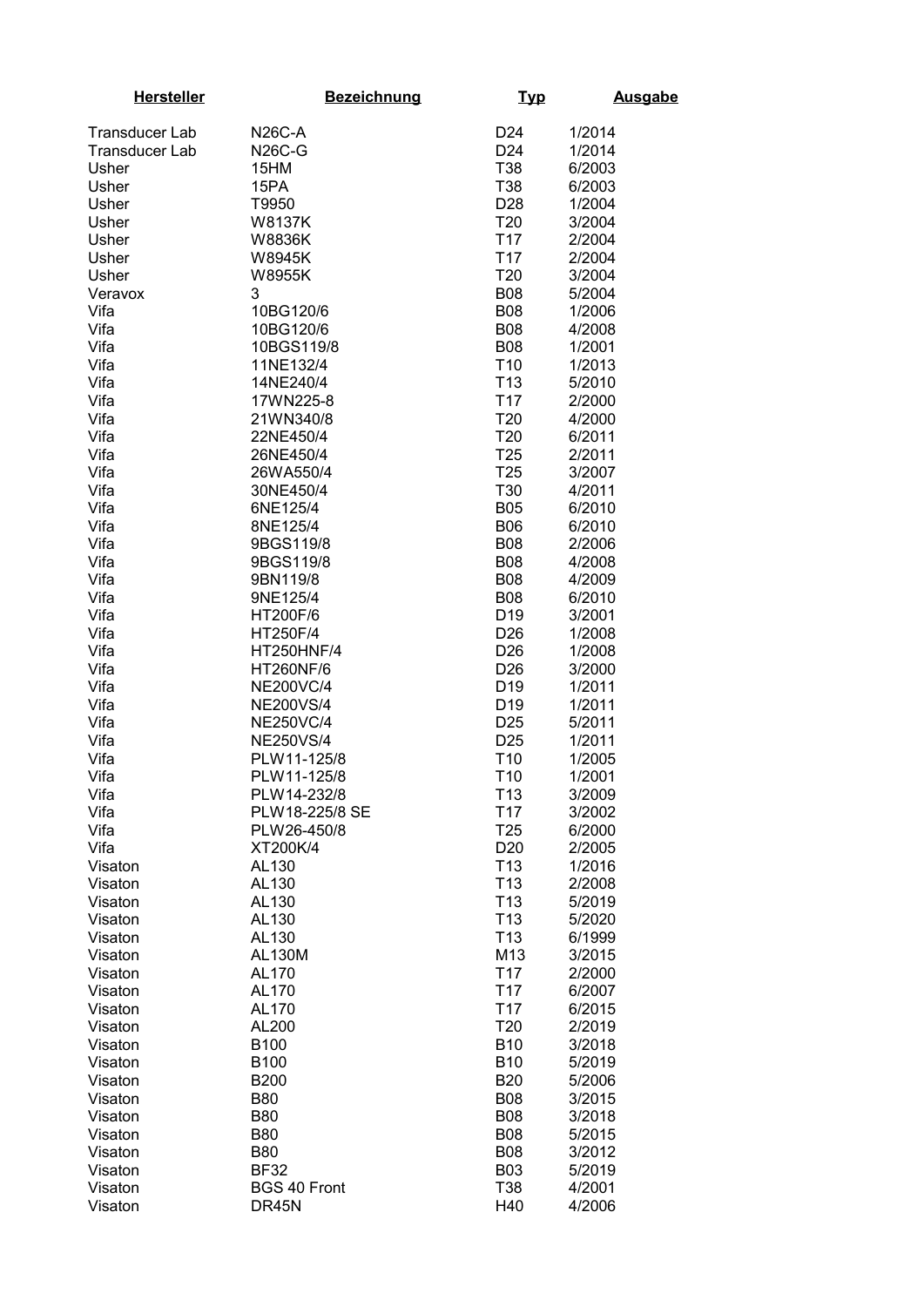| <b>Hersteller</b>  | <b>Bezeichnung</b>               | <u>Typ</u>      | <b>Ausgabe</b> |
|--------------------|----------------------------------|-----------------|----------------|
| Visaton            | <b>DSM 25 R</b>                  | D <sub>25</sub> | 3/2010         |
| Visaton            | DSM 50 FFL                       | M50             | 5/2009         |
|                    | DT94 4 Ohm                       | D <sub>20</sub> | 1/2008         |
| Visaton            |                                  |                 |                |
| Visaton            | DT94 4 Ohm                       | D <sub>20</sub> | 5/2012         |
| Visaton            | DT94 8 Ohm                       | D <sub>20</sub> | 1/2008         |
| Visaton            | DTW72                            | D <sub>14</sub> | 3/2013         |
| Visaton            | <b>FR 87</b>                     | <b>B08</b>      | 2/2006         |
| Visaton            | <b>FR104 Ohm</b>                 | <b>B10</b>      | 3/2017         |
| Visaton            | <b>FR108 Ohm</b>                 | <b>B10</b>      | 3/2017         |
| Visaton            | <b>FR10 8 Ohm</b>                | <b>B10</b>      | 5/2018         |
| Visaton            | FR10, 4 Ohm                      | <b>B10</b>      | 4/2021         |
| Visaton            | FR10, 8 Ohm                      | <b>B10</b>      | 4/2018         |
| Visaton            | <b>FR58 4 Ohm</b>                | <b>B05</b>      | 4/2016         |
| Visaton            | <b>FR58 8 Ohm</b>                | <b>B05</b>      | 4/2016         |
| Visaton            | FR8JS                            | <b>B08</b>      | 6/2010         |
| Visaton            | FRS <sub>8</sub>                 | <b>B08</b>      | 1/2006         |
| Visaton            | FRS5                             | <b>B05</b>      | 2/2006         |
| Visaton            | FRS5X                            | <b>B05</b>      | 5/2014         |
| Visaton            | <b>FRS7S</b>                     | <b>B06</b>      | 2/2006         |
| Visaton            | FRS8 M                           | <b>B08</b>      | 4/2009         |
| Visaton            | <b>G 50 FFL</b>                  | M50             | 5/2009         |
| Visaton            | <b>G20SC</b>                     | D <sub>20</sub> | 3/2001         |
| Visaton            | G25FFL mit Dayton Audio H08RW WG |                 | 6/2016         |
| Visaton            | G25FFL mit Dayton Audio H12RW WG |                 | 6/2016         |
| Visaton            | G25FFL mit Monacor MRH-80        | WG              | 6/2016         |
| Visaton            | G25FFL mit Monacor MRH-83        | WG              | 6/2016         |
| Visaton            | G25FFL mit P.Audio PH-220        | WG              | 6/2016         |
| Visaton            | G25FFL mit WG148                 | WG              | 6/2016         |
| Visaton            | G50FFL                           | M50             | 4/2018         |
| Visaton            | GF200                            | T <sub>20</sub> | 3/2021         |
| Visaton            | GF200                            | T <sub>20</sub> | 4/2000         |
| Visaton            | GF200                            | T <sub>20</sub> | 4/2013         |
| Visaton            | GF250                            | T <sub>25</sub> | 6/2000         |
| Visaton            | <b>HX10</b>                      | C10             | 6/2012         |
| Visaton            | KE25SC                           | D <sub>25</sub> | 2/2016         |
| Visaton            | KE25SC                           | D <sub>26</sub> | 5/2007         |
| Visaton            | KE25SC                           | D08             | 6/2021         |
| Visaton            | <b>KT100V</b>                    | T <sub>10</sub> | 3/2017         |
| Visaton            | M10                              | M10             | 4/2018         |
| Visaton            | M300                             | Horn            | 4/2006         |
|                    | MHT12                            |                 | 6/2006         |
| Visaton            | MHT12/RS                         | Mag             | 6/2005         |
| Visaton<br>Visaton | MHT12/RS                         | Mag<br>Mag      | 6/2006         |
|                    | <b>PAW25</b>                     | T <sub>25</sub> | 4/2019         |
| Visaton            |                                  | T30             |                |
| Visaton            | PAW30ND                          |                 | 1/2022         |
| Visaton            | <b>PAW38</b>                     | T38             | 2/2018         |
| Visaton            | <b>PAW38</b>                     | T38             | 3/2022         |
| Visaton            | SC <sub>10N</sub>                | D <sub>25</sub> | 1/2004         |
| Visaton            | SC <sub>10N</sub>                | D <sub>25</sub> | 1/2008         |
| Visaton            | SC <sub>10</sub> N               | D06             | 1/2021         |
| Visaton            | SC <sub>10N</sub>                | D <sub>25</sub> | 1/2014         |
| Visaton            | <b>SC13</b>                      | T <sub>13</sub> | 2/2009         |
| Visaton            | SC4.6FL                          | <b>B05</b>      | 3/2020         |
| Visaton            | SC4ND                            | D <sub>25</sub> | 3/2000         |
| Visaton            | <b>SC5.9</b>                     | <b>B06</b>      | 2/2006         |
| Visaton            | SC8N                             | <b>B08</b>      | 1/2006         |
| Visaton            | SC8N                             | <b>B08</b>      | 4/2008         |
| Visaton            | <b>SL70</b>                      | <b>B06</b>      | 5/2017         |
| Visaton            | SL87FE                           | <b>B08</b>      | 5/2014         |
| Visaton            | SL87FE                           | <b>B08</b>      | 6/2013         |
| Visaton            | SL87ND                           | <b>B08</b>      | 5/2014         |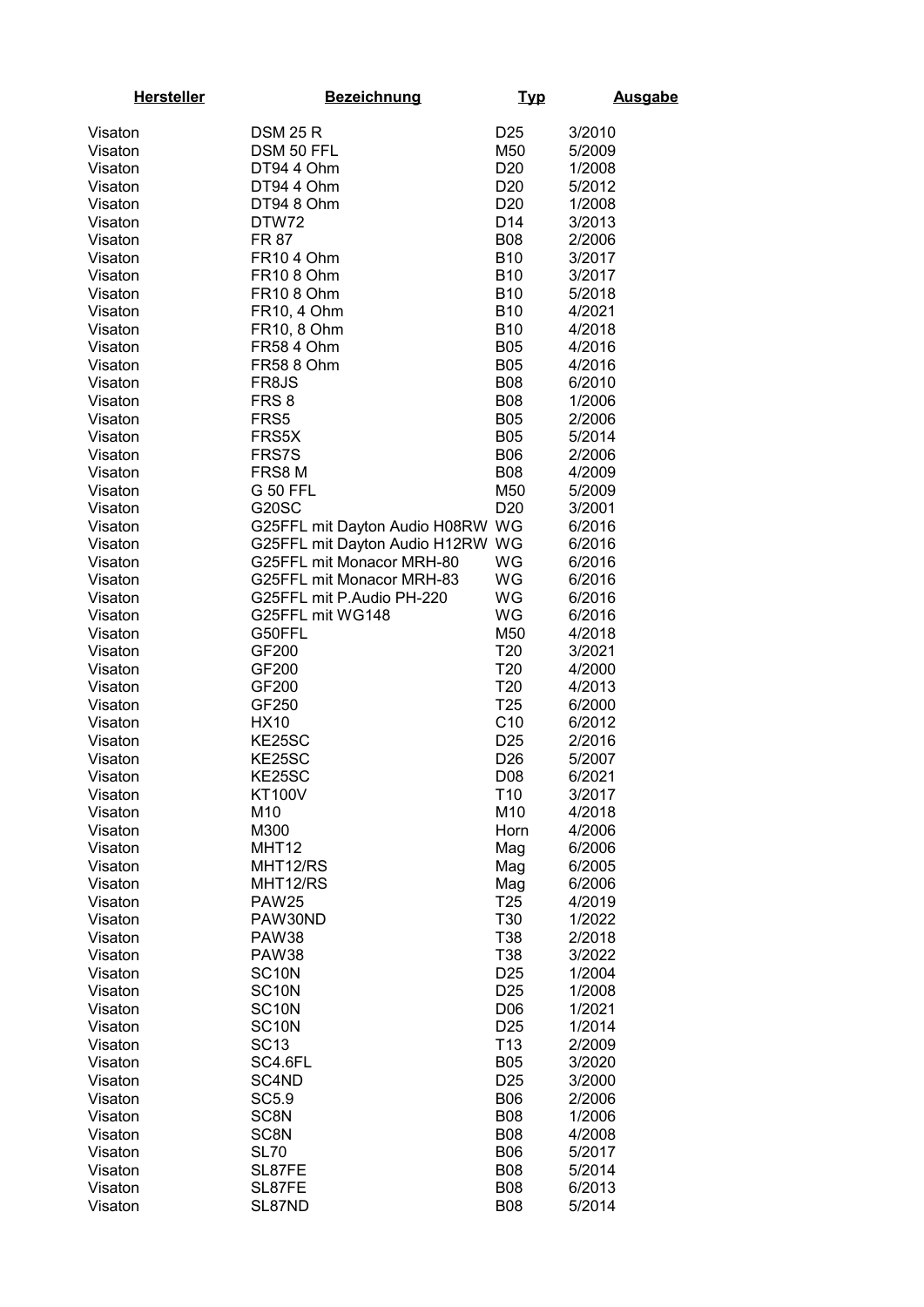| <b>Hersteller</b>  | <b>Bezeichnung</b>       | <u>Typ</u>             | <b>Ausgabe</b>   |
|--------------------|--------------------------|------------------------|------------------|
| Visaton            | T1100                    | T <sub>10</sub>        | 1/2001           |
| Visaton            | T1100                    | T <sub>10</sub>        | 1/2005           |
| Visaton            | Ti100                    | T <sub>10</sub>        | 1/2015           |
| Visaton            | T1100                    | T <sub>10</sub>        | 3/2015           |
| Visaton            | T1100                    | <b>B10</b>             | 4/2021           |
| Visaton            | <b>TI100M</b>            | M10                    | 2/2003           |
| Visaton            | <b>TIW 300</b>           | T30                    | 1/2022           |
| Visaton            | <b>TIW200XS</b>          | T <sub>20</sub>        | 2/2015           |
| Visaton            | <b>TIW200XS</b>          | <b>T20</b>             | 5/2003           |
| Visaton            | <b>TIW200XS</b>          | T <sub>20</sub>        | 5/2005           |
| Visaton            | <b>TIW250</b>            | T <sub>25</sub>        | 6/2000           |
| Visaton            | <b>TIW250XS</b>          | T <sub>25</sub>        | 1/2017           |
| Visaton            | <b>TIW250XS</b>          | T <sub>25</sub>        | 3/2007           |
| Visaton            | <b>TIW250XS</b>          | <b>B25</b>             | 5/2018           |
| Visaton            | <b>TIW300</b>            | T30                    | 4/2011           |
| Visaton            | <b>TIW360DS</b>          | <b>T30</b>             | 5/2002           |
| Visaton            | <b>TIW360X</b>           | T30                    | 2/2001           |
| Visaton            | <b>TL16H</b>             | H <sub>16</sub>        | 5/2001           |
| Visaton            | Visaton TIW250XS         | T <sub>25</sub>        | 5/2020           |
| Visaton            | W100S 4 Ohm              | T <sub>10</sub>        | 3/2017           |
| Visaton            | W100S 4 Ohm              | T <sub>10</sub>        | 1/2013           |
| Visaton            | W100S 8 Ohm              | T <sub>10</sub>        | 1/2013           |
| Visaton            | <b>W100S/SC</b>          | T <sub>10</sub>        | 2/2003           |
| Visaton            | W130S 4 Ohm              | T <sub>13</sub>        | 2/2009           |
| Visaton            | W130S 8 Ohm              | T <sub>13</sub>        | 2/2009           |
| Visaton            | <b>W130SC</b>            | T <sub>13</sub>        | 4/2004           |
| Visaton            | <b>W130SC 8 Ohm</b>      | T <sub>13</sub>        | 2/2009           |
| Visaton            | <b>W130SE</b>            | T <sub>13</sub>        | 2/2009           |
| Visaton            | W130X                    | T <sub>13</sub>        | 2/2022           |
| Visaton            | W170 8 Ohm               | T <sub>17</sub>        | 2/2012           |
| Visaton            | <b>W170S4 Ohm</b>        | T <sub>17</sub>        | 6/2007           |
| Visaton            | <b>W170S 8 Ohm</b>       | T <sub>17</sub>        | 6/2007           |
| Visaton            | W200 (8 Ohm)             | T <sub>20</sub>        | 6/2011           |
| Visaton            | W200 4 Ohm               | T <sub>20</sub>        | 4/2013           |
| Visaton            | <b>W200S 4 Ohm</b>       | T <sub>20</sub>        | 5/2008           |
| Visaton            | <b>W200S 8 Ohm</b>       | T20                    | 5/2008           |
| Visaton            | W250                     | T <sub>25</sub>        | 2/2014           |
| Visaton            | W250S (4 Ohm)            | T <sub>25</sub>        | 2/2011           |
| Visaton            | <b>W250S 8 Ohm</b>       | T <sub>25</sub>        | 2/2014           |
| Visaton            | W250S-4                  | <b>B25</b>             | 5/2021           |
| Visaton            | W250S-8                  | <b>B25</b>             | 5/2021           |
| Visaton            | W300(8Ohm)               | T30                    | 4/2015           |
| Visaton            | W300S/4                  | T30                    | 4/2011           |
| Visaton<br>Visaton | W300S/8                  | T30<br>T <sub>13</sub> | 4/2011<br>1/2018 |
|                    | <b>WF-130ND</b><br>WS13E | T <sub>13</sub>        | 2/2009           |
| Visaton<br>Visaton | WS17E                    | T <sub>17</sub>        | 6/2007           |
| Visaton            | WS17E 8 Ohm              | T <sub>17</sub>        | 2/2012           |
| Visaton            | WS20E (4+8 Ohm)          | T <sub>20</sub>        | 2/2010           |
| Visaton            | WS20E 8 Ohm              | T20                    | 6/2011           |
| Volt               | BM220.8                  | T <sub>20</sub>        | 5/2005           |
| Volt               | <b>VM527</b>             | M50                    | 4/2018           |
| Volt               | VM753AOS                 | M75                    | 4/2018           |
| Wavecor            | FR040WA01                | <b>B03</b>             | 4/2016           |
| Wavecor            | FR040WA02                | <b>B03</b>             | 4/2016           |
| Wavecor            | FR055WA01                | <b>B05</b>             | 5/2017           |
| Wavecor            | FR070WA01                | <b>B06</b>             | 6/2010           |
| Wavecor            | FR070WA02                | <b>B06</b>             | 6/2010           |
| Wavecor            | FR070WA03                | <b>B06</b>             | 3/2020           |
| Wavecor            | FR070WA03                | <b>B06</b>             | 5/2015           |
| Wavecor            | FR070WA04                | <b>B06</b>             | 3/2020           |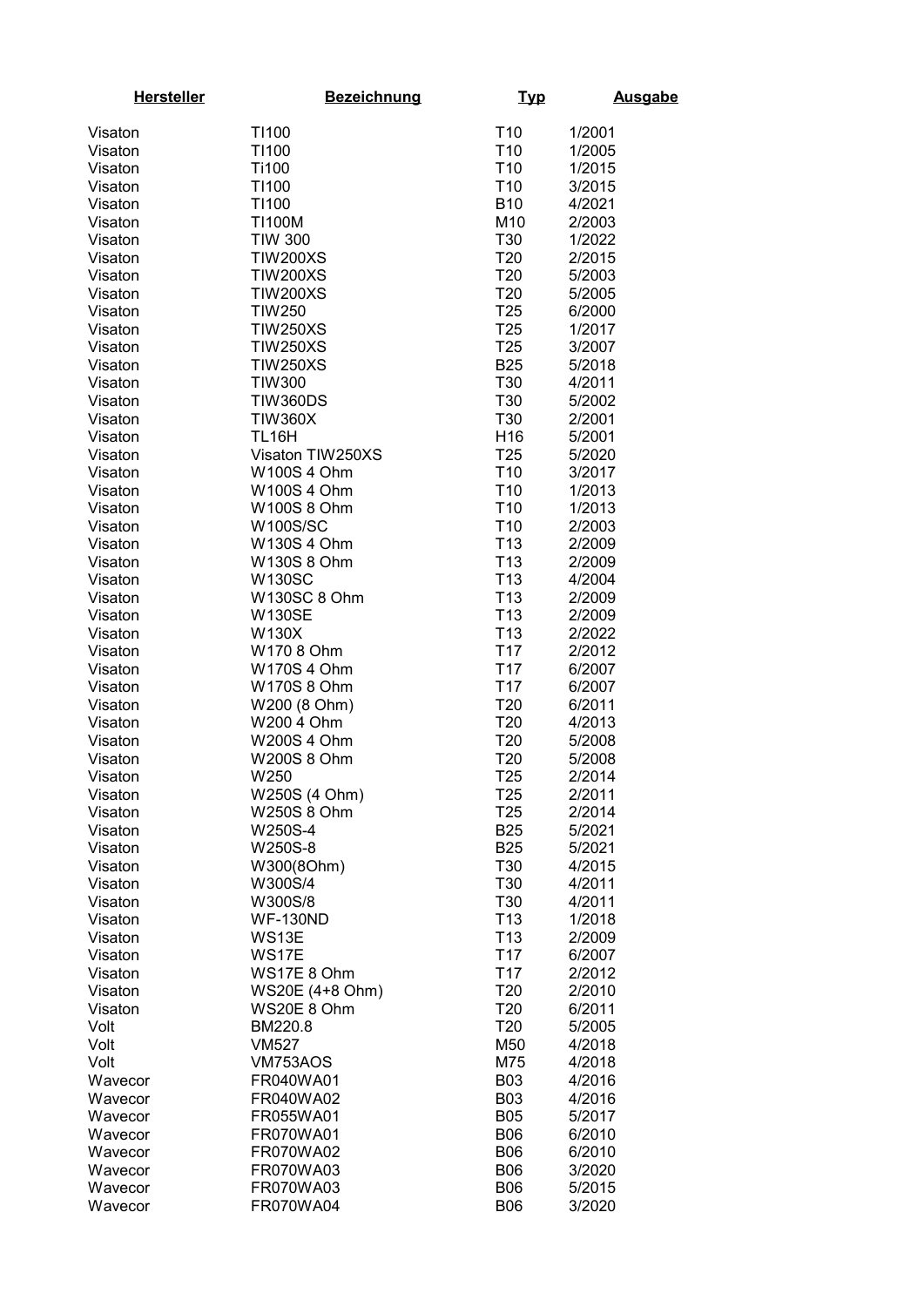| <b>Hersteller</b>  | <b>Bezeichnung</b> | <u>Typ</u>      | <b>Ausgabe</b> |
|--------------------|--------------------|-----------------|----------------|
| Wavecor            | FR084WA01          | <b>B08</b>      | 3/2020         |
| Wavecor            | FR084WA01          | <b>B08</b>      | 5/2015         |
| Wavecor            | FR084WA02          | <b>B08</b>      | 3/2020         |
| Wavecor            | FR090WA01          | <b>B08</b>      | 5/2015         |
| Wavecor            | FR090WA01          | <b>B08</b>      | 3/2012         |
| Wavecor            | FR090WA02          | <b>B08</b>      | 2/2013         |
| Wavecor            | SW070WA01          | T06             | 6/2010         |
| Wavecor            | SW070WA02          | T06             | 6/2010         |
| Wavecor            | SW0840M01          | T08             | 3/2017         |
|                    | SW0840M02          | T08             | 3/2017         |
| Wavecor<br>Wavecor | SW118WA01          | T <sub>10</sub> | 1/2015         |
| Wavecor            | SW118WA02          | T <sub>10</sub> | 1/2015         |
| Wavecor            | SW118WA02          | T <sub>10</sub> | 5/2020         |
| Wavecor            | SW146WA01          | T <sub>13</sub> | 1/2016         |
| Wavecor            | SW146WA02          | T <sub>13</sub> | 1/2016         |
| Wavecor            | SW168WA01          | T <sub>17</sub> | 5/2019         |
| Wavecor            | SW168WA01          | T <sub>17</sub> | 6/2015         |
| Wavecor            | SW178WA01          | T <sub>17</sub> | 6/2007         |
| Wavecor            | SW182BD01          | T <sub>17</sub> | 2/2012         |
| Wavecor            | SW182BD01          | T <sub>17</sub> | 4/2010         |
| Wavecor            | SW182BD02          | T <sub>17</sub> | 4/2010         |
| Wavecor            | SW182BD03          | T <sub>17</sub> | 6/2018         |
| Wavecor            | SW182BD04          | T <sub>17</sub> | 6/2018         |
| Wavecor            | SW215WA01          | T20             | 2/2015         |
| Wavecor            | SW215WA01          | T20             | 3/2021         |
| Wavecor            | SW223BD01          | T20             | 2/2019         |
| Wavecor            | SW223BD01          | T20             | 6/2011         |
| Wavecor            | SW223BD02          | T20             | 2/2015         |
| Wavecor            | SW223BD02          | T20             | 2/2019         |
| Wavecor            | SW223BD02          | T20             | 3/2021         |
| Wavecor            | SW223BD02          | T20             | 5/2020         |
| Wavecor            | SW223BD03          | T20             | 2/2015         |
| Wavecor            | SW259WA01          | T <sub>25</sub> | 3/2019         |
| Wavecor            | SW263TU01          | T <sub>25</sub> | 2/2014         |
| Wavecor            | SW263WA01          | T <sub>25</sub> | 2/2011         |
| Wavecor            | SW263WA01          | T <sub>25</sub> | 5/2016         |
| Wavecor            | SW263WA03          | T <sub>25</sub> | 2/2011         |
| Wavecor            | SW270WA01          | T <sub>25</sub> | 2/2014         |
| Wavecor            | SW275BD01          | T <sub>25</sub> | 3/2019         |
| Wavecor            | SW280WA01          | T <sub>25</sub> | 4/2019         |
| Wavecor            | SW310WA01          | T30             | 4/2011         |
| Wavecor            | SW310WA01          | T30             | 4/2015         |
| Wavecor            | SW310WA02          | T30             | 4/2011         |
| Wavecor            | SW310WA02          | T30             | 4/2015         |
| Wavecor            | SW312TU01          | T30             | 4/2011         |
| Wavecor            | SW312WA03          | T30             | 1/2022         |
| Wavecor            | SW312WA04          | T30             | 1/2022         |
| Wavecor            | TW013WA01          | D05             | 1/2021         |
| Wavecor            | TW013WA01          | D <sub>13</sub> | 2/2016         |
| Wavecor            | TW022WA02          | D22             | 5/2011         |
| Wavecor            | TW022WA04          | D <sub>22</sub> | 5/2011         |
| Wavecor            | TW022WA05          | D <sub>22</sub> | 1/2014         |
| Wavecor            | TW022WA06          | D <sub>22</sub> | 5/2012         |
| Wavecor            | TW030WA05          | D30             | 1/2010         |
| Wavecor            | TW030WA09          | D30             | 3/2013         |
| Wavecor            | TW030WA10          | D30             | 3/2013         |
| Wavecor            | TW030WA11          | D30             | 2/2016         |
| Wavecor            | TW030WA12          | WG              | 6/2016         |
| Wavecor            | TW030WA13          | D30             | 2/2016         |
| Wavecor            | <b>TWO22WA09</b>   | D06             | 6/2021         |
| Wavecor            | <b>TWO22WA10</b>   | D06             | 6/2021         |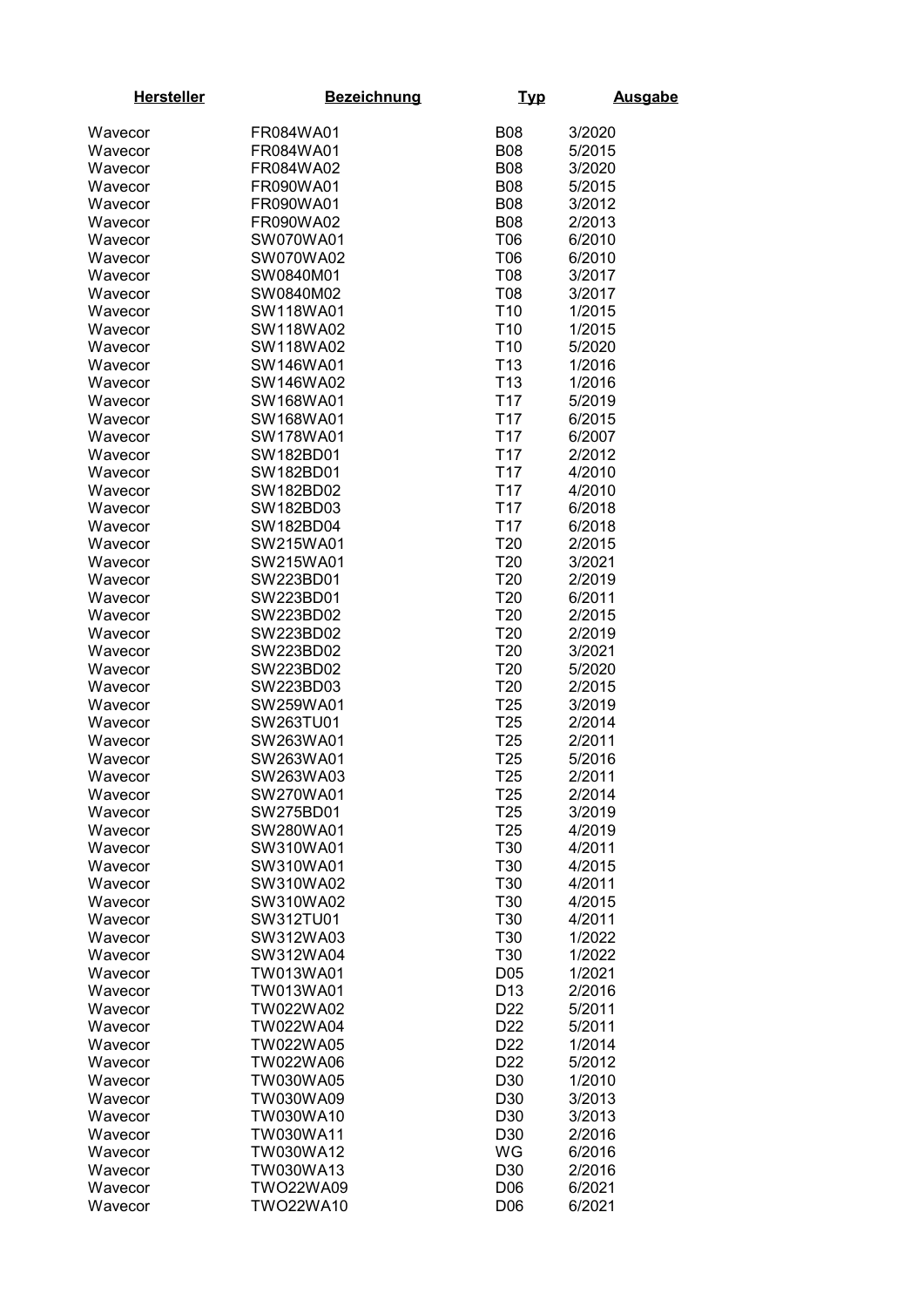| <b>Hersteller</b>  | <b>Bezeichnung</b>                   | <u>Typ</u>                    | <b>Ausgabe</b>   |
|--------------------|--------------------------------------|-------------------------------|------------------|
| Wavecor            | <b>WF090WA01</b>                     | T08                           | 6/2013           |
| Wavecor            | <b>WF090WA02</b>                     | T08                           | 6/2013           |
| Wavecor            | <b>WF110WA01</b>                     | T <sub>10</sub>               | 6/2009           |
| Wavecor            | <b>WF110WA02</b>                     | T <sub>10</sub>               | 6/2009           |
| Wavecor            | <b>WF110WA03</b>                     | T <sub>10</sub>               | 6/2009           |
| Wavecor            | <b>WF110WA04</b>                     | T <sub>10</sub>               | 6/2009           |
| Wavecor            | <b>WF118WA01</b>                     | T <sub>10</sub>               | 6/2009           |
| Wavecor            | <b>WF118WA02</b>                     | T <sub>10</sub>               | 6/2009           |
| Wavecor            | <b>WF118WA05</b>                     | T <sub>10</sub>               | 1/2015           |
| Wavecor            | <b>WF118WA06</b>                     | T <sub>10</sub>               | 1/2015           |
| Wavecor            | <b>WF118WA06</b>                     | T <sub>10</sub>               | 3/2015           |
| Wavecor            | <b>WF120BD01</b>                     | T <sub>10</sub>               | 6/2009           |
| Wavecor            | <b>WF120BD02</b>                     | T <sub>10</sub>               | 6/2009           |
| Wavecor            | <b>WF120BD03</b>                     | T <sub>10</sub>               | 3/2017           |
| Wavecor            | <b>WF120BD03</b>                     | T <sub>10</sub>               | 1/2013           |
| Wavecor            | <b>WF120BD04</b>                     | T <sub>10</sub>               | 1/2013           |
| Wavecor            | <b>WF120BD05</b>                     | T <sub>10</sub>               | 1/2015           |
| Wavecor            | <b>WF120BD06</b>                     | T <sub>10</sub>               | 1/2015           |
| Wavecor            | <b>WF120CU07</b>                     | T <sub>10</sub>               | 3/2016           |
| Wavecor            | <b>WF120CU07</b>                     | <b>B10</b>                    | 5/2017           |
| Wavecor            | <b>WF120CU08</b>                     | T <sub>10</sub>               | 3/2016           |
| Wavecor            | WF120CUCU07                          | <b>B10</b>                    | 4/2021           |
| Wavecor            | <b>WF138WA02</b>                     | T <sub>13</sub>               | 4/2012           |
| Wavecor            | <b>WF138WA04</b>                     | T <sub>13</sub>               | 4/2012           |
| Wavecor            | <b>WF138WA04</b>                     | T <sub>13</sub>               | 4/2014           |
| Wavecor            | <b>WF146WA01</b>                     | T <sub>13</sub>               | 2/2009           |
| Wavecor            | <b>WF146WA01</b>                     | <b>B13</b>                    | 5/2021           |
| Wavecor            | <b>WF146WA02</b>                     | T <sub>13</sub>               | 2/2009           |
| Wavecor            | <b>WF146WA05</b>                     | T <sub>13</sub>               | 1/2016           |
| Wavecor            | <b>WF146WA05</b>                     | <b>B13</b>                    | 5/2021           |
| Wavecor            | <b>WF146WA06</b>                     | T <sub>13</sub>               | 1/2016           |
| Wavecor            | <b>WF152BD01</b>                     | T <sub>13</sub>               | 5/2010           |
| Wavecor            | <b>WF152BD02</b>                     | T <sub>13</sub>               | 5/2010           |
| Wavecor            | <b>WF152BD03</b>                     | T <sub>13</sub>               | 5/2010           |
| Wavecor            | <b>WF152BD04</b>                     | T <sub>13</sub>               | 5/2010           |
| Wavecor            | <b>WF152BD05</b>                     | T <sub>13</sub>               | 4/2014           |
| Wavecor            | <b>WF152BD06</b>                     | T <sub>13</sub>               | 4/2014           |
| Wavecor<br>Wavecor | <b>WF152CU13</b><br><b>WF152CU13</b> | T <sub>13</sub><br><b>B13</b> | 1/2016<br>5/2018 |
| Wavecor            | <b>WF152CU14</b>                     | T <sub>13</sub>               | 1/2016           |
| Wavecor            | <b>WF168WA01</b>                     | T <sub>17</sub>               | 1/2009           |
| Wavecor            | <b>WF168WA02</b>                     | T <sub>17</sub>               | 1/2009           |
| Wavecor            | <b>WF168WA05</b>                     | T <sub>17</sub>               | 6/2015           |
| Wavecor            | <b>WF168WA06</b>                     | T <sub>17</sub>               | 6/2015           |
| Wavecor            | <b>WF182BD01</b>                     | T <sub>17</sub>               | 4/2010           |
| Wavecor            | <b>WF182BD02</b>                     | T <sub>17</sub>               | 4/2010           |
| Wavecor            | WF182BD03                            | M17                           | 3/2015           |
| Wavecor            | WF182BD03                            | T <sub>17</sub>               | 4/2010           |
| Wavecor            | <b>WF182BD04</b>                     | T <sub>17</sub>               | 4/2010           |
| Wavecor            | WF182BD09                            | T <sub>17</sub>               | 3/2014           |
| Wavecor            | WF182BD10                            | T <sub>17</sub>               | 3/2014           |
| Wavecor            | WF182BD10                            | T <sub>17</sub>               | 4/2017           |
| Wavecor            | <b>WF182CU12</b>                     | T <sub>17</sub>               | 4/2017           |
| Wavecor            | <b>WF182CU12</b>                     | T <sub>17</sub>               | 5/2020           |
| Wavecor            | <b>WF182CU12</b>                     | T <sub>17</sub>               | 6/2015           |
| Wavecor            | <b>WF182CU13</b>                     | T <sub>17</sub>               | 5/2020           |
| Wavecor            | <b>WF182CU13</b>                     | T <sub>17</sub>               | 6/2015           |
| Wavecor            | <b>WF223BD02</b>                     | T20                           | 2/2017           |
| Wavecor            | <b>WF223BD02</b>                     | T <sub>20</sub>               | 2/2017           |
| Wavecor            | <b>WF259PA01</b>                     | T <sub>25</sub>               | 4/2019           |
| Wavecor            | TW030WA01                            | D30                           | 3/2008           |